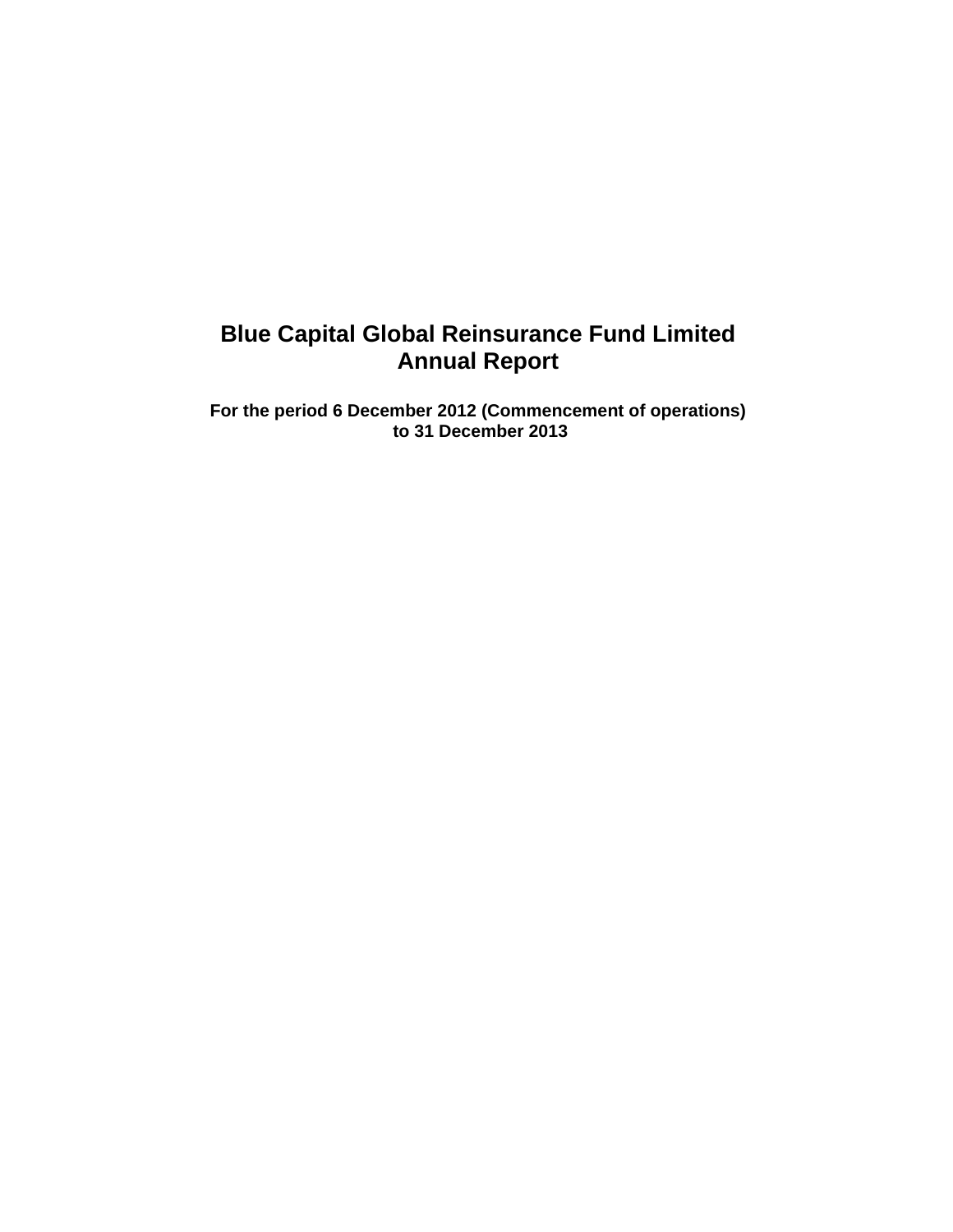# Contents

| <b>STATEMENT OF DIRECTORS' RESPONSIBILITIES</b>                         |
|-------------------------------------------------------------------------|
|                                                                         |
| Independent Auditor's Report (Blue Capital Global Reinsurance Fund)  19 |
|                                                                         |
|                                                                         |
|                                                                         |
|                                                                         |
|                                                                         |
| <b>FINANCIAL STATEMENTS OF BLUE WATER MASTER</b>                        |
| Independent Auditor's Report (Blue Water Master                         |
|                                                                         |
|                                                                         |
|                                                                         |
|                                                                         |
| <b>Condensed Schedule of Investments </b><br>.38                        |
|                                                                         |
|                                                                         |
| <b>DISCLOSURE OF DIRECTORSHIPS IN PUBLIC</b>                            |
| <b>SUMMARY OF RESOLUTIONS TO BE PROPOSED</b>                            |
|                                                                         |
|                                                                         |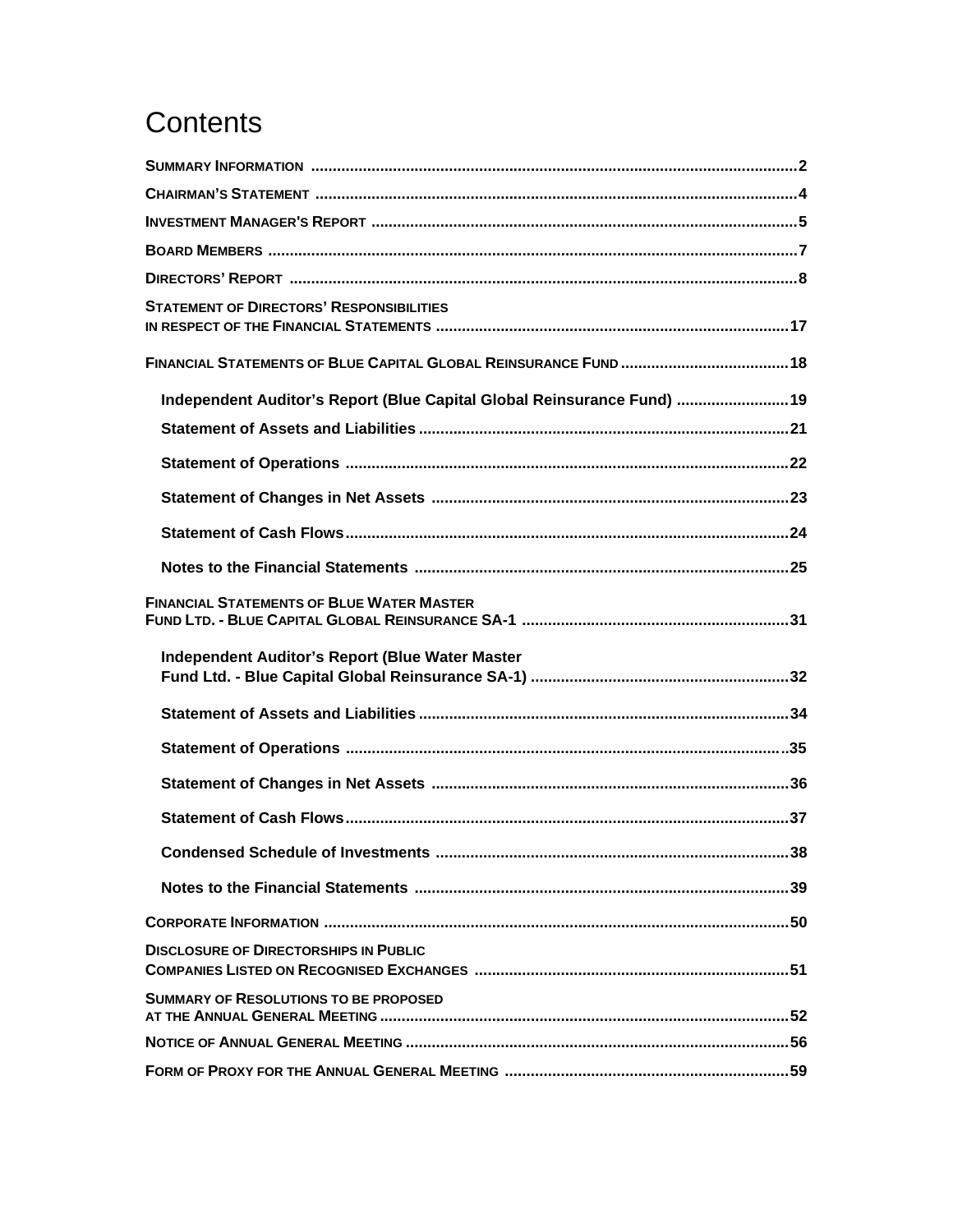# Summary Information

### **The Company**

Blue Capital Global Reinsurance Fund Limited (the "Company") is an exempted closed-ended mutual fund company incorporated under the laws of Bermuda and listed on the London Stock Exchange's Specialist Fund Market ("SFM") with a secondary listing on the Bermuda Stock Exchange ("BSX"). Trading in the Company's shares commenced on 6 December 2012, at which time the Company raised \$100.11 million from an initial public offering ("IPO") of 100.1 million ordinary shares of the Company ("Ordinary Shares"), \$50 million of which was invested by Montpelier Reinsurance Ltd. ("Montpelier Re"), a wholly owned subsidiary of Montpelier Re Holdings Ltd. (NYSE: MRH) ("Montpelier"), which in turn wholly owns Blue Capital Management Ltd., the Company's investment manager (the "Investment Manager"). Pursuant to a 12-month placing programme initiated on 16 April 2013 (the "Placing Programme"), the Company raised an additional \$52.3 million on 3 May 2013 and \$23.0 million on 15 November 2013. The Company provides investors access to risk premia directly from the reinsurance industry and achieved an increase in NAV of 11.8 per cent inclusive of dividends during 2013, its first year of operations.

### **Management Arrangements**

The Company has entered into an agreement with the Investment Manager for the provision of investment management services. Blue Capital Insurance Managers Ltd. (the "Reinsurance Manager", and collectively with the Investment Manager, the "Managers"), which is wholly owned by the Investment Manager, provides underwriting and administrative services to Blue Water Re Ltd. (the "Reinsurer"), a Bermuda special purpose insurer which helps to support the Company's investment objective. Both the Investment Manager and Reinsurance Manager attend each quarterly Board meeting and maintain open dialogue with the Directors on an ongoing basis. Fees payable by the Company to the Investment Manager and Reinsurance Manager are disclosed in the Directors' Report beginning on page 8.

### **Target Return2**

The Company targets an annualised dividend yield of LIBOR plus 6 per cent. per annum on the original issue price of the Ordinary Shares issued in December 2012. The Company also targets a net return to Shareholders (comprised of dividends and other distributions to Shareholders together with increases in the Company's net asset value ("NAV")) of LIBOR plus 10 per cent. per annum to be achieved over the longer term.

### **Summary of Investment Objective and Investment Policy**

The investment objective of the Company is to generate attractive returns from a sustainable annual dividend yield and longer-term capital growth by investing substantially all of its assets in shares linked to the segregated account identified as Blue Capital Global Reinsurance SA-1 (the "Master Fund") within Blue Water Master Fund Ltd., an exempted Bermuda mutual fund segregated accounts company.

The Master Fund invests in a diversified portfolio of fully collateralised reinsurance-linked contracts and other investments carrying exposures to insured catastrophe event risks. The Master Fund predominantly invests in fully collateralised reinsurance-linked contracts through preference shares issued by the Reinsurer. The Master Fund's investment in other reinsurance-linked investments carrying exposure to insured catastrophe event risks such as industry loss warranties ("ILWs"), 144A rated catastrophe bonds ("Cat Bonds") and other insurance-linked instruments ("Insurance-Linked Instruments") may be made directly by the Master Fund or indirectly via the Reinsurer.

The Company's investment policy, including investment restrictions, is set out in full in the Directors' Report.

 <sup>1</sup> All currency references in this Annual Report are in US Dollars unless otherwise noted.

 $^2$  These are targeted amounts and not profit forecasts. There can be no assurance that these targets can or will be met or that the Company will make any distributions at all and these should not be viewed as an indication of the Company's expected or actual results or returns.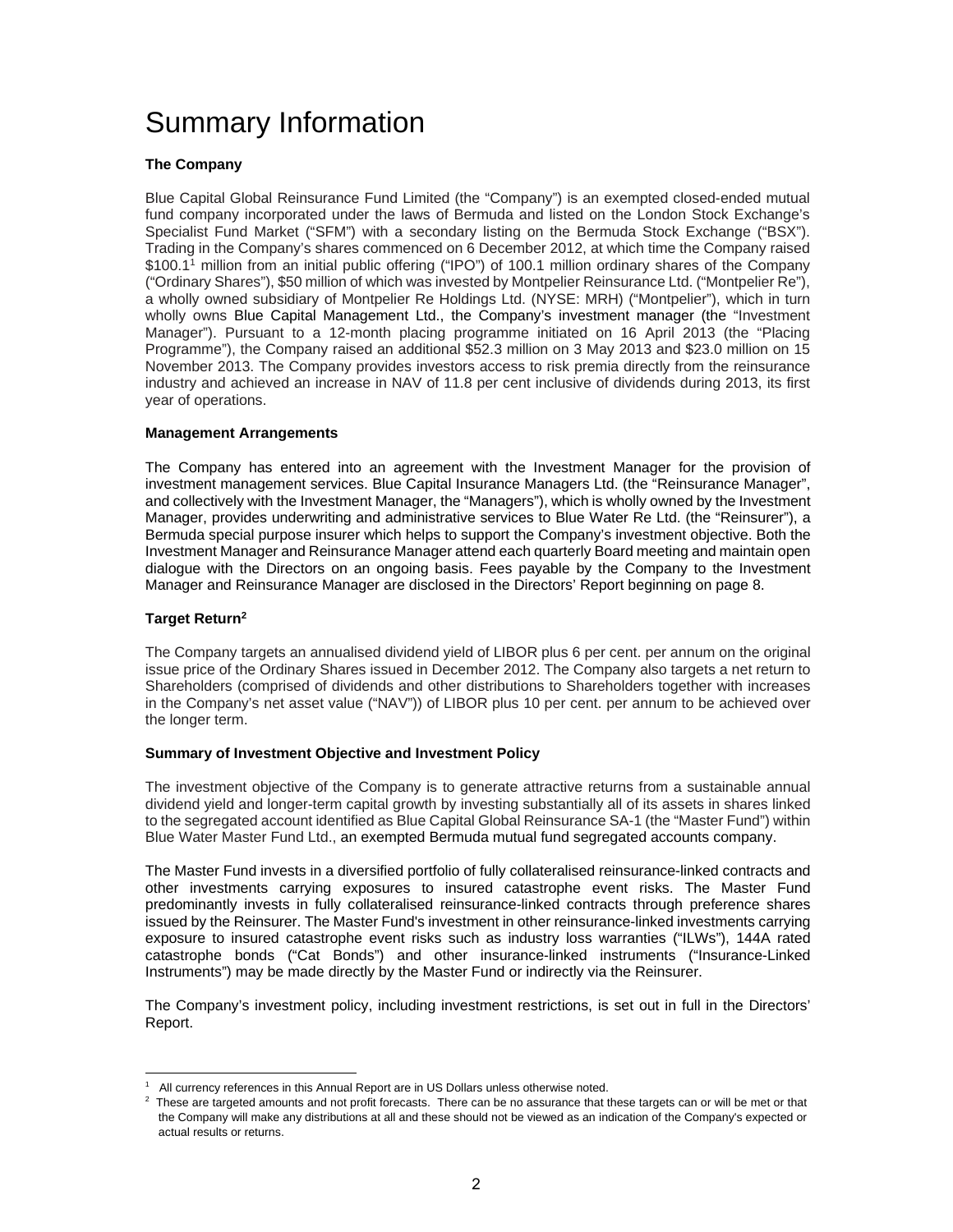### **Shareholder Information**

At 31 December 2013, the Company had 172,451,028 Ordinary Shares with a NAV of \$185,409,053 and a NAV per Ordinary Share of \$1.0751. The Company's NAV per Ordinary Share is calculated by the Company's administrator, Prime Management Limited (a division of SS&C GlobeOp) (the "Administrator"), (or such other person as the Directors may appoint for such purpose from time to time) as at the NAV Calculation Date and published on a monthly basis, within 15 business days after the end of each calendar month through a regulatory information service ("RIS") approved by the Financial Conduct Authority (the "FCA") and on the list of RISs maintained by the FCA.

#### **Financial Highlights**

| 31 December 2013        |           |
|-------------------------|-----------|
| <b>Total Net Assets</b> | \$185.40m |
| NAV per Ordinary Share  | \$1.08    |
| Mid-Market Share price  | \$1.11    |
| Premium to NAV          | 2.78%     |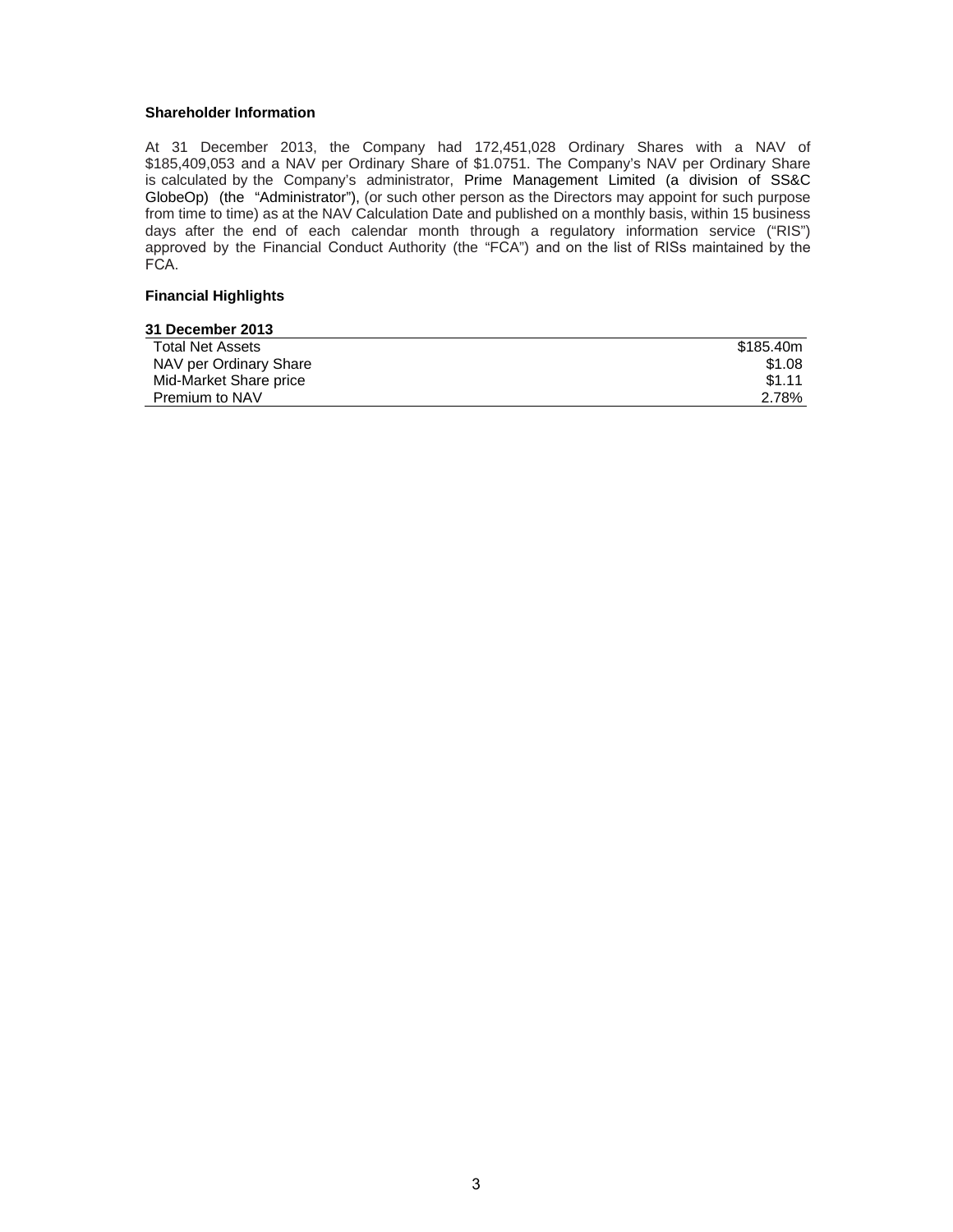# Chairman's Statement

On behalf of the Company's Board, I am pleased to present the Company's first annual report for the period from the commencement of operations, 6 December 2012, to 31 December 2013.

Subsequent to the Company's IPO and its admission to trading on the London Stock Exchange's Specialist Fund Market (SFM), the Company has raised, in aggregate, an additional \$75.3 million pursuant to the Placing Programme. As of the date of this report the Company has fully deployed through investment in the Master Fund, the investable aggregate net proceeds (excluding funds retained for working capital purposes) of the IPO and the subsequent May 2013 and November 2013 tranches of the Placing Programme.

#### **Performance**

During 2013 the Company issued event reports relating to Oklahoma tornados and European floods, neither of which generated material losses for the Company. The Company's increased NAV per share by +11.8 per cent. inclusive of dividends, and the Ordinary Shares traded at an average premium to their NAV of +3.6 per cent. during the year.

#### **Dividend**

The Company continues to target an annualised dividend of LIBOR plus 6 per cent. on the original issue price of its Ordinary Shares in December 2012.<sup>3</sup> In August 2013, the Company declared dividends of \$0.019 per share for the period 1 January 2013 to 30 June 2013, and in January 2014 declared a further \$0.044 per share for the second half of 2013, which was paid in February 2014. A scrip dividend alternative was offered to Shareholders for the dividend declared in February 2014 and elections were received in respect of 9.7 per cent. of Ordinary Shares in issue at the record date of 17 January 2014.

#### **Outlook**

The continuing convergence of traditional reinsurance and capacity from capital markets provides carriers with additional flexibility in their risk transfer solutions and establishes capital market solutions as a sustainable complement to traditional reinsurance. However, this will also result in challenges for our Managers. The January 2014 underwriting period was a competitive one, characterized by pressure to reduce prices and offer more generous contractual terms and conditions. From a pricing standpoint, the Company benefitted from its continued focus on regionally-exposed traditional reinsurance business. While prices in the retrocessional and Cat Bond markets decreased in excess of 20 per cent., observed risk-adjusted price changes on the Company's contract renewals were 12 per cent. lower compared to the January 2013 renewals. Additionally, contractual terms and conditions on regionally-exposed traditional business remained consistent with market best practice. The January 2014 portfolio also incorporates the addition of a quota-share participation of a traditional property catastrophe book of business, which further increases the Company's access to its preferred client base.

The Company is pleased with the diversified portfolio our Managers have created, which has attractive risk-adjusted return characteristics, consistent with the investment objectives. I am gratified by the strong positive performance achieved by this portfolio in our first year of operations. I would like to thank our Shareholders for their support. If you have any questions regarding your Company please do not hesitate to contact the Company or our Managers.

**John R. Weale** 

Chairman 10 April 2014

 $3$  This is a target and not a profit forecast. There can be no assurance that this target can or will be met or that the Company will make any distributions at all and it should not be viewed as an indication of the Company's expected or actual results or returns.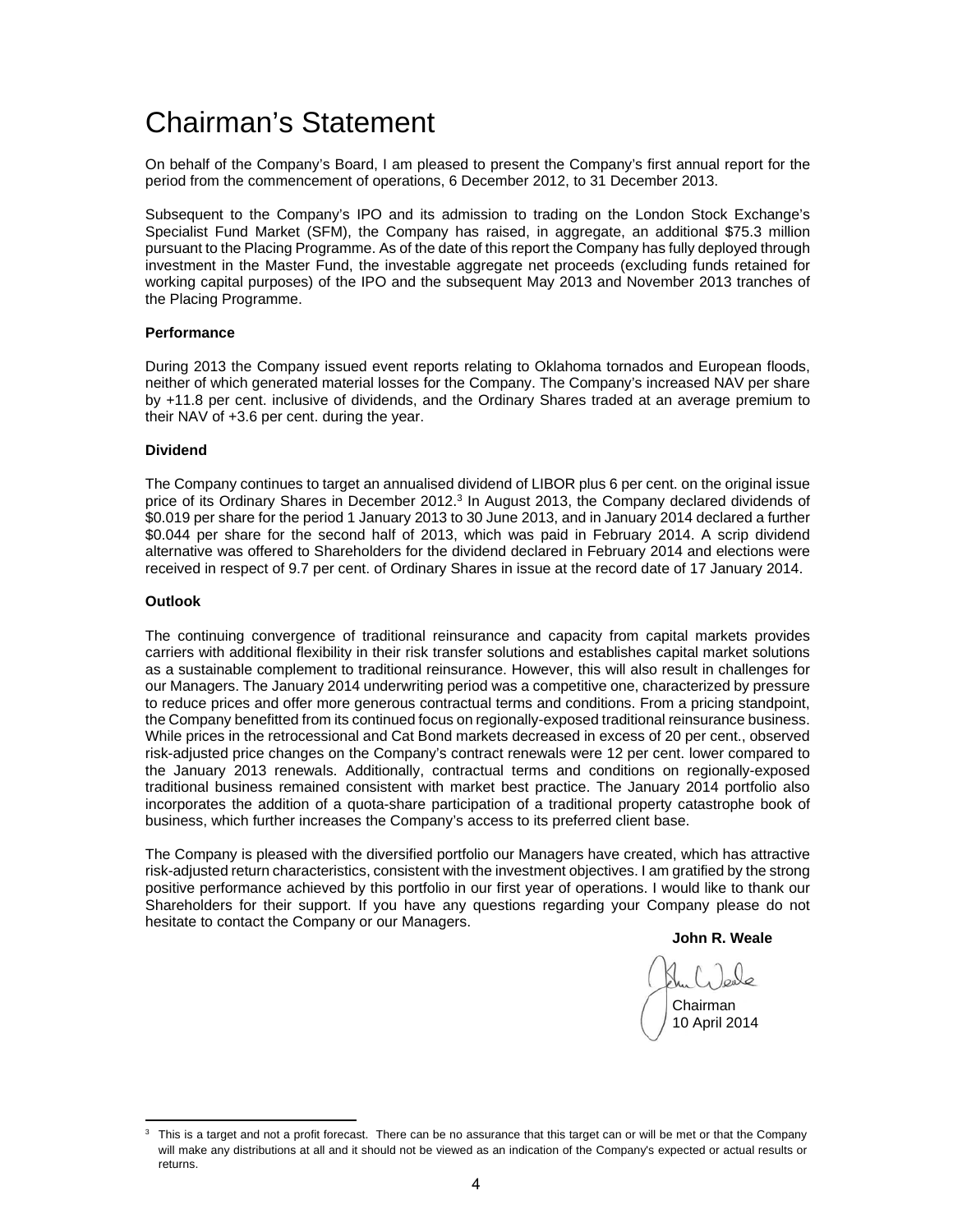# Investment Manager's Report

The NAV of the Company's Ordinary Shares increased by 11.8 per cent. net of fees and expenses, and inclusive of dividends, during the year from 1 January 2013, when the Company's assets were first deployed, to 31 December 2013. The Company has declared dividends totaling \$0.063 per Ordinary Share relating to the period. A dividend of \$0.019 was declared and paid in August 2013 in respect of the six months ended 30 June 2013, and a dividend of \$0.044 was declared in January 2014 and paid in February 2014 in respect of the six months ended 31 December 2013.

2013 was a successful first year for the Company, which opened the year with net assets of \$98.0 million and finished it with net assets of \$185.4 million. Capital raises, net of dividends, accounted for most of this growth, generating \$70.9 million of new funds net of placing expenses. The remaining \$16.5 million, which represented profits generated by the Company's underlying reinsurance contracts net of expenses, reflected the successful deployment of the Company's investable capital and a low level of natural catastrophe activity during the year. The 11.8 per cent. return during 2013 was in line with expectations for our first year of operations and was ahead of the LIBOR plus 10 per cent. target return.<sup>4</sup>

We had an encouraging reception from insurance brokers and clients to the launch of the Company in late 2012. Given the limited marketing window from the IPO in December 2012 to the important January 1 renewals, the Company did well to get as much traction as it did with traditional regional programmes. Each of these relationships, new to the Company but generally not to Montpelier Re, are the seeds for longer-term relationships which we hope to grow, subject to satisfactory terms and conditions.

The Company focuses on traditional reinsurance, which provides customized reinsurance protection to insurance clients in bespoke indemnity programmes. Traditional reinsurance, which is most commonly provided in the rated (as opposed to collateralised) reinsurance market, represents the bulk of the more than \$300 billion of limits purchased annually. The advantage of establishing relationships with longerterm reinsurance buyers is that the business is more of a relationship market than a trading market, where the consistency of counterparties is an important consideration for the reinsurance buyer.

As at 31 December 2013, we had deployed approximately 86 per cent. of the Company's capital, with the remaining 14 per cent. held in cash. Of that 86 per cent, 69 per cent. was invested in the traditional reinsurance market, and the balance of 17 per cent. was deployed through the non-traditional market. The remaining cash was deployed during the 2014 January renewal period.

In December 2013, the Company adjusted its investment guidelines to refine the risk constraints to enable more efficient deployment of capital and specifically outlined that any quota share participation with Montpelier Re would be reviewed and approved in advance of execution by the Board. The quota share agreement provides the Company with access to an attractive portfolio of risks diversified by geography, peril and attachment point which the Company would not be able to access directly, therefore improving the expected return for the portfolio.

### **Loss Events Impacting the Company**

Loss activity during 2013 was light, representing a reduction in return of approximately 100 basis points. These losses were driven by US weather events during the first half of the year. The Oklahoma tornados and European floods, while significant, did not generate material losses for the Company. Nevertheless the Company issued event reports relating to each of those events.

### **General Market Overview**

The absence of major catastrophe losses (which typically stabilize reinsurance rates or drive rates higher) during 2013, together with the influx of new capacity from capital markets investors have contributed to increased pricing competition within certain segments of the global property catastrophe reinsurance market. However, reinsurance rate decreases have not been uniform across the market.

This is a target and not a profit forecast. There can be no assurance that this target can or will be met or that the Company will make any distributions at all and it should not be viewed as an indication of the Company's expected or actual results or returns.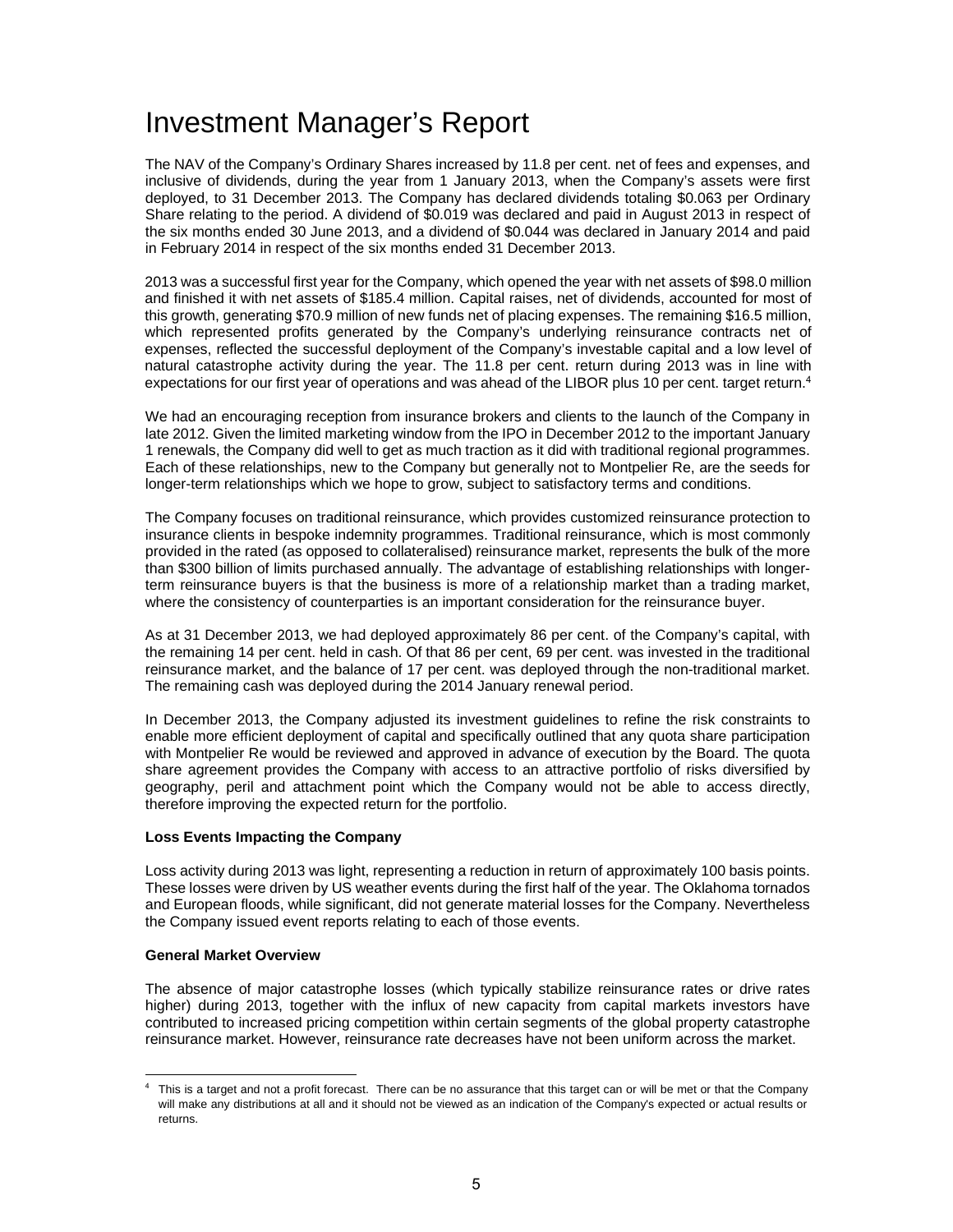Typically, those segments which are easiest for securitized product investors to penetrate, for example Cat Bonds, have seen new issue spreads compress more than 30.0% on a risk adjusted basis. Similarly, the ILW market and the high yield retrocession market have seen rates suffer with estimated rate softening of more than 20 per cent. on a risk adjusted basis. The traditional reinsurance markets, which for structural reasons can be much harder for capital markets investors to penetrate, have seen rates reduce by between 15 per cent. to 20 per cent., although there have been some areas of rate hardening, such as tornado exposed reinsurance programs in the United States.

Given the Company's focus on accessing opportunities from the traditional reinsurance market, rather than the more commoditized segment of the insurance-linked market, the impact of rate softening is estimated to be less relevant for it than some of its peers who focus more on Cat Bonds, ILWs and high yield retrocession. In particular, the Company focuses on accessing risks from small to medium size insurance companies with regional or sub-regional exposures. These insurers are generally less willing or able to purchase their reinsurance protections via the Cat Bond market which has high frictional costs for the insurer and requires a minimum transaction size to be viable.

These market dynamics have also created opportunities for the Company as a buyer of protection. In response to rate softening in the ILW markets, the Company has opportunistically purchased collateralized protection to optimize its portfolio while managing downside risk. The Company will continue to monitor these opportunities and to purchase ILW protections for risk management and/or arbitrage purposes.

We are very pleased with the Company's performance in its first full year of operations and we are confident in our ability to consolidate this leadership position and deliver attractive risk adjusted returns to Shareholders in 2014 due to our ability to construct investment portfolios dynamically throughout market cycles.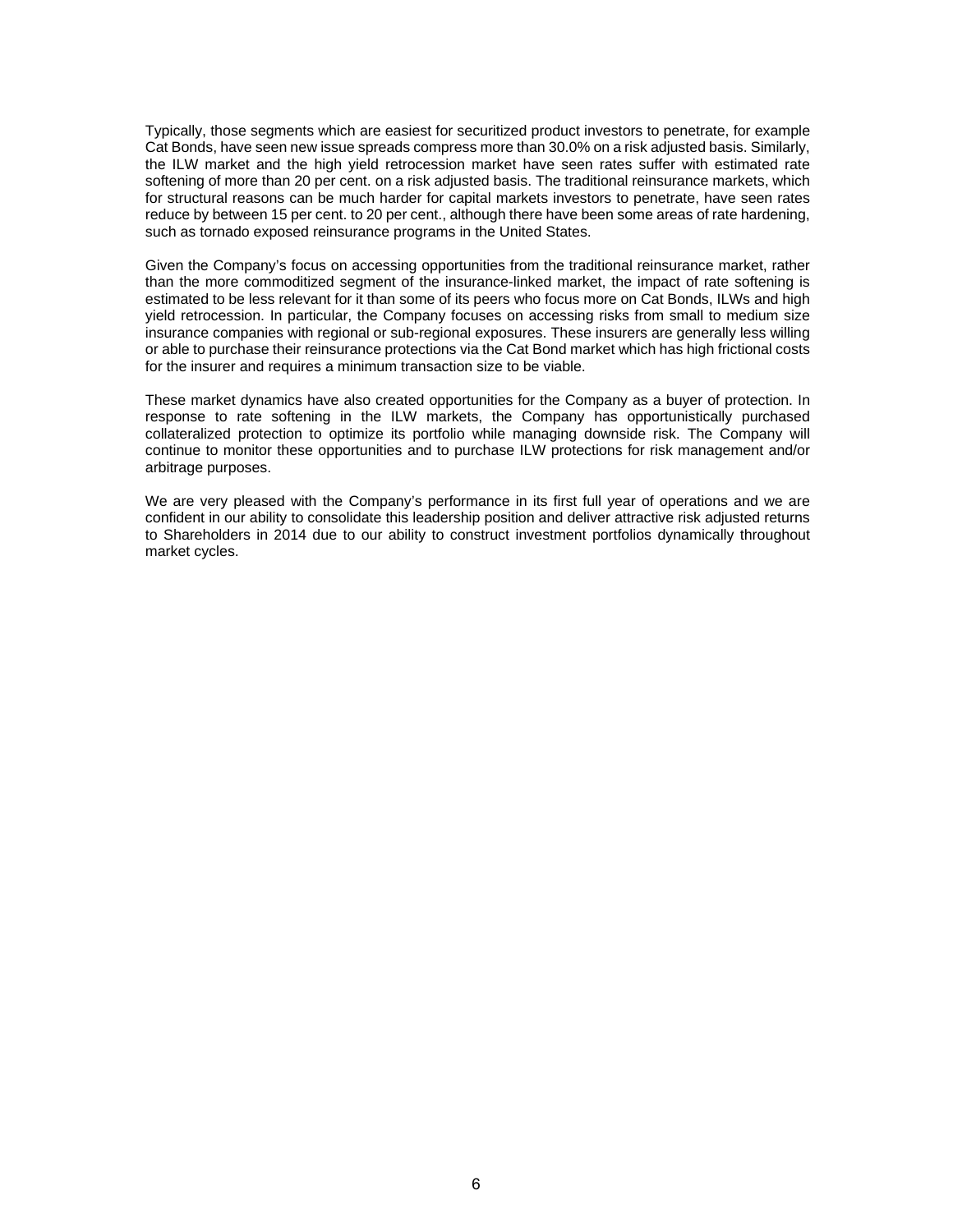# Board Members

The Company's directors (the "Directors"), each of whom was appointed on 5 November 2012, are as follows:

**John R. Weale (55)** (Chairman) is currently a non-executive director and chairman of the compensation and nominating committee of Blue Capital Reinsurance Holdings Ltd., a Bermuda-based holding company listed on the NYSE that offers collateralised reinsurance in the property catastrophe market and invests in various insurance-linked securities. Mr. Weale has over 30 years of professional financial management and accounting experience in the insurance/reinsurance industry and is a resident in Bermuda. Until November 2011, Mr. Weale was Chief Financial Officer of Catalina Holdings (Bermuda) Ltd., which acquires and manages non-life insurance and reinsurance companies and portfolios in runoff. Prior to this role, Mr. Weale spent over 13 years at IPCRe Limited and IPC Holdings, Ltd., a Bermuda publicly listed reinsurance company that specialised in property catastrophe business, which merged with Validus Holdings Ltd. in 2009. At IPC, he was Executive Vice President from July 2008 and Chief Financial Officer from June 1996, and Interim President and Chief Executive Officer during 2009. Previously, he held various positions at American International Company, Limited, including Vice President, Insurance Management Services. Mr. Weale has also served as chairman and audit committee member of Butterfield Money Market Fund Limited and Butterfield Liquid Reserve Fund Limited, and as a director of Butterfield Select Fund Limited. He holds a Bachelor of Arts degree in Accounting & Finance and is a fellow of the Chartered Institute of Management Accountants, and a Chartered Global Management Accountant (a recent designation issued jointly by the Chartered Institute of Management Accountants and the American Institute of Certified Public Accountants).

**Gregory D. Haycock (67)** (Audit Committee Chairman) is currently chairman of several international exempt companies, including two life insurance companies and two investment companies. He is based in Bermuda and also serves on the boards of various local companies, including BF&M Limited, a general and life insurance company. Mr. Haycock joined KPMG as a partner in 1985 and at his retirement in September 2006 was a Senior Partner. In the year before his retirement, Mr. Haycock was Chairman of KPMG TOG Ltd. with responsibility for ten offshore island jurisdictions and a member of KPMG's European Board and International Council. Before joining KPMG, Mr. Haycock held positions with a number of charities as well as government and local boards, including the Bermuda Monetary Authority, the Bank of Butterfield, The Bermuda Press (Holdings) Ltd. and the Bermuda Electric Light Company Limited. He retired as Chairman of the Board of the Bermuda International Business Association in 2007. In 1993 Mr. Haycock was elected a Fellow of, and is a past President and Council member of, the Institute of Chartered Accountants of Bermuda. During his tenure he was also a member of the Canadian Institute of Chartered Accountants Board of Governors. He was appointed a Justice of the Peace by the Governor of Bermuda in 1987.

**Neil W. McConachie (41)** is a founding member of the management of two publicly listed insurance companies. He is based in the UK and currently serves as a non-executive director as well as a member of the audit committee and the governance and nominating committee of Third Point Reinsurance Ltd., a Bermuda-based specialty property and casualty reinsurer with a reinsurance and investment strategy. Previously, he was a member of the audit and investment committee of Lancashire Holdings Limited, a FTSE 250 UK-listed worldwide insurer and reinsurer focusing primarily on specialty property risks. He retired as Group President of Lancashire in June 2012 having previously held a number of executive positions with the company, including Chief Financial Officer, Chief Risk Officer and Chief Operating Officer. Prior to joining Lancashire in 2006, Mr. McConachie held various positions at Montpelier, including Treasurer and Chief Accounting Officer. He has previously worked for Baker Tilly, PricewaterhouseCoopers and Stockton Reinsurance Limited in Edinburgh, London and Bermuda. Mr. McConachie has a Bachelor of Science degree in Accounting & Finance and a Masters in Business Administration (with Distinction). He is a qualified chartered accountant with the Institute of Chartered Accountants of Scotland.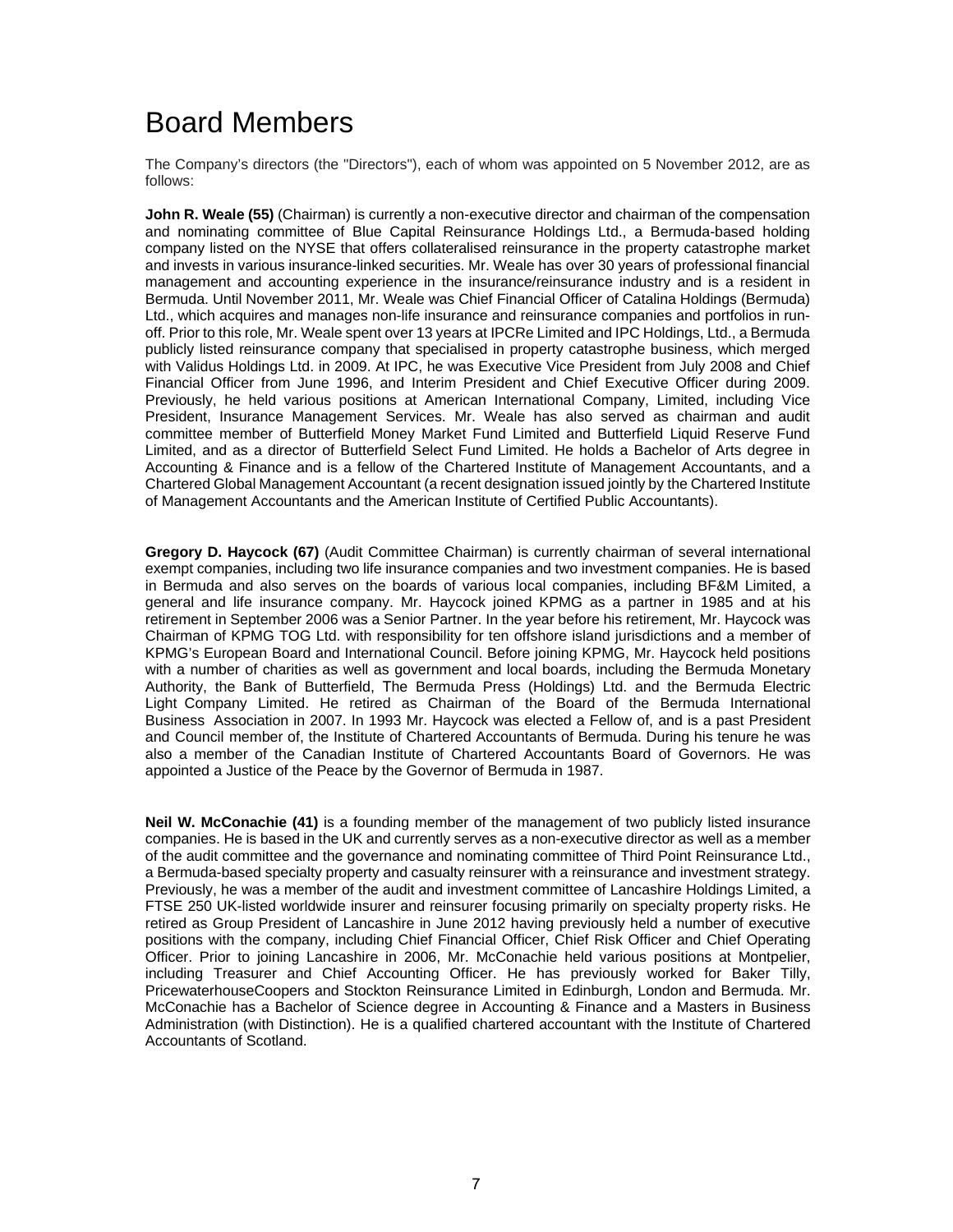# Directors' Report

The Directors present their report and the audited financial statements of the Company for the period from 6 December 2012 to 31 December 2013.

### **Principal Activity**

The Company was incorporated with limited liability in Bermuda as a closed-ended mutual fund company on 8 October 2012. The Ordinary Shares were listed on the SFM and admitted to trading on the London Stock Exchange, with a secondary listing on the BSX, on 6 December 2012.

### **Company Law**

These financial statements have been prepared under Bermuda law.

### **Investment Objective and Policy**

The Company's investment objective is to generate attractive returns from a sustainable annual dividend yield and longer-term capital growth by investing substantially all of its assets in the Master Fund.

The focus of the Company's investment portfolio is on non-commoditised, collateralised reinsurance contracts offering attractive risk adjusted returns. Exposure of the investment portfolio is well diversified across global geographies, products and insurers with no exposure to life, casualty risk or other nonmodeled insurance risks.

The Company is not permitted to borrow for investment purposes, although borrowings are permitted for working capital purposes. Any borrowings for working capital purposes are limited to 20 per cent. of the NAV of the Company at the time of draw down. The Company currently has no borrowings.

#### **Investment Restrictions**

The Master Fund, has adopted the following investment restrictions which apply at the time of investment:

- the portfolio will be diversified geographically with an emphasis on 20 regions set out in the investment policy;
- the maximum net aggregate exposure (i.e. the sum of all collateral invested less reinsurance recoverable) in any one zone (each zone being defined by a combination of geography, peril and occurrence) will not exceed 35 per cent. of the Master Fund's NAV;
- $\bullet$  the net probable maximum loss (i.e. net of (a) reinsurance recoverable, (b) net unearned premiums on loss impacted contracts and (c) any reinstatement premiums receivable) from any one catastrophe loss event at the one in one hundred year return period will not exceed 25 per cent. of the Master Fund's NAV;
- $\bullet$  the net probable maximum loss (i.e. net of (a) reinsurance recoverable, (b) net unearned premiums on loss impacted contracts and (c) any reinstatement premiums receivable) from any one earthquake loss event at the one in two hundred and fifty year return period will not exceed 25 per cent. of the Master Fund's NAV;
- no more than 20 per cent. of the Master Fund's NAV will be invested in any one catastrophe-linked contract or security; and
- the Master Fund will not invest in contracts or securities with a premium of less than 5 per cent. of the limit exposed to a single event.

Based on the information available to the Investment Manager at the time, if a new investment being considered would cause an investment restriction to be breached, or if an investment restriction relevant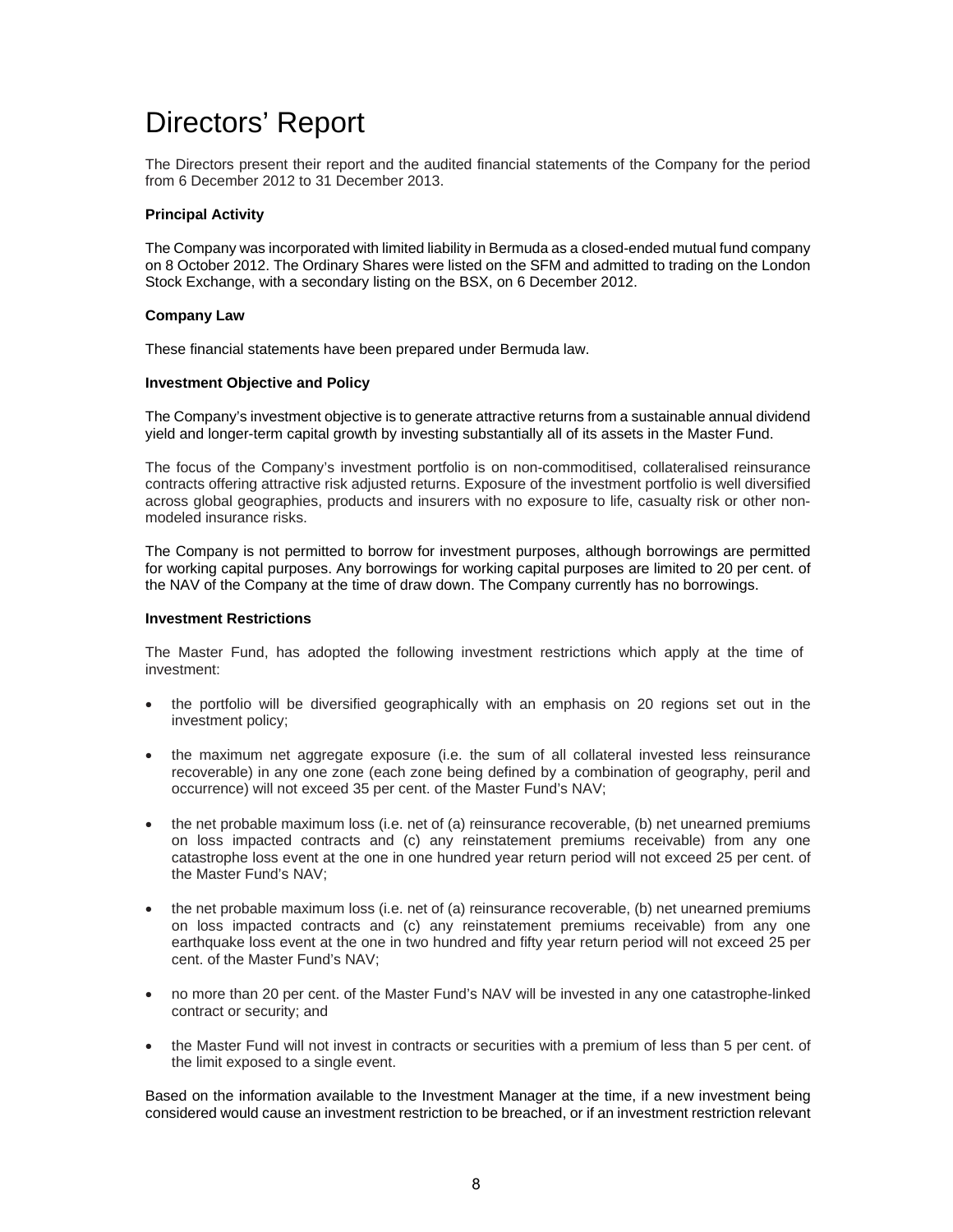to that new investment opportunity is already in breach, then that new investment shall not be made. The existence of investment restriction breaches does not preclude the Master Fund from making any new investments but only restricts it from making new investments that would result in a new breach or exacerbate existing breaches of investment restrictions.

### **Principal Risks and Uncertainties**

### Institutional Credit Risk

In the event of the insolvency of the institutions, including brokerage firms, banks and custodians, with which the Master Fund and the Reinsurer may do business, or to which assets have been entrusted, the Master Fund and the Reinsurer may be temporarily or permanently deprived of the assets held by or entrusted to that institution, which will affect the performance of the Master Fund and the Reinsurer and, in turn, the performance of the Company.

For example, the Reinsurer may pay amounts owed on claims under fully collateralised reinsurancelinked contracts entered into in respect of the Master Fund to reinsurance brokers, and these brokers, in turn, may pay these amounts over to the ceding companies that have reinsured a portion of their liabilities with the Reinsurer. In some jurisdictions, if a broker fails to make such a payment, the Reinsurer might remain liable to the ceding company for the deficiency. Conversely, in certain jurisdictions when the ceding company pays premiums in respect of reinsurance contracts to reinsurance brokers for payment over to the Reinsurer, these premiums are considered to have been paid and the ceding company will no longer be liable to the Reinsurer for those amounts, whether or not the Reinsurer has actually received the premiums. Consequently, consistent with industry practice, the Reinsurer assumes a degree of credit risk associated with brokers.

Furthermore, while the Master Fund invests predominantly in fully-collateralised reinsurance-linked contracts by subscribing for preference shares issued by the Reinsurer, it may, in accordance with its investment policy and when the Investment Manager identifies suitable investment opportunities, also invest in other reinsurance-linked investments and such investments may form a material part of its investment portfolio from time to time. Where the Master Fund invests in certain Insurance-Linked Instruments, a broker may trade with an exchange as a principal on behalf of the Master Fund, in a "debtor/creditor" relationship, unlike other clearing broker relationships where the broker is merely a facilitator of the transaction. That broker could, therefore, have title to all of the assets of the Master Fund (for example, the transactions which the broker has entered as principal as well as the margin payments that the Master Fund provides). In the event of the broker's insolvency, the transactions which the broker has entered into as principal could default and the Master Fund's assets could become part of the insolvent broker's estate, resulting in the Master Fund's rights being limited to that of an unsecured creditor.

### Illiquidity of Insurance-Linked Instruments

Insurance-Linked Instruments have a limited or, in some cases, no secondary market. Fully collateralised reinsurance-linked contracts of the type that the Reinsurer enters into in respect of the Master Fund typically cover annual periods. Cat Bonds and investments in sidecars may have market quotes, but the trading volume may be low and pricing correspondingly ineffective. ILWs have even less liquidity and pricing transparency, and bilateral insurance contracts currently have no secondary market.

The liquidity of Insurance-Linked Instruments may also be affected by a number of other factors, such as whether a covered event has occurred or whether a catastrophe season has passed. It is anticipated that the Master Fund and/or the Reinsurer will retain their respective exposures for the duration of the Insurance-Linked Instruments, gradually recognising income as the likelihood of a covered event occurring in respect of one of more Insurance-Linked Instrument, and therefore the Master Fund and/or the Reinsurer incurring a loss, diminishes.

While these Insurance-Linked Instruments generally can be sold at a price, they are largely "buy and hold" instruments, and it may require substantial time to enter into or exit a position and the amount that could be recognised upon liquidation may be materially less than its theoretical fair value. Consequently, the Master Fund may need to realise assets at below fair value and the Master Fund may need to borrow to meet its financing needs, each of which will have an impact on the returns to Shareholders.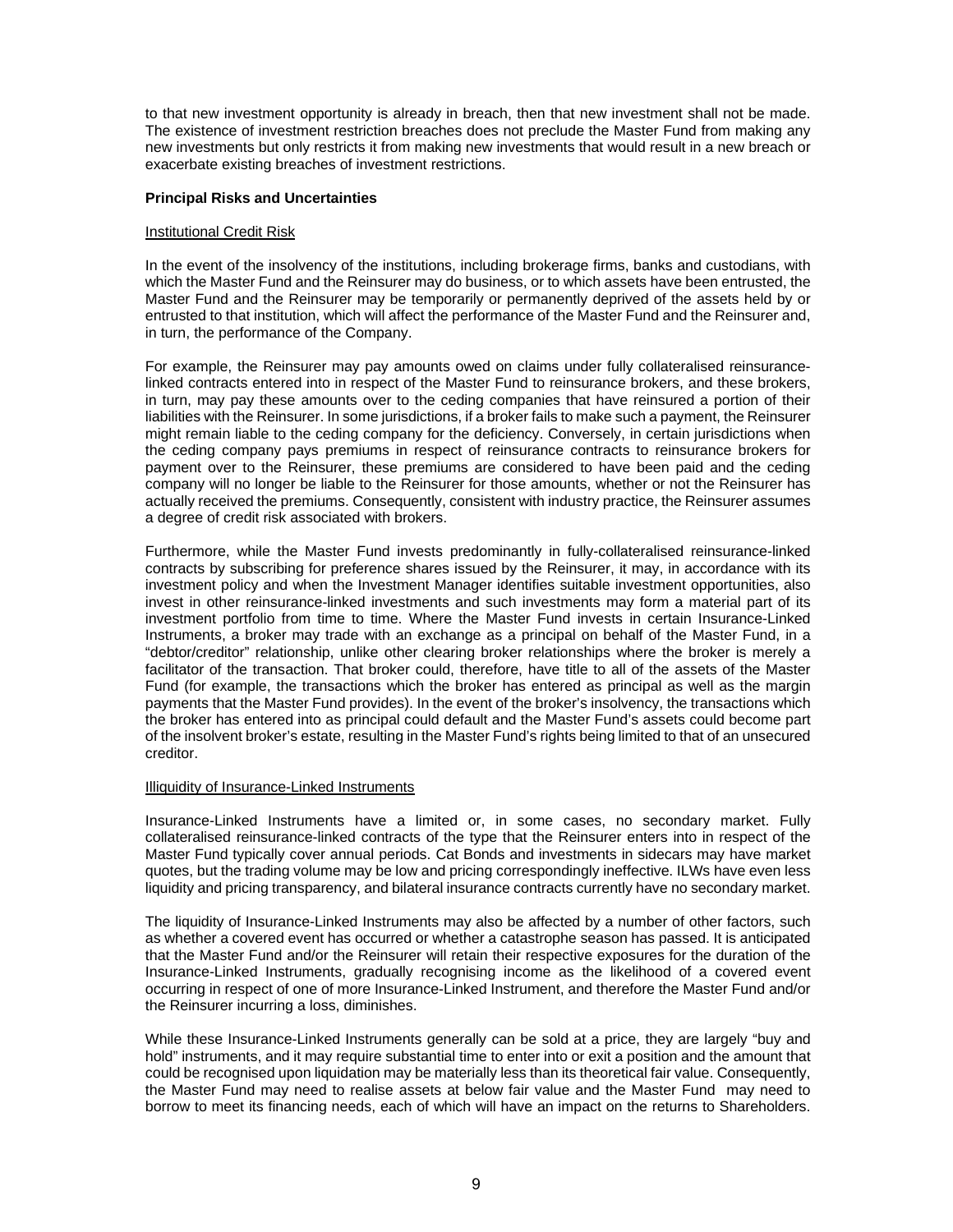Further, the illiquidity of Insurance-Linked Instruments means that the Master Fund's portfolio is more likely to be mis-valued as the valuation ascribed to an Insurance-Linked Instrument may differ significantly from the price at which it may ultimately be realised. In turn, any mis-valuation is likely to have an impact on the trading price of the Ordinary Shares, which may be adverse to Shareholders, as well as on the fees based on such valuations.

### Portfolio invested in Insurance-Linked Instruments

The Master Fund predominantly invests in a diversified portfolio of fully collateralised reinsurance-linked contracts, through preference shares issued by the Reinsurer, but also invests in other investments carrying exposures to insured catastrophe event risks, such as ILWs and Cat Bonds. The Master Fund's portfolio is therefore concentrated in Insurance-Linked Instruments. Insurance-Linked Instruments are particularly exposed to sudden substantial or total loss due to, among other things, natural catastrophes or other covered risks, which together with other factors, can cause sudden and significant price movements in Insurance-Linked Instruments. The Master Fund's, and hence the Company's, portfolio is more exposed to such risks, than it would be if it were diversified across other asset classes in addition to Insurance-Linked Instruments.

### Currency risk

The Master Fund's and the Reinsurer's functional currency is the US dollar, but a portion of their respective businesses will receive premiums and hold collateral in currencies other than US dollars. The Master Fund and the Reinsurer use currency hedges for balances held in non-US currencies. Therefore, they can choose (but are not obliged) to manage currency fluctuation exposure. The Master Fund and the Reinsurer may experience foreign exchange losses to the extent their respective foreign currency exposure is not hedged, which in turn would adversely affect their respective financial condition and that of the Company.

#### Counterparty risk; counterparty credit risk

Where the Master Fund invests other than in fully collateralised reinsurance-linked contracts, a number of the investment techniques that may be utilised by the Master Fund, and a number of markets in which the Master Fund may invest, will expose it to counterparty risk, which is the risk that arises due to uncertainty in a counterparty's ability to meet its obligations. Non-performance by counterparties for financial or other reasons could expose the Master Fund, and therefore Shareholders, to losses.

### **Shareholder Information**

The Administrator calculates the NAV of the Company and the NAV per Ordinary Share as of the last day of each calendar month. The monthly NAV of the Ordinary Shares is announced through a RIS provider within 15 business days after the end of each calendar month.

### **Results**

The results for the period covered by this Annual Report are set out in the Statement of Operations on page 22. The dividend paid per Ordinary Share for the period to 31 December 2013, amounted to \$0.019 per Ordinary Share.

### **Significant Events**

There were no significant events during the period.

### **Placing Programme**

On 16 April 2013, the Company published a prospectus in relation to the issue of new Ordinary Shares by way of a Placing Programme. Pursuant to the Placing Programme, the Company raised an additional \$52.3 million from the issue of 51,250,000 Ordinary Shares on 3 May 2013 and \$23.0 million from the issue of 21,101,028 Ordinary Shares on 15 November 2013.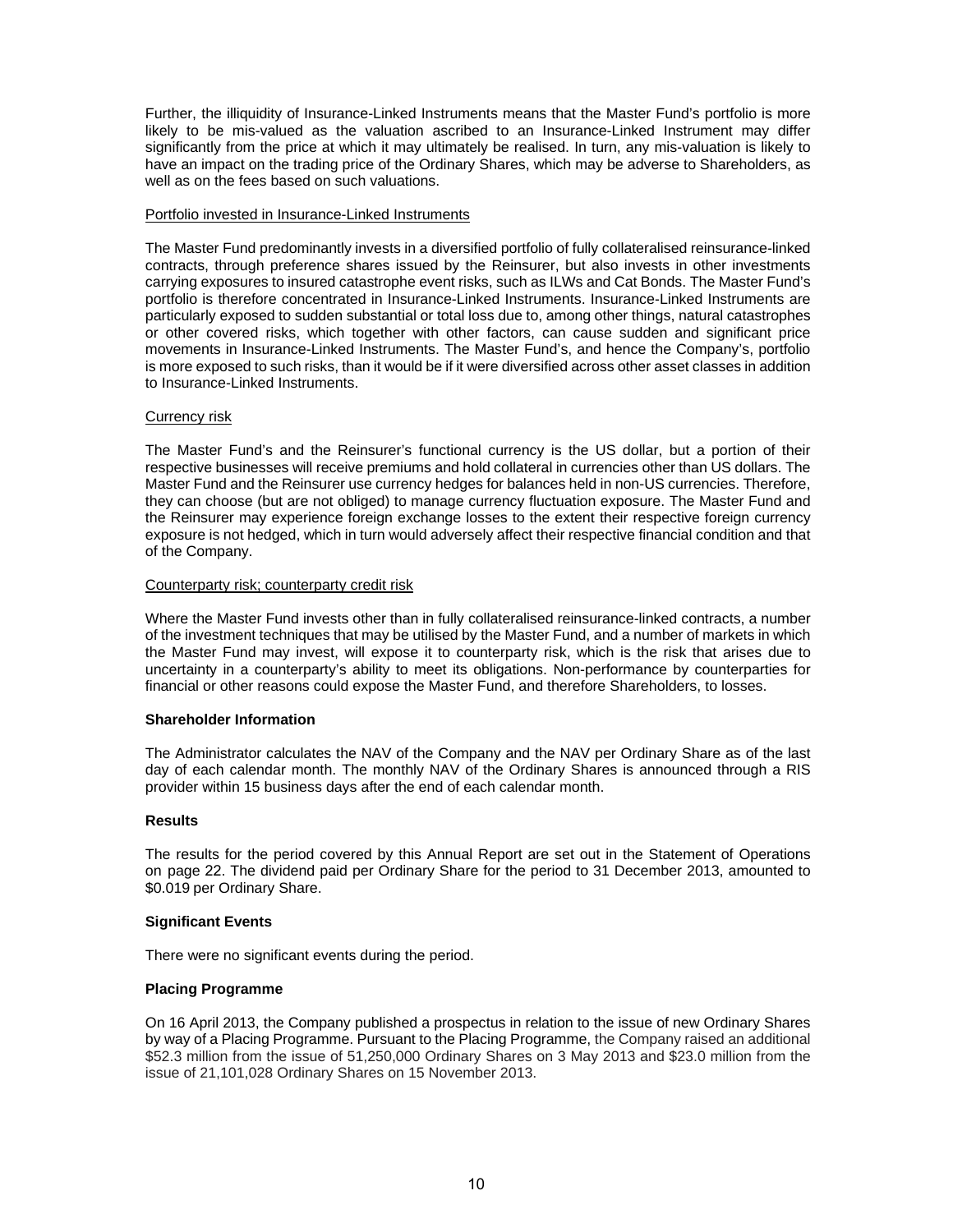### **Life of the Company**

The Company has been established with an indefinite life. However, the Company will propose a continuation vote to Shareholders at a general meeting of the Company within four calendar months of 30 June 2014 if the Company's NAV as at 30 June 2014 is less than \$150 million.

The vote will require more than 50 per cent. of the total voting rights cast on the resolution to be in favour in order for the Company to continue in its current format. If the resolution is not passed, the Directors intend to formulate proposals to be put to Shareholders within six months of such resolution being defeated for the reorganisation or reconstruction of the Company. Such proposals may or may not involve winding-up the Company, and therefore, failure to pass the continuation vote will not necessarily result in the winding-up of the Company.

### **Management Arrangements and Fees**

### The Investment Manager – *(Blue Capital Management Ltd.)*

The Investment Manager is a specialist alternative asset manager in the Insurance-Linked Instrument asset class. The Investment Manager is licensed to conduct investment business by the Bermuda Monetary Authority and is run by a market-leading team of professionals with a deep bench of experience in both reinsurance and capital markets. Currently, the Investment Manager manages approximately \$600 million in assets across a range of insurance-linked strategies. The Investment Manager is wholly-owned by Montpelier, a leader in global reinsurance.

The Investment Manager has been retained by the Master Fund to manage its assets on a discretionary basis pursuant to an investment management agreement dated 27 November 2012. The Investment Manager is entitled to a monthly management fee of: (a) 0.125 per cent. (1.5 per cent. per annum) of the month-end NAV (prior to accrual of the performance fee) of the Master Fund, up to a NAV of \$300 million; and (b) 0.104 per cent. (1.25 per cent. per annum) of such month-end NAV above \$300 million.

### The Reinsurer – *(Blue Water Re Ltd.)*

The Reinsurer is an exempted company incorporated on 18 November 2011 with limited liability under the laws of Bermuda that is licensed by the Bermuda Monetary Authority as a special purpose insurer with an underwriting plan focused on fully collateralised reinsurance protection of the property catastrophe insurance and reinsurance markets.

The Master Fund invests in the Reinsurer by way of subscription for a separate series of non-voting redeemable preference shares of the Reinsurer linked to each reinsurance contract entered into by the Reinsurer per loss occurrence period or exposure period, as applicable. For each fully collateralised reinsurance-linked contract identified by the Investment Manager in accordance with the investment policy, the Master Fund invests the necessary collateral in redeemable preference shares of the Reinsurer. The Reinsurer then pledges this collateral to secure its obligations under the relevant contract to the ceding company. Net premiums received from ceding companies may be used to make further investments or to pay distributions to the Master Fund, as appropriate.

The Reinsurance Manager is entitled to an annual performance fee equal to 15 per cent. of: (a) the aggregate appreciation in the NAV of the Master Fund shares held by the Company (excluding special memorandum account shares) over the previous high water mark; less (b) the performance hurdle of LIBOR plus 3 per cent. on the starting NAV of the Master Fund shares held by the Company, provided that the performance fee shall not be less than zero and provided further that no Performance Fee will be payable in a performance period unless the performance trigger of LIBOR plus 10 per cent. on the starting NAV of the Master Fund shares held by the Company during the performance period has been reached.

### The Reinsurance Manager – *(Blue Capital Insurance Managers Ltd.)*

The Reinsurance Manager is a Bermuda exempted company incorporated with limited liability. The Reinsurance Manager was incorporated on 23 July 2004 and adopted its role as the reinsurance manager of the Reinsurer in 2012.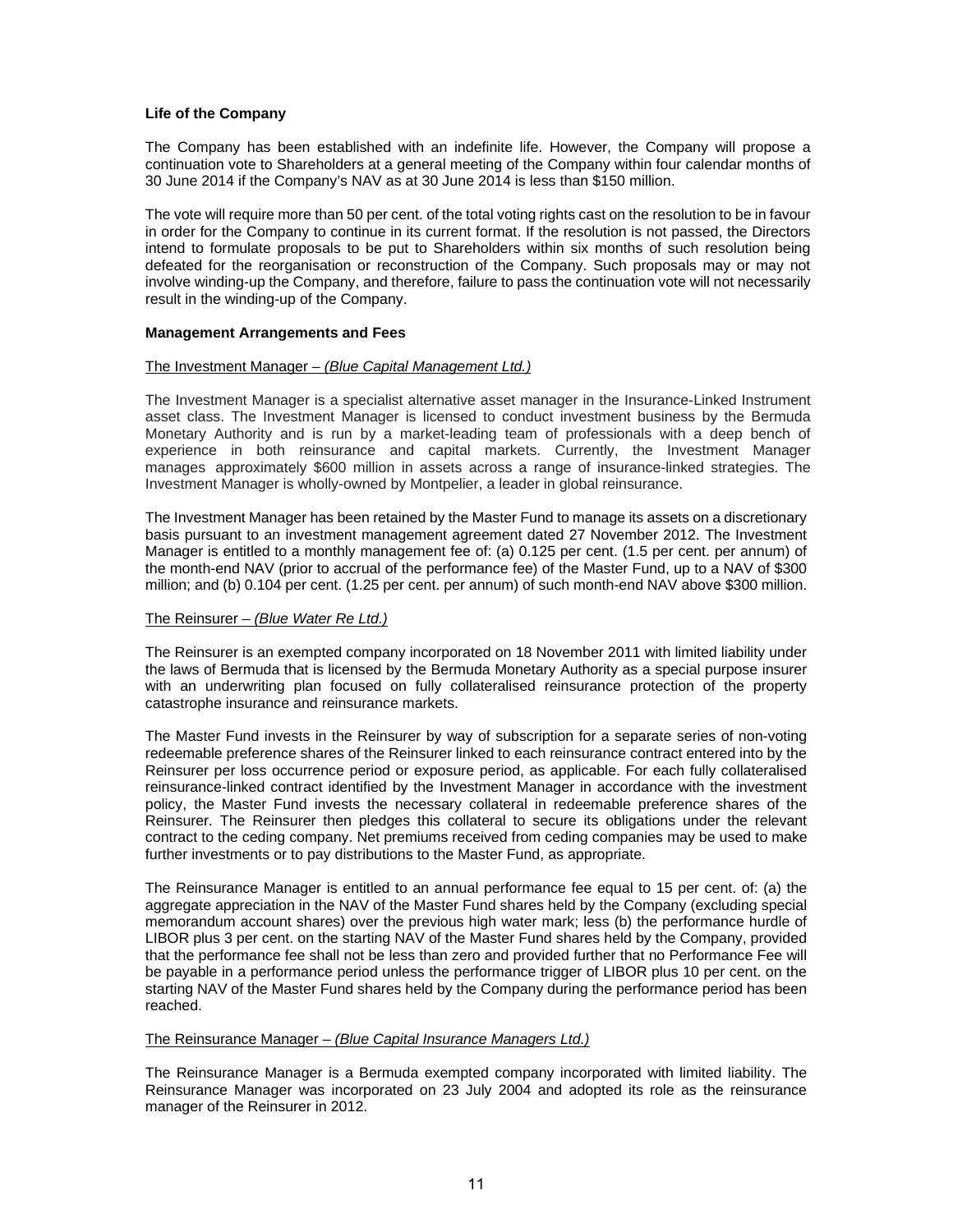The Reinsurance Manager has been retained by the Reinsurer to provide management, administrative, underwriting and other services as well as operational infrastructure. The Reinsurance Manager also provides stand-alone and portfolio risk modelling and assists the Reinsurer to originate business by entering into reinsurance agreements with ceding companies. The Reinsurance Manager is licensed with the Bermuda Monetary Authority as an insurance manager and insurance agent and is authorised to provide the services to be performed for the Reinsurer under an Underwriting and Insurance Management Agreement.

### The Administrator – *(Prime Management Limited)*

The Company and the Master Fund have each appointed the Administrator, which on 1 October 2013 became part of the SS&C GlobeOp group, as its administrator. The Administrator has been retained by the Company and the Master Fund to calculate their respective NAVs and to provide certain other administrative services.

### **Directors' Interests**

The Directors, as stated on page 7, all served during the period under review. None of the Directors had a beneficial interest in the Company.

#### **Substantial Interests**

Disclosure and Transparency Rules ("DTRs") are now contained in the UK Financial Conduct Authority handbook. Pursuant to the DTRs, substantial Shareholders are required to make relevant holding notifications to the Company and the UK Financial Conduct Authority. The Company must then disseminate this information to the wider market.

#### **Corporate Governance**

#### Introduction

The Board strives to create a transparent corporate governance culture that meets the listing requirements and provides fair and informative disclosures for investors.

#### Bermuda Regulatory Environment

Bermuda has no specific corporate governance regime applicable to the Company; but, in recognition of the importance of sound corporate governance, the Company has joined the Association of Investment Companies (the "AIC"). Furthermore, the Board endorses and has adopted the AIC Code of Corporate Governance (the "AIC Code"). The Company has carefully considered the principles and recommendations of the AIC Code and has elected to follow the AIC's Corporate Governance Guide for Investment Companies (the "AIC Guide").

The AIC Code of Corporate Governance "A framework of best practice for member companies" was issued in October 2010, and it is publicly available on the AIC website. On 22 January 2013, the Financial Reporting Council provided the AIC with an endorsement letter to cover the fifth edition of the AIC Code. The endorsement confirms that by following the AIC Code investment company boards should fully meet their obligations in relation to the UK Corporate Governance Code.

### AIC and UK Corporate Governance Code Compliance

Management and the Company Secretary have undertaken a review of the corporate governance principles of the Board of the Company. The Directors confirm that during the period for the accounting year ended 31 December 2013, the Company has complied with the recommendations of the AIC Code and the relevant provisions of the UK Corporate Governance Code, except as follows: (a) there was no chief executive position within the Company which is not in accordance with A.2.1 of the UK Corporate Governance Code but is not relevant to the Company as the Company does not have and does not intend to have employees or executive directors; (b) the Company did not establish a separate remuneration or nomination committee which is not in accordance with D.2.1 and B.2.1, respectively, of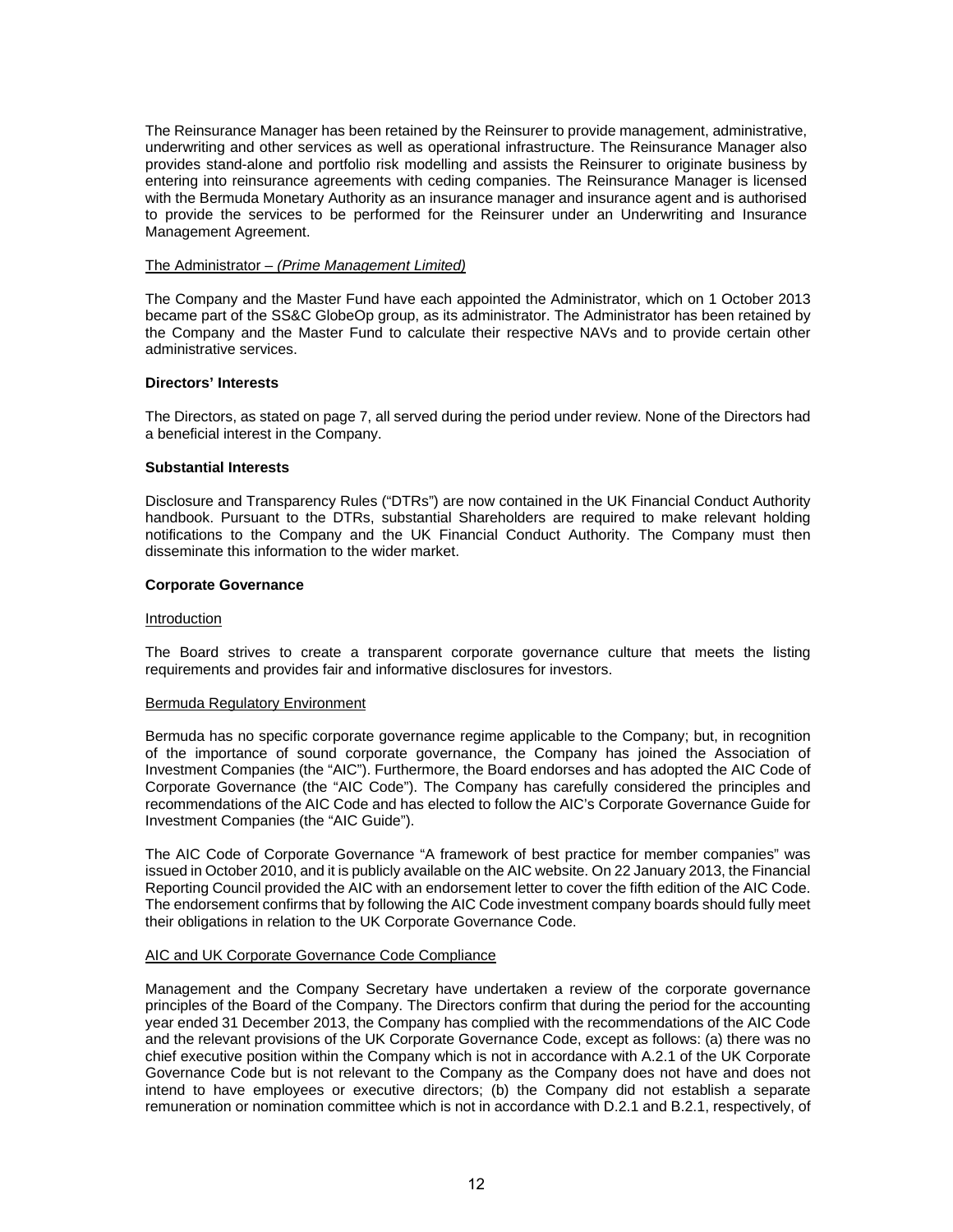the UK Corporate Governance Code but is not relevant to the Company as the Company does not have and does not intend to have employees or executive directors; and (c) the Company did not have a senior independent director which is not in accordance with A.4.1 of the UK Corporate Governance Code.

#### The Board

The Board consists of three non-executive Directors, each of whom is independent of the Investment Manager in accordance with Principle 2 of the AIC Code. The Board has determined that each nonexecutive Director met the independence criteria set forth in Principle 1 of the AIC Code upon appointment and has continued to meet this condition throughout his term of service. Moreover, no Director has a service contract with the Company. The names and biographies of each Director appear on page 7 of this Annual Report.

The Company's Bye-laws provide that one third of the Directors retire by rotation each year. This year, however, each Director has retired and offered himself for re-election at the annual general meeting.

The Directors stay fully informed of the business affairs and internal investment and financial controls of the Company. All matters relevant to the Company's business are brought to the attention of the Board, which also has access to independent professional advice at the expense of the Company.

Each year, the Board performs a formal performance appraisal of itself and its individual Directors. Presently, the Board is satisfied that all Directors continue to discharge their duties effectively and contribute to the work of the Board and its committees.

In addition to reviewing the performance, independence and tenure of its individual Directors, the Board also considers its overall composition and balance as well as the adequacy and continuity of itself and its committees.

In considering its composition, the Board strives to achieve a balance of skills, experience, length of service and knowledge of the Company with the ultimate goal of creating value for investors while meeting a high standard of corporate governance. Given the Company's limited operating history and the considerable experience and expertise brought to bear by each Director, the Board has determined it to be in the best interest of the Shareholders to maintain the continuity of the Directors. Accordingly, the Board recommends the re-election of each Director, whose supporting biographies appear on page 7 of this Annual Report. A full list of other public company directorships for each Director is disclosed on page 51.

The Board holds regular meetings 4 times a year, at a minimum, and maintains ongoing communications with the Investment Manager and the Company's other service providers. During the period ended 31 December 2013, the Board held an additional six (6) full Board and ad-hoc/committee meetings to address various administrative matters.

The table below sets out the attendance record of the Directors.

|                           | Quarterly<br><b>Board</b> | Audit<br><b>Committee</b> |
|---------------------------|---------------------------|---------------------------|
| No. of Meetings:          |                           | 1*                        |
| <b>Meetings Attended:</b> |                           |                           |
| John R. Weale (Chairman)  | 4                         | 1                         |
| Gregory D. Haycock        | 4                         | 1                         |
| Neil W. McConachie        | 2                         | 1                         |

\* In addition, an initial meeting of the Audit Committee meeting was held with the Chairman only as well as the Managers and Independent Auditor.

Notices and agendas, and any other materials that are deemed necessary or useful are circulated to the Board prior to each meeting so that the Directors have sufficient time to review the items to be addressed at the meeting. Directors may also request the addition to the agenda of any items they deem appropriate for Board consideration. Regular Board meetings primarily focus on the Company's investment performance, risk management, asset allocation, compliance, investor relations and any other matters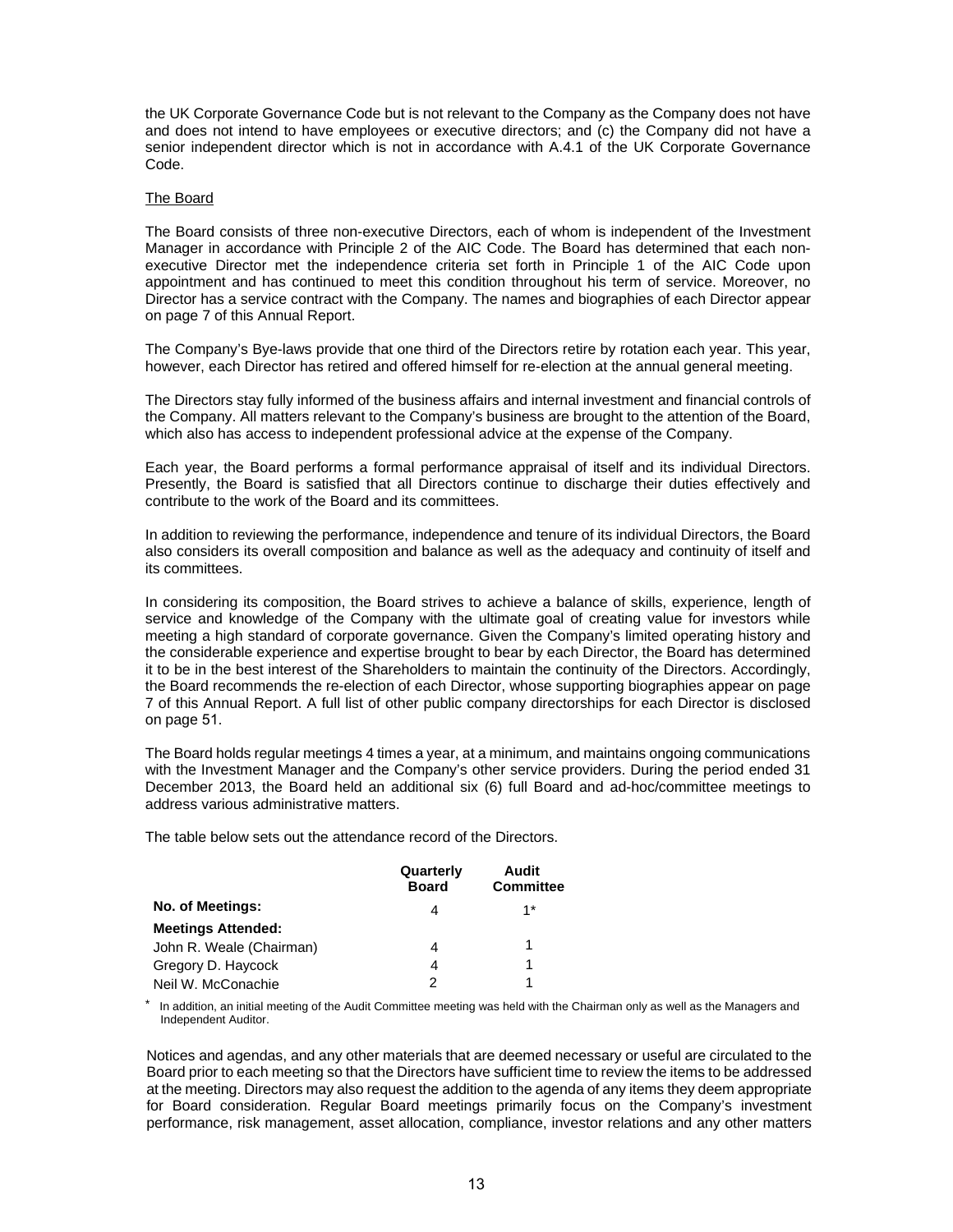the Board considers appropriate for review. If a Director has any potential or actual conflicts of interest, he must disclose such conflict prior to each Board meeting.

#### Directors' Authorities

The Directors have adopted a set of authorities reserved to the Board in accordance with Principle 16 of the AIC Code, which provide a non-exclusive list of the principal areas in which the Board reserves approval over activities or transactions by the Company. The principal Authorities Reserved to the Board include the following:

- design and maintenance of investment objectives, restrictions and policies;
- appointment, oversight and delegation of authorities to Committees of the Board;
- establishment of limits of authority of management relating to monetary expenditures and approval all expenditures exceeding such limits;
- declaration of all Shareholder dividends;
- review and approval of all borrowing by the Company;
- recommendation and approval of the compensation of Directors;
- oversight over all aspects of Company's risk management function, including the definition of the Company's risk appetite and design of the Company's risk management process; and
- any other matters having a material effect on the Company.

### Management and Remuneration and Audit Committees

The Company generally complies with the recommendations of the AIC Code and the relevant provisions of the UK Corporate Governance Code.

In view of the Company's non-executive and independent nature, the Board considers it inappropriate for there to be a Remuneration Committee as anticipated by the AIC Code. The Company does not, and does not intend to, have employees or executive directors. Accordingly, the Board as a whole fulfils the functions of the Remuneration Committee.

### Audit Committee

In accordance with the AIC Code, the Company has established an Audit Committee, which comprises all three of the Company's Directors. Mr. Haycock serves as chairman of the Audit Committee. As discussed above, all of the Company's Directors are independent, and the Board considers it appropriate for all three Directors to serve on the Audit Committee because, given the Board's small size, it would be unnecessarily burdensome to establish a separate Audit Committee.

The terms of reference of the Audit Committee, which are available from the Company Secretary upon request, provide that it will meet at least two times per year at appropriate times in the reporting and audit cycle and otherwise as required. The Audit Committee's principal duties are to consider among other things: (a) annual and interim accounts; (b) auditor reports; and (c) terms of appointment and remuneration for the Auditors (including overseeing the independence of the external auditors particularly as it relates to the provision of non-audit services).

The Audit Committee pays particular attention to the qualifications, expertise and resources of the external auditor, as well as the effectiveness of the audit process. Where the external auditor is to provide non-audit services to the Company, the Audit Committee fully considers the implications of the provision of those services on the independence of the external auditor prior to undertaking any such engagement. If such non-audit services are provided, the Audit Committee reviews the services to ensure the preservation of the external auditor's independence.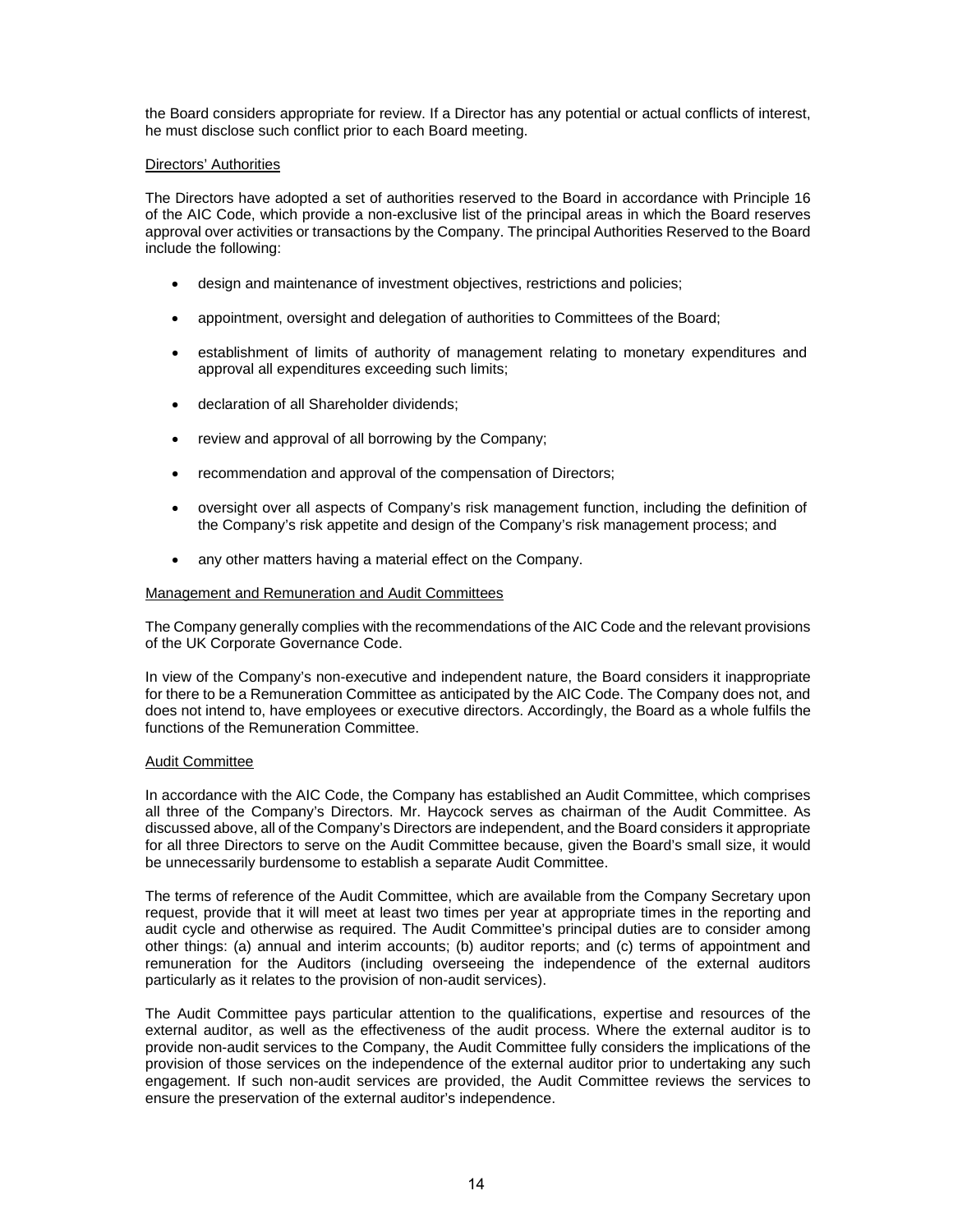In accordance with its terms of reference, the Audit Committee has reviewed the Annual Report and accounts in detail and considered all matters brought to the attention of the Board during the accounting period. The Audit Committee has subsequently determined that the report and accounts fairly represent the status of the Company's affairs.

### Internal Controls

The Board bears ultimate responsibility for the Company's system of internal control. The Company does not have an internal audit function as it has no employees to undertake such a task. The Board, however, recognises the need for effective high level internal controls. Accordingly, the terms of reference of the Audit Committee provide that the Board will perform the following functions relating to internal audit in addition to its functions associated with management and remuneration:

- rigorous selection process for key service providers;
- regular physical board meetings and ad hoc board meetings as required;
- receipt and consideration of quarterly (or more frequent if necessary) reporting from each of the Company's key service providers;
- receipt and consideration of quarterly reports from the Company's Administrator;
- establishment of committees of the Board (if any) ;
- ensure existence of dual signatories in respect of the Company's bank accounts;
- annual reviews of all key service providers:
- annual review of the Company's and the Administrator's systems of internal controls;
- quarterly review of management accounts; and
- quarterly review of reporting against budget.

### Corporate Responsibility

In accordance with Principle 20 of the AIC Code, the Board takes responsibility for, and is kept aware of, all relevant communications with Shareholders. The Company relies upon its service providers to perform its operations, and it maintains an open line of communication with those providers to address the ongoing concerns of Shareholders. In addition, the Company may also address the concerns of its investors through direct discussions with Shareholders.

### Relations with Shareholders

The Company maintains regular communications with institutional Shareholders through its Investment Manager, and the Board is kept aware of the feedback received from such investors. Board members are also available to respond to Shareholder questions at the Annual General Meeting, and Shareholders may request meetings with Directors or communicate with the Board directly by contacting the Company Secretary.

Furthermore, in accordance with Principle 19 of the AIC Code, the Board monitors the Shareholder profile of the Company on a regular basis.

The Board encourages all Shareholders to attend and participate in the Annual General Meeting, at which the key issues affecting the Company will be addressed. The Notice on page 56 of this Annual Report, together with the Summary of the Resolutions beginning on page 52, sets out the business of the upcoming Annual General Meeting including the resolutions to be voted upon. The Company announces meeting results as soon as practicable after they are determined.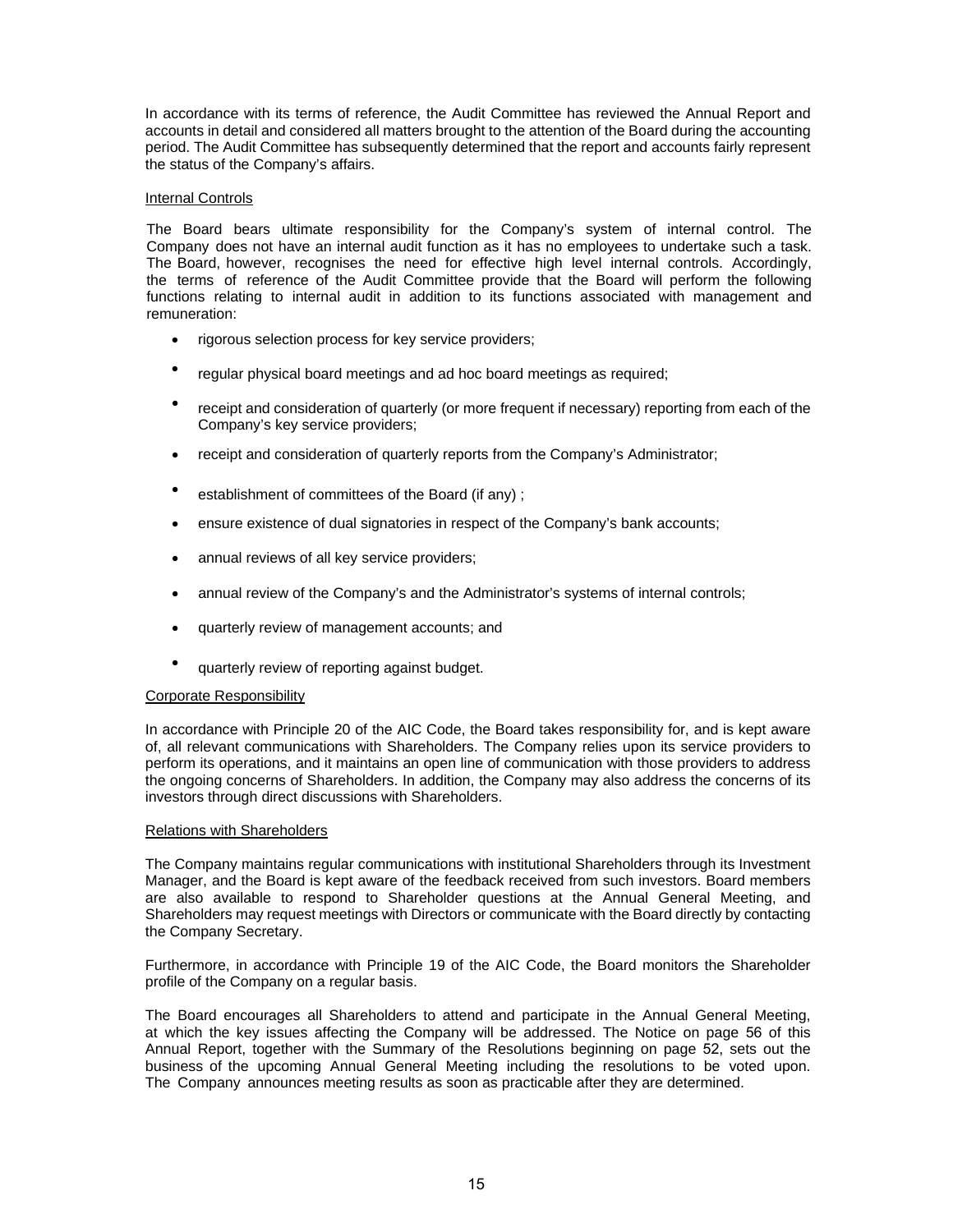#### Going Concern Status

In accordance with the Financial Reporting Council's guidance on going concern and liquidity risk issued in October 2009, the Board of Directors has reviewed the Company's ability to continue as a going concern.

The Company's assets consist of cash and a diverse portfolio of fully collateralised reinsurance-linked contracts (held indirectly through investments in preference shares of the Reinsurer) and other Insurance-Linked Instruments. The Board has considered the Company's assets and reviewed forecasts and has determined that the Company has sufficient financial resources to continue as a going concern. Accordingly, the Directors have adopted the going concern basis in preparing these accounts.

#### Disclosure of Information to Auditors

The Directors have determined that, to their knowledge, there is no relevant audit information unknown to the Company's external auditor. Furthermore, each Director has taken adequate and appropriate steps to make himself aware of any relevant information and to convey such information to the Company's external auditor.

#### Auditors

A resolution to appoint PricewaterhouseCoopers Ltd., an independent registered public accounting firm, as the Company's independent auditor for 2014 and to authorize the Board, acting by the Company's Audit Committee, to set their remuneration will be proposed at the forthcoming Annual General Meeting.

By order of the Board

10 April 2014

**Chairman** Director **Director** Director **Director** 

**John R. Weale Gregory D. Haycock Neil W. McConachie**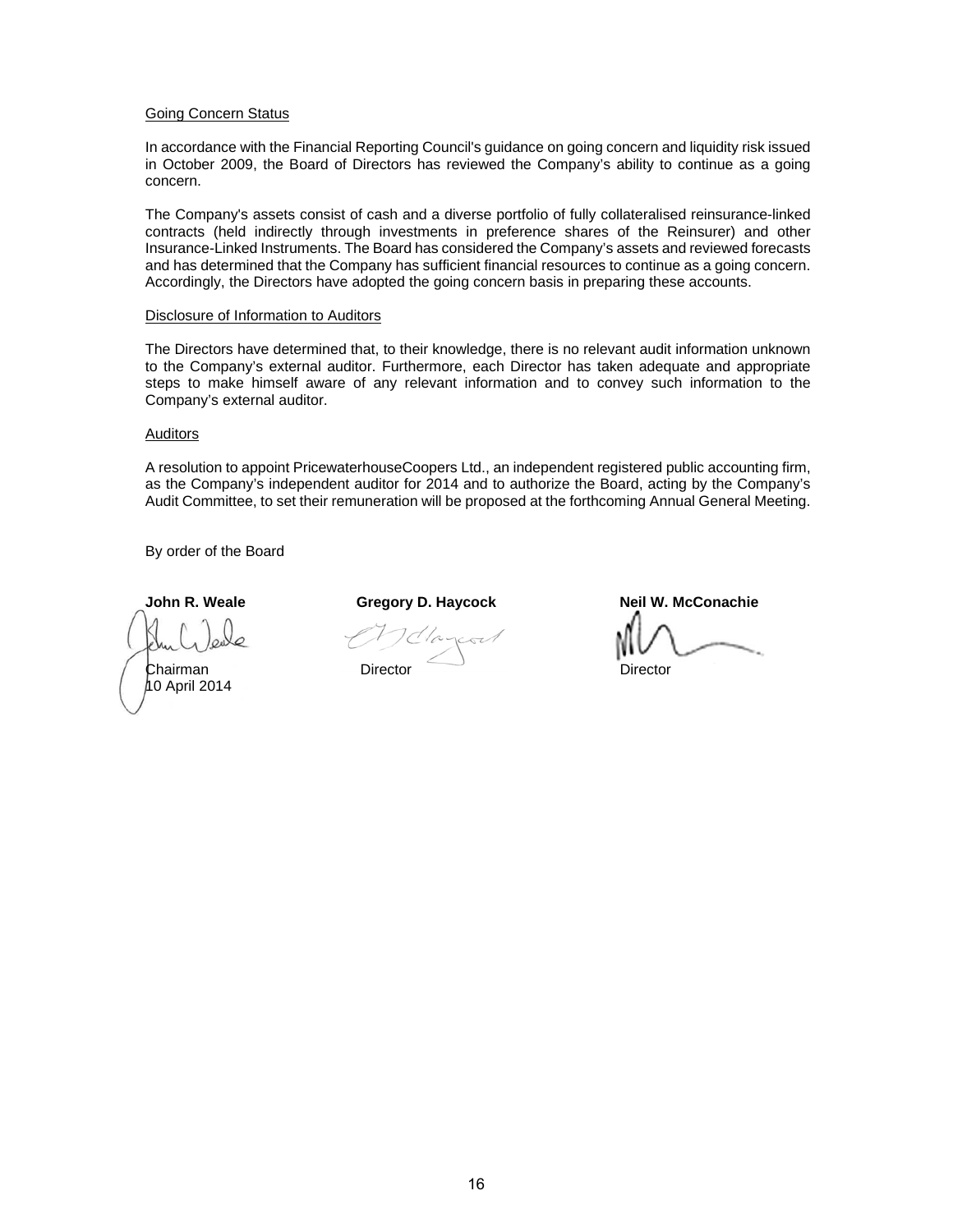# Statement of Directors' Responsibilities in Respect of the Financial Statements

The Directors are responsible for preparing the Director's Report and the financial statements in accordance with the applicable law and regulations.

Company law requires the Directors to prepare financial statements for each financial year. Under that law the Board has elected to prepare the financial statements in accordance with accounting principles generally accepted in the US ("GAAP").

The financial statements are required by law to give a true and fair view of the state of affairs of the Company and of the profit or loss of the Company for that period.

In preparing these financial statements, the Directors are required to:

- select suitable accounting policies and then apply them consistently;
- make judgments and estimates that are reasonable and prudent; and
- state whether applicable accounting standards have been followed, subject to any material departures disclosed and explained in the financial statements.

The Directors are responsible for keeping proper accounting records which disclose with reasonable accuracy at any time the financial position of the Company and to enable them to ensure that the financial statements comply with the Bermuda Companies Act 1981, as amended. The Board is also responsible for safeguarding the assets of the Company and taking all reasonably available steps to prevent and detect fraud and other irregularities.

#### **Directors' Responsibility Statement**

In accordance with Chapter 4 of the Disclosure and Transparency Rules, the Directors confirm that, to the best of their knowledge and belief, they have complied with the above requirements in preparing the financial statements and that:

- the Chairman's Statement, the Investment Manager's Report and the Directors' Report include a fair review of the development and performance of the business and the position of the Company together with a description of the principal risks and uncertainties that the Company faces; and
- the financial statements, prepared in accordance with GAAP, give a true and fair view of the assets, liabilities, financial position and profit of the Company.

Signed on behalf of the Board by:

10 April 2014

Iclaycool Chairman Director Director

**John R. Weale Gregory D. Haycock Neil W. McConachie**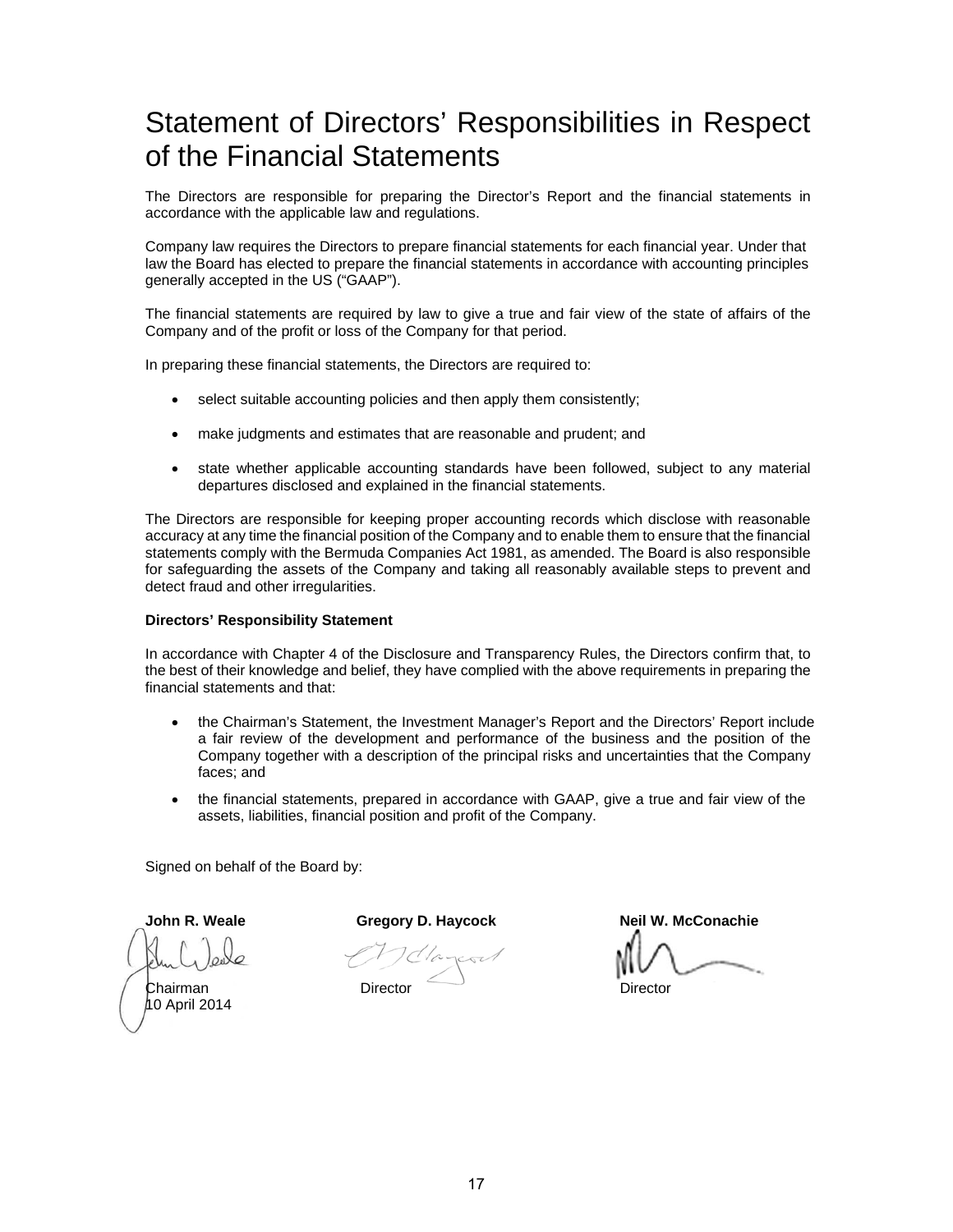(Incorporated in Bermuda)

Financial Statements **For the period 6 December 2012 (Commencement of operations) to 31 December 2013** (expressed in thousands of U.S. dollars)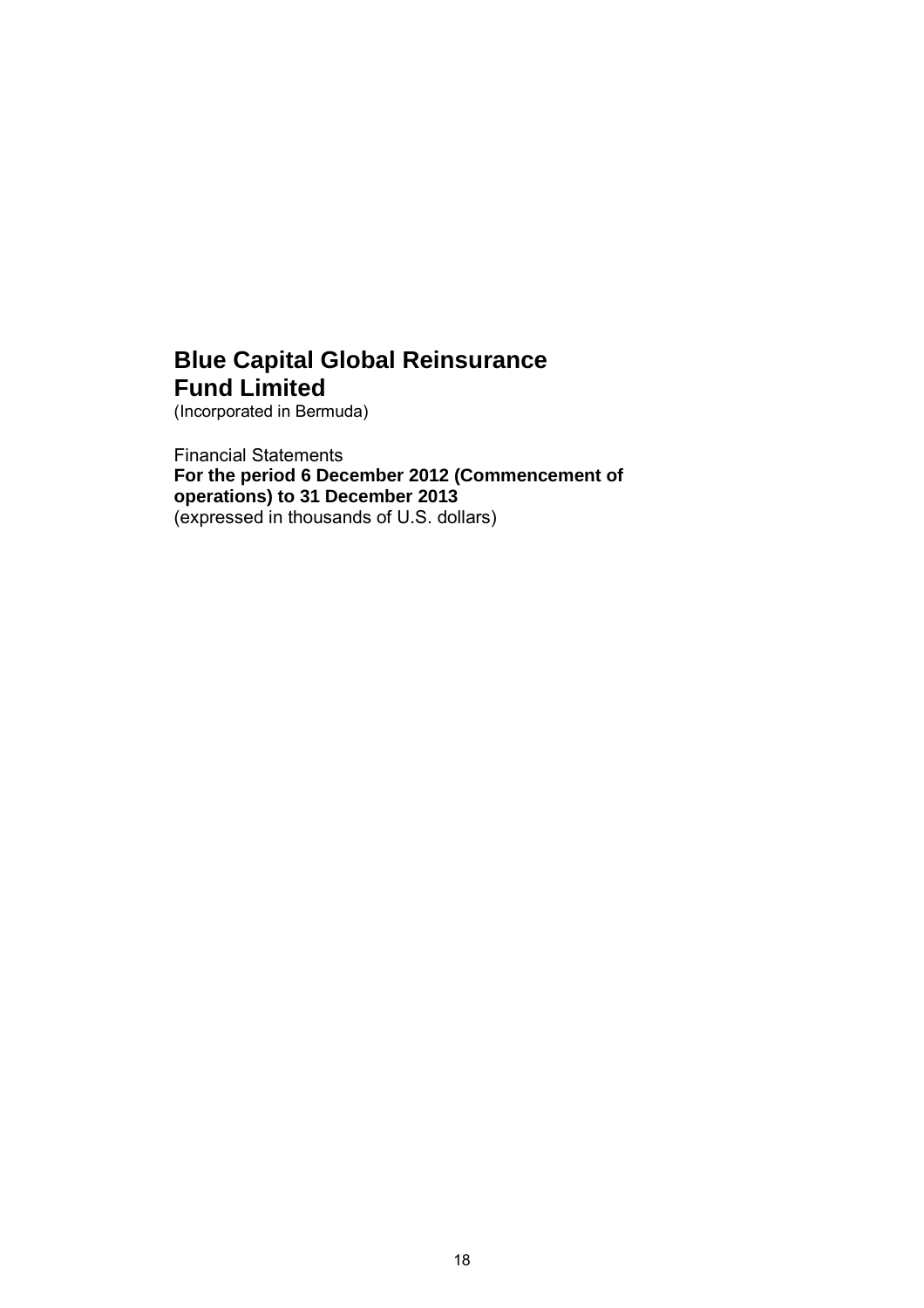

April 9, 2014

### **Independent Auditor's Report**

### **To the Board of Directors and Shareholders of Blue Capital Global Reinsurance Fund Limited**

We have audited the accompanying financial statements of Blue Capital Global Reinsurance Fund Limited (the "Company"), which comprise the statement of assets and liabilities, as of 31 December 2013 and the related statements of operations, of changes in net assets and of cash flows for the period 6 December 2012 (Commencement of operations) to 31 December 2013.

### **Management's responsibility for the financial statements**

Management is responsible for the preparation and fair presentation of the financial statements in accordance with accounting principles generally accepted in the United States of America; this includes the design, implementation and maintenance of internal control relevant to the preparation and fair presentation of financial statements that are free from material misstatement, whether due to fraud or error.

### **Auditor's responsibility**

Our responsibility is to express an opinion on the financial statements based on our audit. We conducted our audit in accordance with auditing standards generally accepted in the United States of America. Those standards require that we plan and perform the audit to obtain reasonable assurance about whether the financial statements are free from material misstatement.

An audit involves performing procedures to obtain audit evidence about the amounts and disclosures in the financial statements. The procedures selected depend on our judgment, including the assessment of the risks of material misstatement of the financial statements, whether due to fraud or error. In making those risk assessments, we consider internal control relevant to the Company's preparation and fair presentation of the financial statements in order to design audit procedures that are appropriate in the circumstances, but not for the purpose of expressing an opinion on the effectiveness of the Company's internal control. Accordingly, we express no such opinion. An audit also includes evaluating the appropriateness of accounting policies used and the reasonableness of significant accounting estimates made by management, as well as evaluating the overall presentation of the financial statements. We believe that the audit evidence we have obtained is sufficient and appropriate to provide a basis for our audit opinion.

*PricewaterhouseCoopers Ltd., Chartered Accountants, P.O. Box HM 1171, Hamilton HM EX, Bermuda T: +1 (441) 295 2000, F: +1 (441) 295 1242, www.pwc.com/bermuda*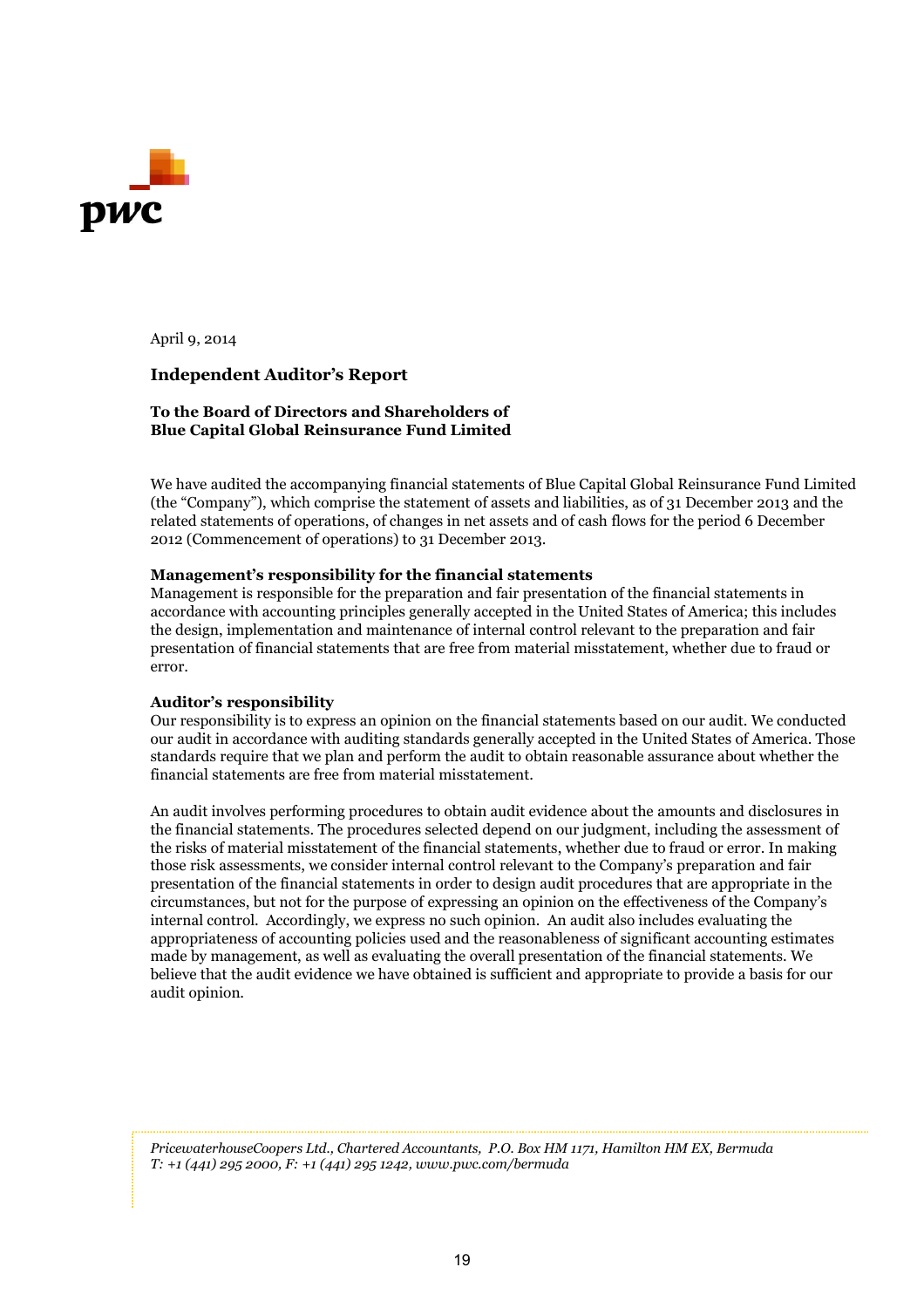

### **Opinion**

In our opinion, the financial statements referred to above present fairly, in all material respects, the financial position of Blue Capital Global Reinsurance Fund Limited at 31 December 2013, and the results of its operations, changes in its net assets, and its cash flows for the period 6 December 2012 (Commencement of operations) to 31 December 2013, in accordance with accounting principles generally accepted in the United States of America.

**Chartered Accountants**

*Reference: Independent Auditor's Report on the Financial Statements of Blue Capital Global Reinsurance Fund Limited as at 31 December 2013 and for the period 6 December 2012 (Commencement of operations) to 31 December 2013 April 9, 2014 Page 2 of 2*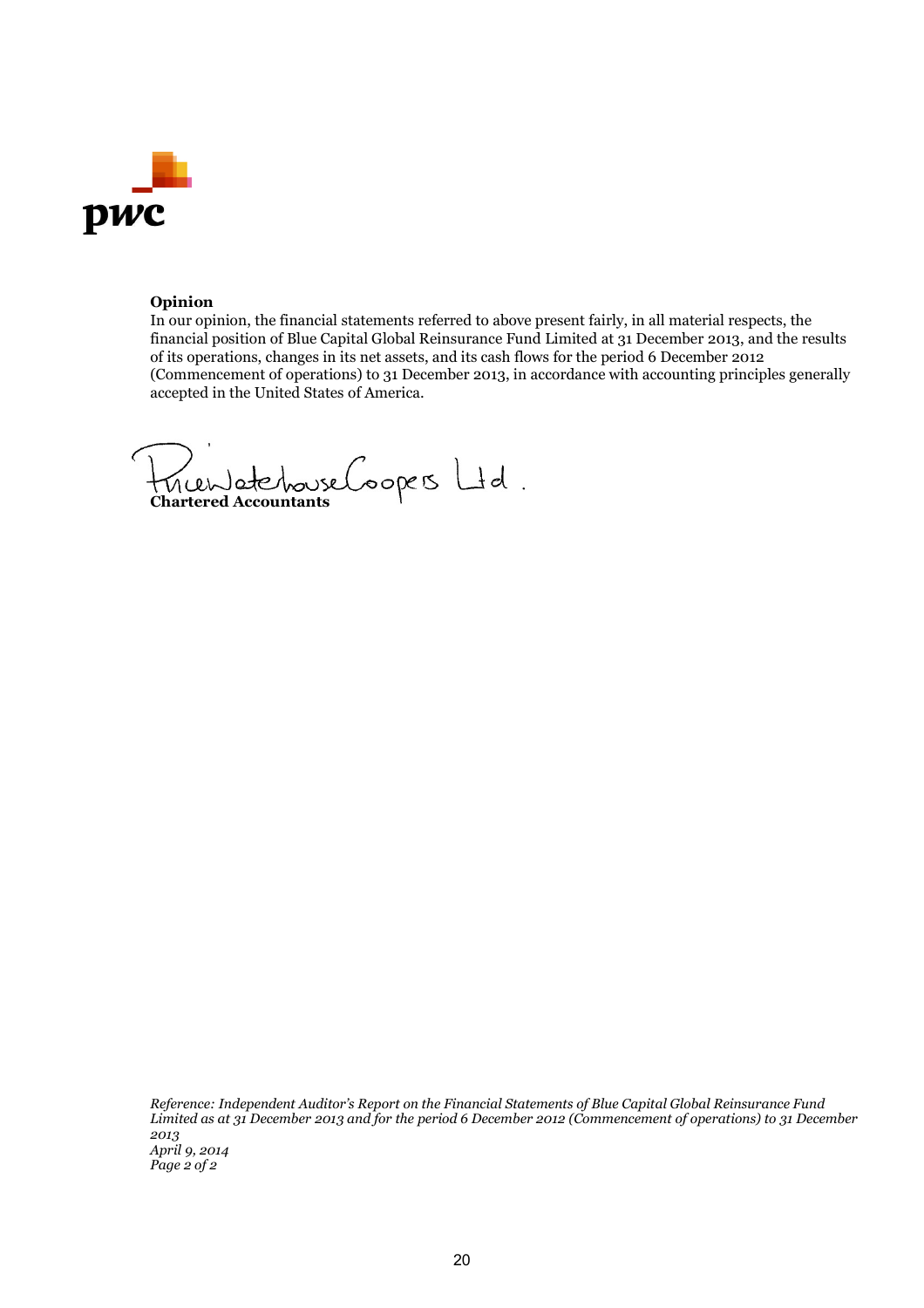Statement of Assets and Liabilities **As of 31 December 2013**

(expressed in thousands of U.S. dollars, except share and per share amounts)

| \$          |
|-------------|
|             |
|             |
| 161,804     |
| 8,127       |
| 15,405      |
| 127         |
| 45          |
| 185,508     |
|             |
| 99          |
| 99          |
| 185,409     |
| 172,451,028 |
| \$1.0751    |
|             |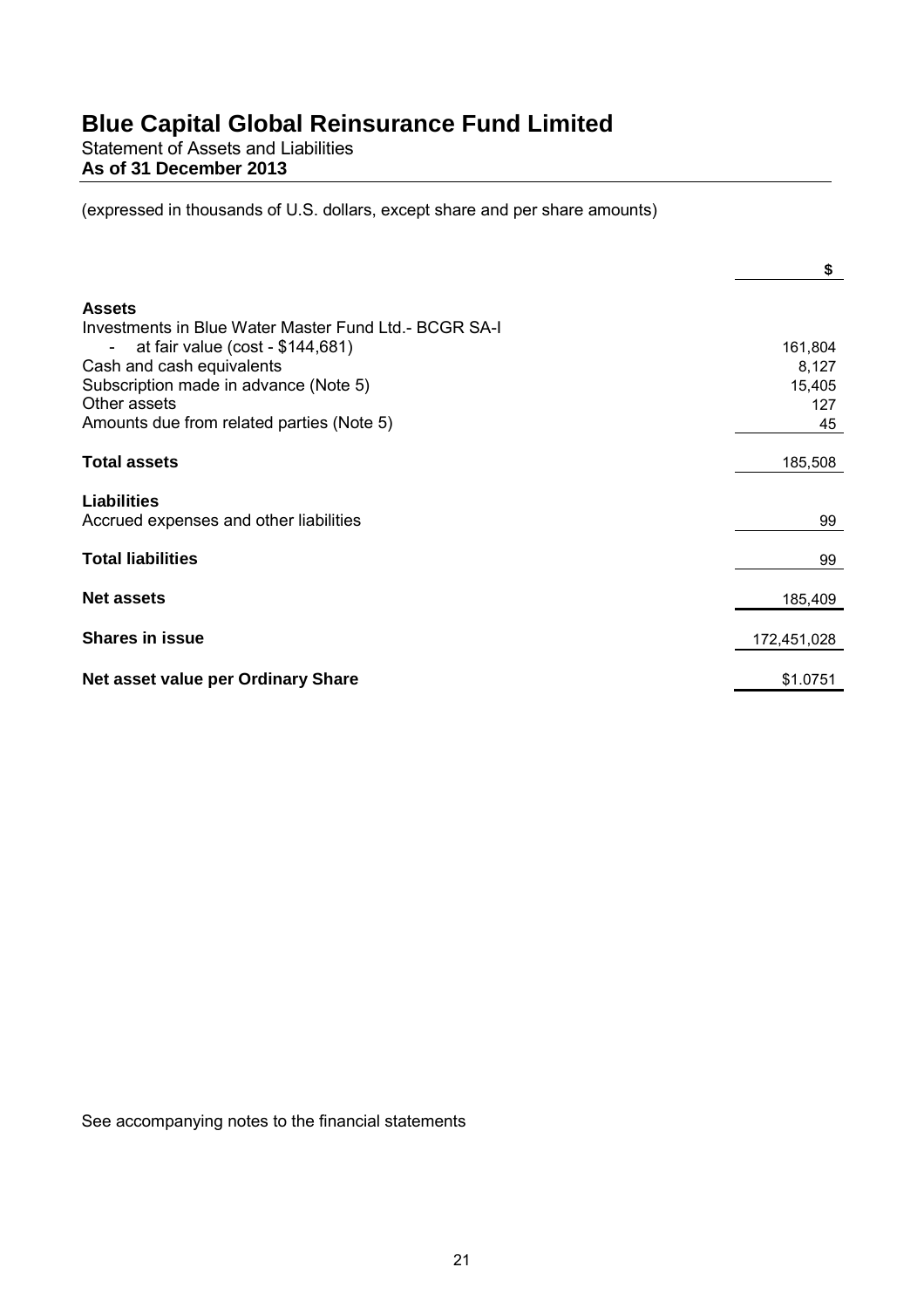Statement of Operations

**For the period 6 December 2012 (Commencement of operations) to 31 December 2013**

(expressed in thousands of U.S. dollars, except share and per share amounts)

|                                                                                                                                                                  | \$                                                 |
|------------------------------------------------------------------------------------------------------------------------------------------------------------------|----------------------------------------------------|
| Net investment loss allocated from<br>Blue Water Master Fund Ltd. - BCGR SA-I                                                                                    |                                                    |
| Performance fees<br>Management fees<br>Other fees<br>Administrative fees<br>Professional fees<br>Interest income                                                 | (2,399)<br>(1,778)<br>(441)<br>(139)<br>(42)<br>33 |
| Total net investment loss allocated from<br>Blue Water Master Fund Ltd. - BCGR SA-I                                                                              | (4,766)                                            |
| <b>Expenses</b>                                                                                                                                                  |                                                    |
| Professional fees and other<br>Administrative fee                                                                                                                | (656)<br>(50)                                      |
| Total expenses                                                                                                                                                   | (706)                                              |
| <b>Net investment loss</b>                                                                                                                                       | (5, 472)                                           |
| Realized and unrealized gain / (loss) on investments allocated<br>from Blue Water Master Fund Ltd. - BCGR SA-I:<br>Net increase in unrealized gain on securities | 21,889                                             |
| Net increase in net assets resulting from operations                                                                                                             | 16,417                                             |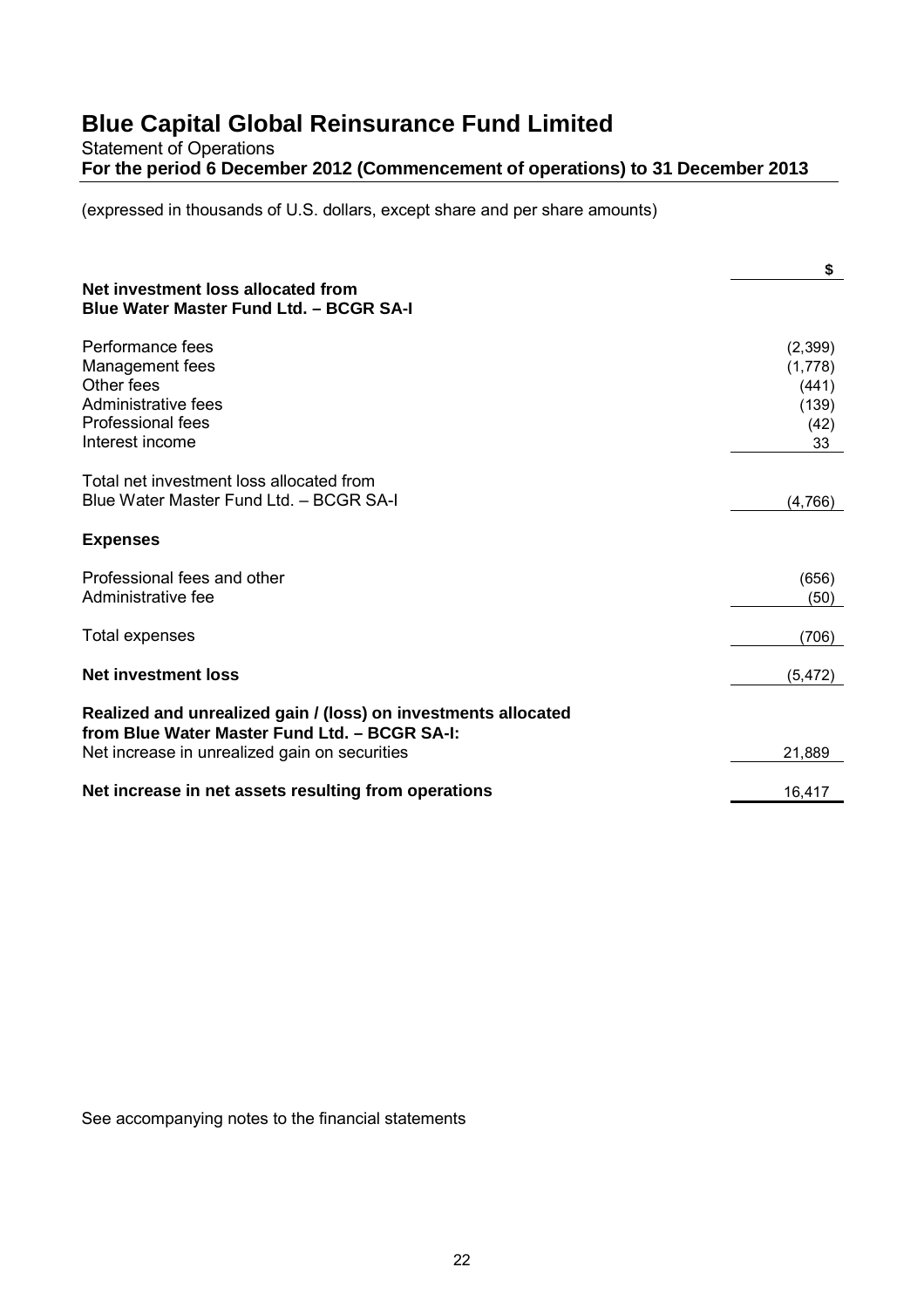Statement of Changes in Net Assets

**For the period 6 December 2012 (Commencement of operations) to 31 December 2013**

(expressed in thousands of U.S. dollars, except share and per share amounts)

|                                                                                                                         | \$                                     |
|-------------------------------------------------------------------------------------------------------------------------|----------------------------------------|
| Increase in net assets                                                                                                  |                                        |
| <b>From operations</b><br>Net investment loss<br>Net increase in unrealized gains on securities                         | (5, 472)<br>21,889                     |
| Net increase in net assets resulting from operations                                                                    | 16,417                                 |
| From capital share transactions<br><b>Issuance of shares</b><br>Purchase premium<br>Offering costs<br>Dividend payments | 173,874<br>1,501<br>(3,508)<br>(2,875) |
| Net increase in net assets resulting from capital transactions                                                          | 168,992                                |
| Increase in net assets                                                                                                  | 185,409                                |
| Net assets – Beginning of period                                                                                        |                                        |
| Net assets – End of period                                                                                              | 185,409                                |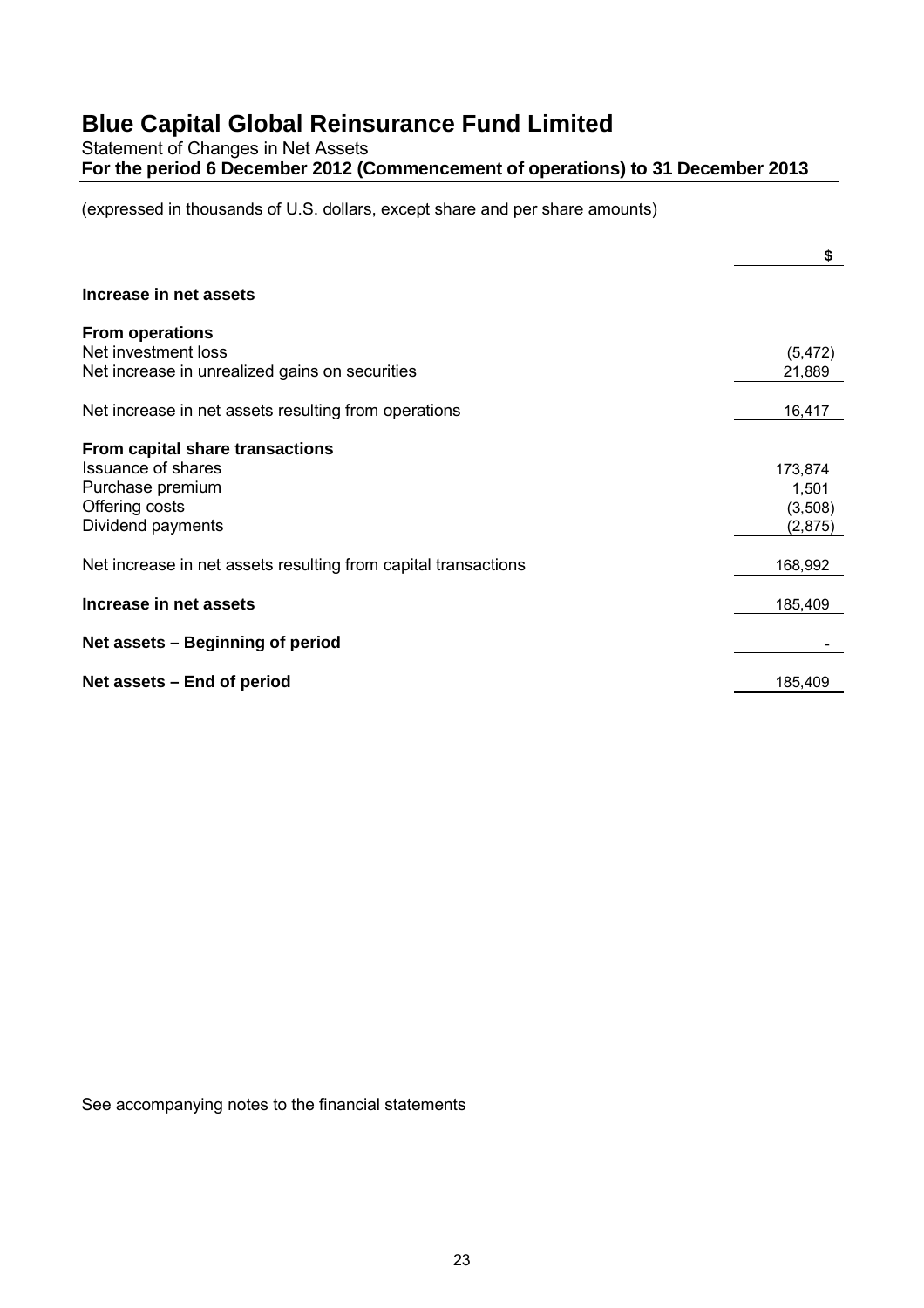Statement of Cash Flows

**For the period 6 December 2012 (Commencement of operations) to 31 December 2013**

(expressed in thousands of U.S. dollars, except share and per share amounts)

|                                                                                       | \$         |
|---------------------------------------------------------------------------------------|------------|
| Cash flows from operating activities                                                  |            |
| Net increase in net assets resulting from operations                                  | 16,417     |
| Adjustments to reconcile to net cash used in operations:                              |            |
| Purchases of investments in Blue Water Master Fund Ltd.-                              |            |
| <b>BCGR SA-I</b>                                                                      | (144, 681) |
| Net investment loss and net increase in unrealized gains on securities                |            |
| allocated from Blue Water Master Fund Ltd. - BCGR SA-I<br>Net change in other assets: | (17, 123)  |
| Increase in amounts due from related parties                                          | (15, 450)  |
| Increase in other assets                                                              | (127)      |
| Increase in accrued expenses and other liabilities                                    | 99         |
|                                                                                       |            |
| Net cash used in operating activities                                                 | (160, 865) |
| Cash flows from financing activities                                                  |            |
| <b>Issuance of shares</b>                                                             | 173,874    |
| Purchase premium                                                                      | 1,501      |
| Offering costs                                                                        | (3,508)    |
| Dividend payments                                                                     | (2,875)    |
|                                                                                       |            |
| Net cash provided by financing activities                                             | 168,992    |
| Net increase in cash and cash equivalents                                             | 8,127      |
|                                                                                       |            |
| Cash and cash equivalents - Beginning of period                                       |            |
| Cash and cash equivalents – End of period                                             | 8,127      |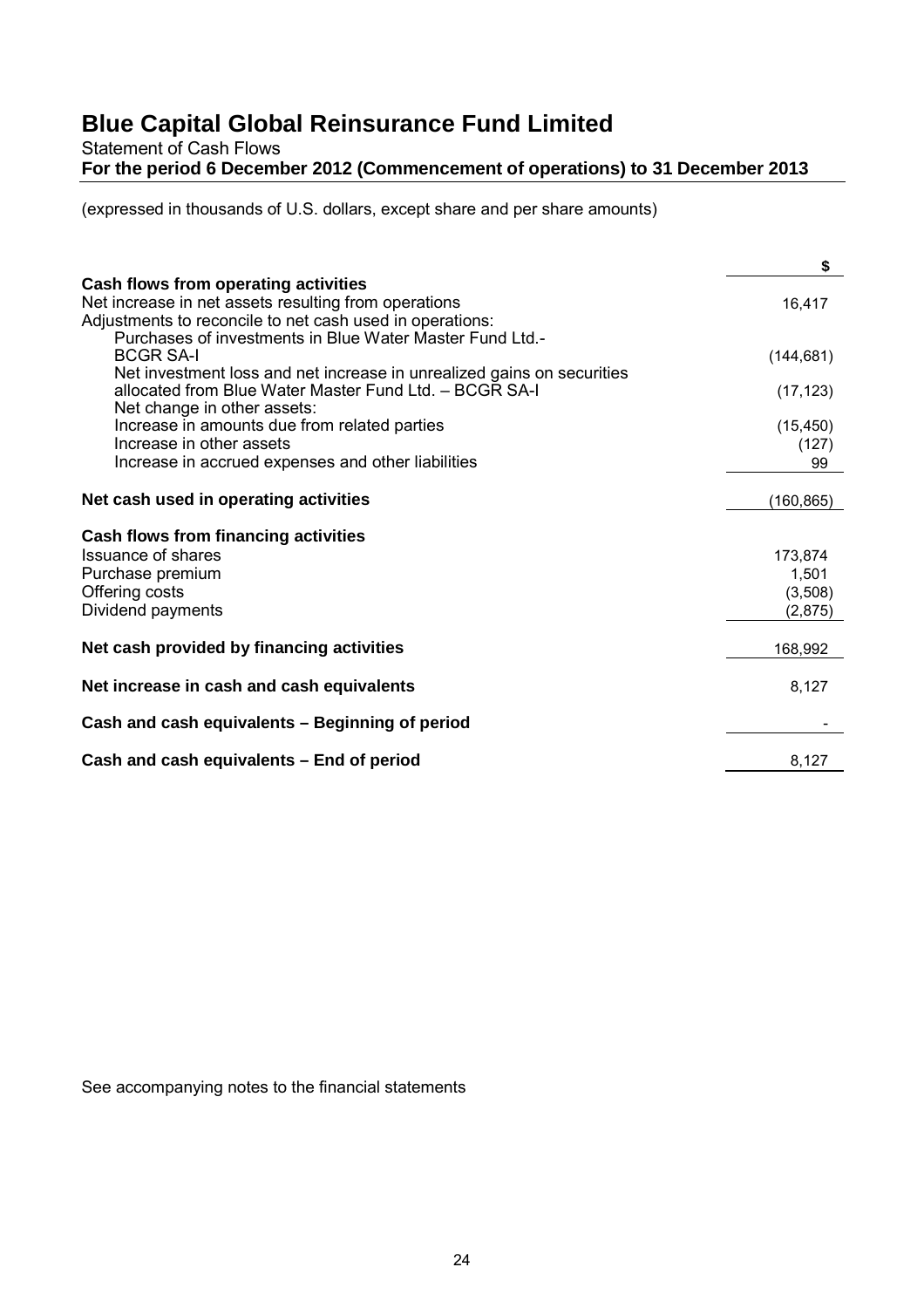Notes to the Financial Statements **31 December 2013**

(expressed in thousands of U.S. dollars, except share and per share amounts)

### **1. Nature of operations**

Blue Capital Global Reinsurance Fund Limited (the "Company") is a closed-ended exempted mutual fund company of unlimited duration incorporated under the laws of Bermuda on 8 October 2012 which commenced operations on 6 December 2012. The Company invests substantially all of its assets through a "master fund/feeder fund" structure in Blue Capital Global Reinsurance SA-I ("BCGR SA-I" or the "Master Fund"). The Master Fund is a segregated account of Blue Water Master Fund Ltd., a mutual fund company incorporated under the laws of Bermuda on 12 December 2011, and registered as a segregated account company under the Segregated Accounts Company Act 2000. The investment objective of the Company is to generate attractive returns from a sustainable annual dividend yield and longer-term capital growth through its investment in the Master Fund. The Company is the only investor in the Master Fund. The financial statements of the Master Fund, including the condensed schedule of investments, are attached to this report and should be read in conjunction with these financial statements.

The Initial Public Offering of the Company took place in December 2012, raising gross proceeds of approximately \$100,100. On 9 May 2013 the Company completed the successful first closing under the placing programme (the "Placing Programme") initiated in April 2013, raising gross proceeds of approximately \$52,275. On 21 November 2013 the Company completed the successful second closing under the Placing Programme initiated in October 2013, raising gross proceeds of approximately \$23,000. The Company's shares are listed on the Specialist Fund Market, a market operated by the London Stock Exchange (symbol BCGR LN). The Company's shares are also listed on the Bermuda Stock Exchange (symbol BCGR BH).

### **2. Summary of significant accounting policies**

The financial statements have been prepared in accordance with accounting principles generally accepted in the United States of America ("US GAAP"). The preparation of financial statements in conformity with generally accepted accounting principles requires management to make estimates and assumptions that affect the reported amounts of assets and liabilities and disclosure of contingent assets and liabilities at the date of the financial statements and the reported amounts of revenues and expenses during the period. Actual results could differ from those estimates. The significant accounting policies are as follows:

### **Investment in Master Fund**

The Company records its investment in the Master Fund at fair value, determined as the value of the net asset of the Master Fund. Valuation of investments held by the Master Fund is discussed in the notes to the Master Fund financial statements attached to this report.

### **Investment transactions**

The Company records its proportionate share of the Master Fund income, expenses, and realized and unrealized gains and losses. The Company records its investment transactions on a trade date basis. Realized gains and losses on disposals of investments are calculated using the first-in, first-out (FIFO) method. In addition, the Company records its own income and expenses on the accrual basis of accounting.

### **Cash and cash equivalents**

Cash and cash equivalents include short-term, highly liquid investments, such as money market funds, that are readily convertible to known amounts of cash and have original maturities of three months or less.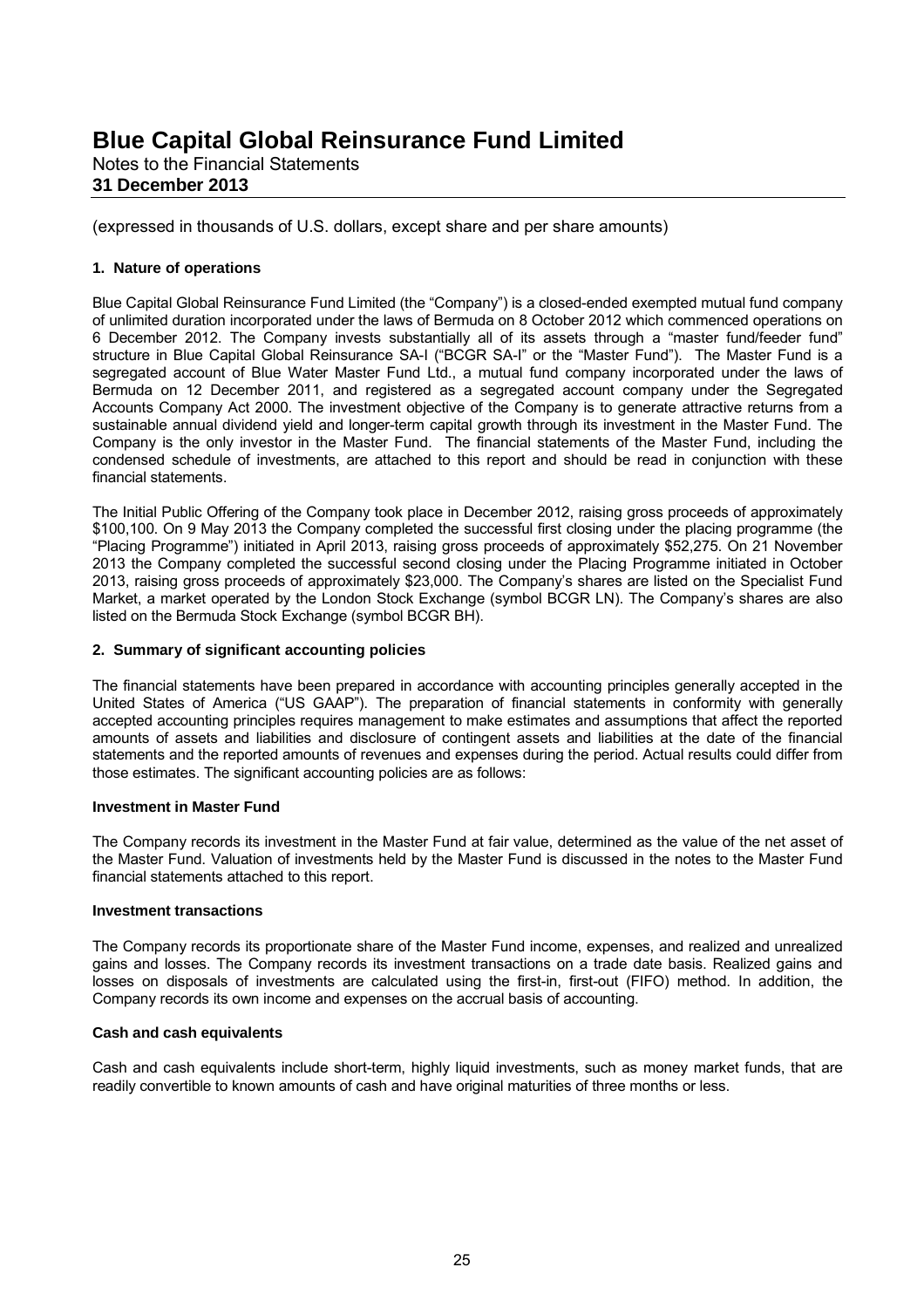Notes to the Financial Statements **31 December 2013**

(expressed in thousands of U.S. dollars, except share and per share amounts)

### **2. Summary of significant accounting policies (continued)**

### **Foreign currency**

Assets and liabilities denominated in foreign currencies are translated into U.S. dollars using rates of exchange prevailing at the date of the Statement of Assets and Liabilities. Foreign currency revenue and expense items are translated into U.S. dollars at the rates of exchange in effect at the date when transactions occurred. The resulting exchange gains and losses are reflected in the Statement of Operations.

### **Offering Costs**

Offering costs are costs directly incurred in connection with the registration and distribution of the Company's shares at each capital raise and are recorded as a reduction to paid-in-capital.

### **3. Fair value measurements**

In accordance with the authoritative guidance on fair value measurements and disclosures under US GAAP, the Company discloses the fair value of its investments in a hierarchy that prioritizes the inputs to valuation techniques used to measure the fair value. The hierarchy gives the highest priority to valuations based upon unadjusted quoted prices in active markets for identical assets or liabilities (Level 1 measurement) and the lowest priority to valuations based upon unobservable inputs that are significant to the valuation (Level 3 measurements). The guidance establishes three levels of the fair value hierarchy as follows:

- Level 1 Inputs that reflect unadjusted quoted prices in active markets for identical assets or liabilities that the Company has the ability to access at the measurement date;
- Level 2 Inputs other than quoted prices that are observable for the asset or liability either directly or indirectly, including inputs in markets that are not considered to be active; and
- Level 3 Inputs that are unobservable.

The investment in the Master Fund is carried at fair value and has been estimated using the Net Asset Value ("NAV"). FASB guidance provides for the use of NAV as a "Practical Expedient" for estimating fair value of alternative investments. The Company uses the "market approach" valuation technique to value its investments in the Master Fund. As the Board of Directors' valuation of the Company's investment in the Master Fund has been based upon observable inputs such as ongoing redemption and subscription activity, the Company's investment in the Master Fund has been classified as Level 2. The determination of what constitutes "observable" requires significant judgment by the Board of Directors. The categorization within the hierarchy does not necessarily correspond to the Board of Directors' perceived risk of an investment in the Master Fund, nor the level of the investments held within the Master Fund.

The following table presents the investment in the Master Fund carried on the Statement of Assets and Liabilities by level within the valuation hierarchy as of 31 December 2013.

| <b>Fair Value Measurements</b>  |   | Level 1                  |     | Level 2 | Level 3                  |    | Total   |
|---------------------------------|---|--------------------------|-----|---------|--------------------------|----|---------|
| <b>Assets</b> (at fair value)   |   |                          |     |         |                          |    |         |
| <b>Investments in BCGR SA-I</b> |   |                          |     |         |                          |    |         |
|                                 |   | $\overline{\phantom{0}}$ | ъ   | 161.804 |                          | ۰D | 161,804 |
|                                 | S | $\overline{\phantom{0}}$ | Эħ. | 161.804 | $\overline{\phantom{0}}$ | S  | 161,804 |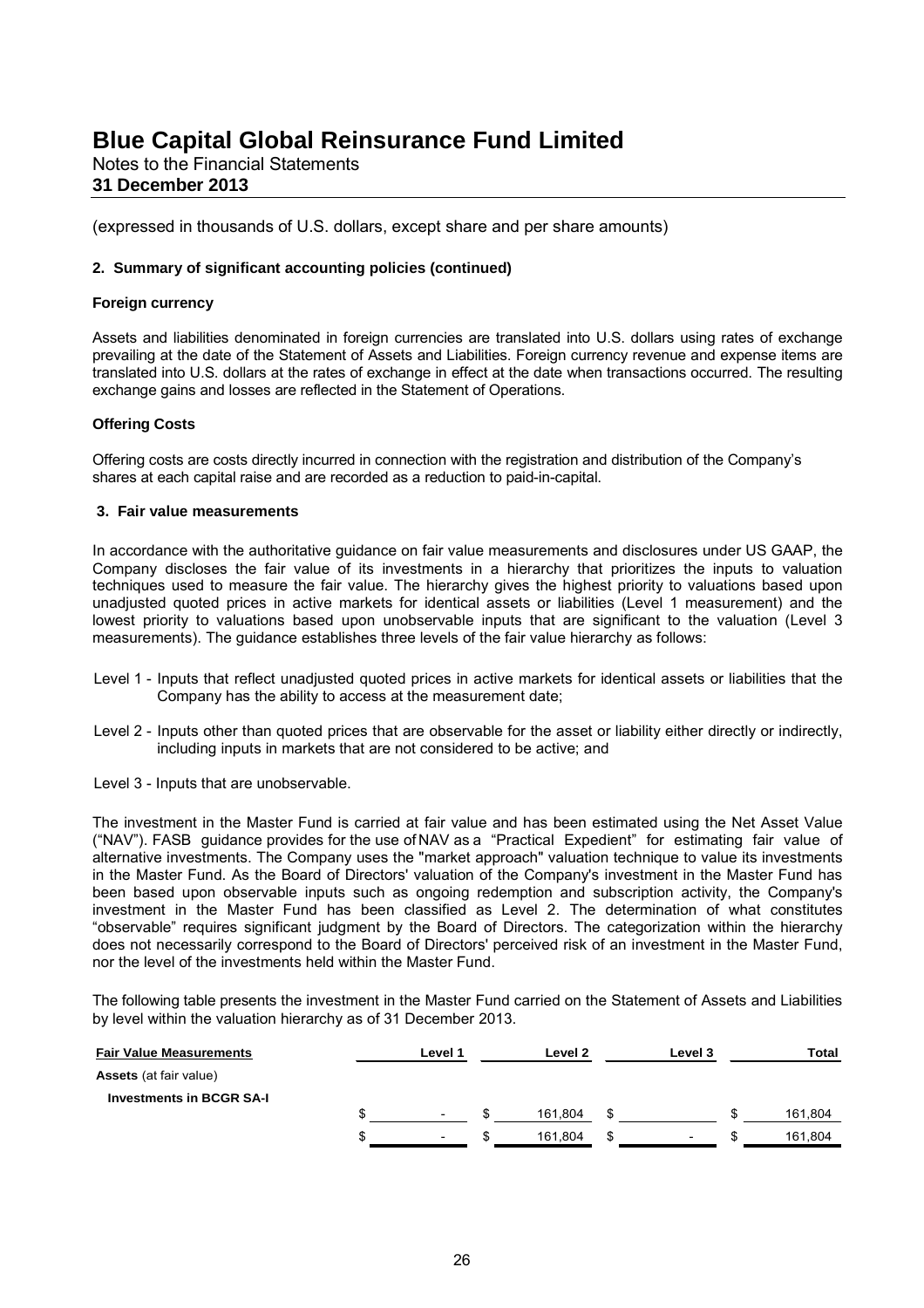Notes to the Financial Statements **31 December 2013**

(expressed in thousands of U.S. dollars, except share and per share amounts)

### **3. Fair value measurements (continued)**

Additional disclosure regarding fair value measurements relating to the Master Fund investment portfolio can be found in Note 3 of the Master Fund financial statements. There have been no transfers between levels for the period ended 31 December 2013.

### **4. Investment management, incentive and administration fees**

Management and incentive fees are charged to the Master Fund and flow through to the Company as part of the expenses allocated from the Master Fund in the Statement of Operations. For details, investors should refer to Note 6 in the Master Fund financial statements attached to this report.

Prime Management Limited (the "Administrator") serves as the administrator, secretary, and registrar for the Company and the Master Fund. Prime was acquired by SS&C Technologies Holdings, Inc. on 1 October 2013. For its administrator and registrar services, the Administrator receives a monthly fee based on the NAV of the Company and Master Fund, subject to a monthly minimum fee. Administration fees relating to the Master Fund are charged to the Master Fund and flow through to the Company as part of the expenses allocated from the Master Fund in the Statement of Operations. For its secretary services, the Administrator receives a fixed annual fee.

### **5. Related party transactions**

As of 31 December 2013, the Company had a \$15,405 advanced subscription into the Master Fund for shares to be issued on 1 January 2014.

As of 31 December 2013, Montpelier Reinsurance Ltd. ("Montpelier Re") owns 29.0% of the voting rights of the ordinary shares (the "Ordinary Shares") issued in the Company. Montpelier Re and Blue Capital Management Ltd. (the "Investment Manager") are both 100% owned by Montpelier Re Holdings Ltd.

#### **Issue Costs**

The issue costs are those fees, expenses and costs necessary for the establishment of the Company and for the issue and include fees payable under the placing agreement, legal, accounting, registration, printing, advertising and distribution costs, costs associated with the creation of depository interests and the subscription by the Company into the Master Fund, and any other applicable costs, expenses and taxes. Pursuant to the placing agreement, issue costs of up to 2% of the gross proceeds of the issue were paid by the Company, and the remaining issue costs were paid by Montpelier Re. At 31 December 2013, \$45 was owed from Montpelier Re, in respect to issue costs in excess of the 2% cap that were paid by the Company.

### **6. Financial instruments**

The Company's investment activities expose it to various types of risk, which are associated with the securities and markets in which it invests. As the majority of the Company's assets are invested in the Master Fund, they are primarily exposed to the risks faced by the Master Fund. The Master Fund was established solely for the Company to invest in and as such the Company is the only feeder fund of the Master Fund. For a summary of risks, investors should refer to the financial statements of the Master Fund attached to this report.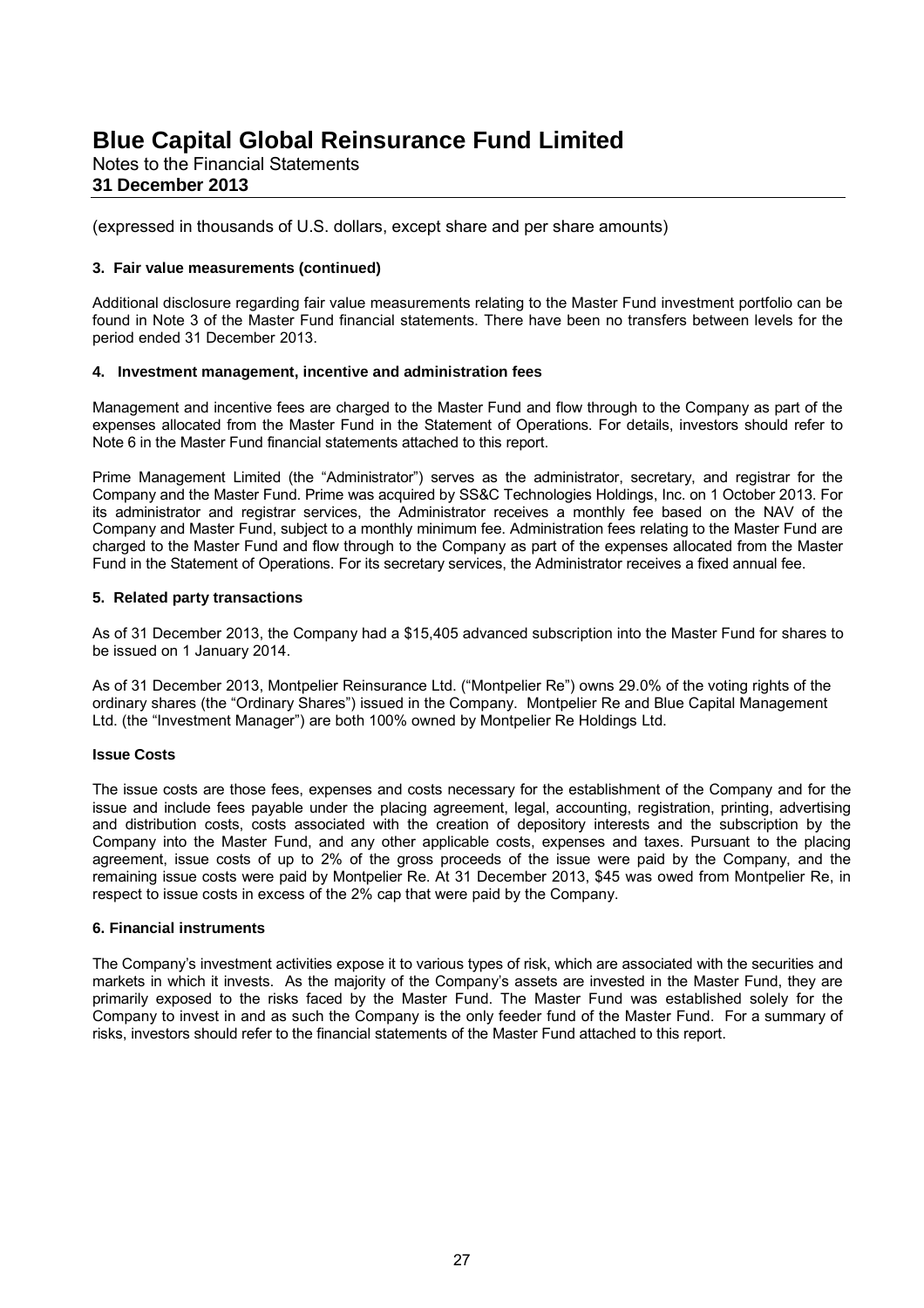Notes to the Financial Statements **31 December 2013**

### (expressed in thousands of U.S. dollars, except share and per share amounts)

### **7. Capital share transactions**

The Company is authorized to issue up to 990,000,000 Ordinary Shares of par value \$0.00001 per share. The Company had an initial placing which closed on 6 December 2012, raising \$100,100 through the issuance of 100,100,000 Ordinary Shares. The Company had a first closing under the placing programme, resulting in \$52,275 being raised through the issuance of 51,250,000 Ordinary Shares on 9 May 2013. The Company had a second closing under the placing programme, resulting in \$23,000 being raised through the issuance of 21,101,028 Ordinary Shares on 21 November 2013.

Transactions in Ordinary Shares during the period and the Ordinary Shares outstanding and the NAV per share as of 31 December 2013 are as follows:

|                 |                                    |                                 | <b>Beginning</b><br><b>Shares</b> | <b>Shares</b><br>issued |                            | <b>Shares</b><br>Redeemed |                                 | Ending<br><b>Shares</b>     |
|-----------------|------------------------------------|---------------------------------|-----------------------------------|-------------------------|----------------------------|---------------------------|---------------------------------|-----------------------------|
| Ordinary Shares |                                    |                                 | $\overline{\phantom{a}}$          | 172,451,028.00          |                            | $\overline{\phantom{0}}$  |                                 | 172,451,028.00              |
|                 | <b>Beginning</b><br><b>Amounts</b> | <b>Amounts</b><br><b>Issued</b> | <b>Purchase</b><br><b>Premium</b> | Offering<br>Costs       | <b>Dividend</b><br>Payment |                           | <b>Results</b><br>of Operations | Ending<br><b>Net Assets</b> |
| \$              | $\overline{\phantom{a}}$           | \$<br>173.874                   | \$<br>1.501                       | \$<br>(3,508)           | \$<br>(2,875)              | \$                        | 16,417                          | \$<br>185,409               |

The Company has been established as a closed-ended mutual fund and, as such, shareholders do not have the right to redeem their shares.

Including the Montpelier Re as described in note 5, at December 31, 2013, there are five unaffiliated shareholders who, in the aggregate, held approximately 76% of the share capital of the Company.

### **8. Taxes**

At the present time, no income, profit, capital transfer or capital gains taxes are levied in Bermuda and accordingly, no provision for such taxes has been recorded by the Company. The Company has received an undertaking from the Minister of Finance of Bermuda, under the Exempted Undertakings Tax Protection Act 1966 exempting the Company from income, profit, capital transfer or capital taxes, should such taxes be enacted, until 31 March 2035.

Management assesses uncertain tax positions by determining whether a tax position of the Company is more likely than not to be sustained upon examination, including resolution of any related appeals or litigation processes, based on the technical merits of the position. For tax positions meeting the more likely than not threshold, the tax amount recognized in the financial statements is reduced by the largest benefit that has a greater than fifty per cent likelihood of being realized upon ultimate settlement with the relevant taxing authority. The Investment Manager has not identified any uncertain tax positions in the Company arising in this or any preceding period.

However, Investment Manager's conclusions may be subject to review and adjustment at a later date based on factors including, but not limited to, on-going analysis of changes to tax laws, regulations and interpretations thereof. The Investment Manager has determined that there are no reserves for uncertain tax positions necessary for any of the Company's open tax years.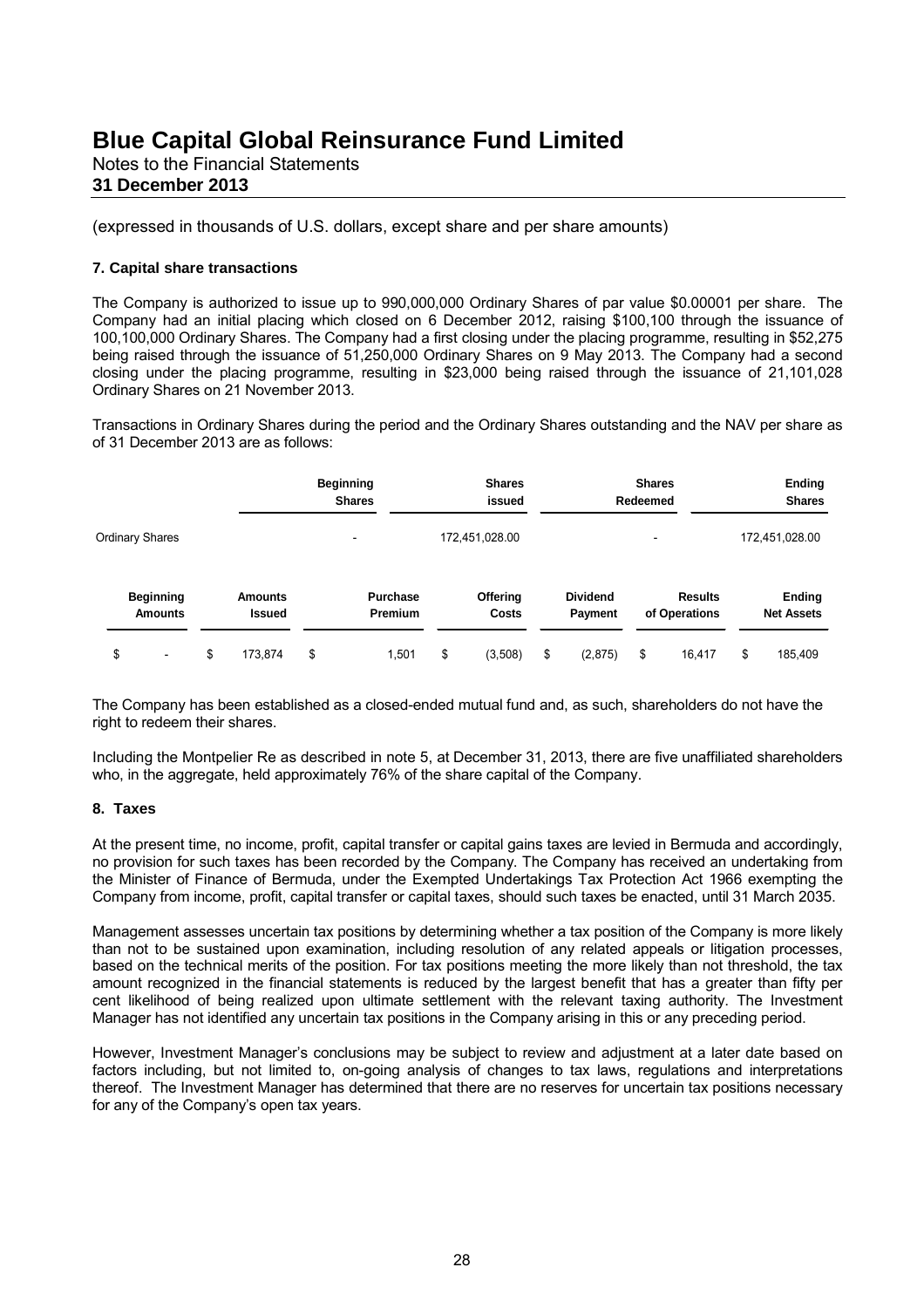Notes to the Financial Statements **31 December 2013**

(expressed in thousands of U.S. dollars, except share and per share amounts)

### **8. Taxes (continued)**

The Investment Manager does not expect the total amount of unrecognized tax benefits will materially change over the next twelve months.

### **9. Financial highlights**

Financial highlights for the period ended 31 December 2013 are as follows:

|                                                                                                                                      | <b>Ordinary Shares</b>                     |
|--------------------------------------------------------------------------------------------------------------------------------------|--------------------------------------------|
| Per share operating performance<br>Net asset value, beginning of period<br>Offering costs                                            | \$<br>1.0000<br>(0.0296)                   |
| Net asset value, beginning of period after offering costs                                                                            | \$<br>0.9704                               |
| Income (loss) from investment operations:<br>Net investment loss<br>Performance fee*<br>Management fee*<br>Net gain from investments | (0.0004)<br>(0.0159)<br>(0.0125)<br>0.1525 |
| Total from investment operations                                                                                                     | 0.1237                                     |
| Dividend payment per share<br>Net asset value, end of period                                                                         | \$<br>(0.0190)<br>1.0751                   |
| Total return                                                                                                                         |                                            |
| Total return before performance fee                                                                                                  | 13.96 %                                    |
| Dividend paid                                                                                                                        | (1.90)                                     |
| Performance fee*                                                                                                                     | (1.59)                                     |
| Total return after performance fee                                                                                                   | 10.47 %                                    |
| Ratio to average net assets                                                                                                          |                                            |
| Expenses other than performance fee                                                                                                  | $(2.11)$ %                                 |
| Performance fee*                                                                                                                     | (1.65)                                     |
| Total expenses after performance fee                                                                                                 | $(3.76)$ %                                 |
| Net investment loss before performance fee                                                                                           | (2.11) %                                   |
| Net investment loss after performance fee                                                                                            | $(3.76)$ %                                 |

Financial highlights are calculated for each permanent, non-managing class or series of ordinary share. An individual shareholder's return and ratios may vary based on different performance fee and/or management fee arrangements, and the timing of capital share transactions. Returns and ratios shown above are for the period from 6 December 2012 (Commencement of operations) to 31 December 2013. The ratios include effects of allocations of net investment income/(loss) from the Master Fund.

\* The performance fee and management fee is charged in the Master Fund.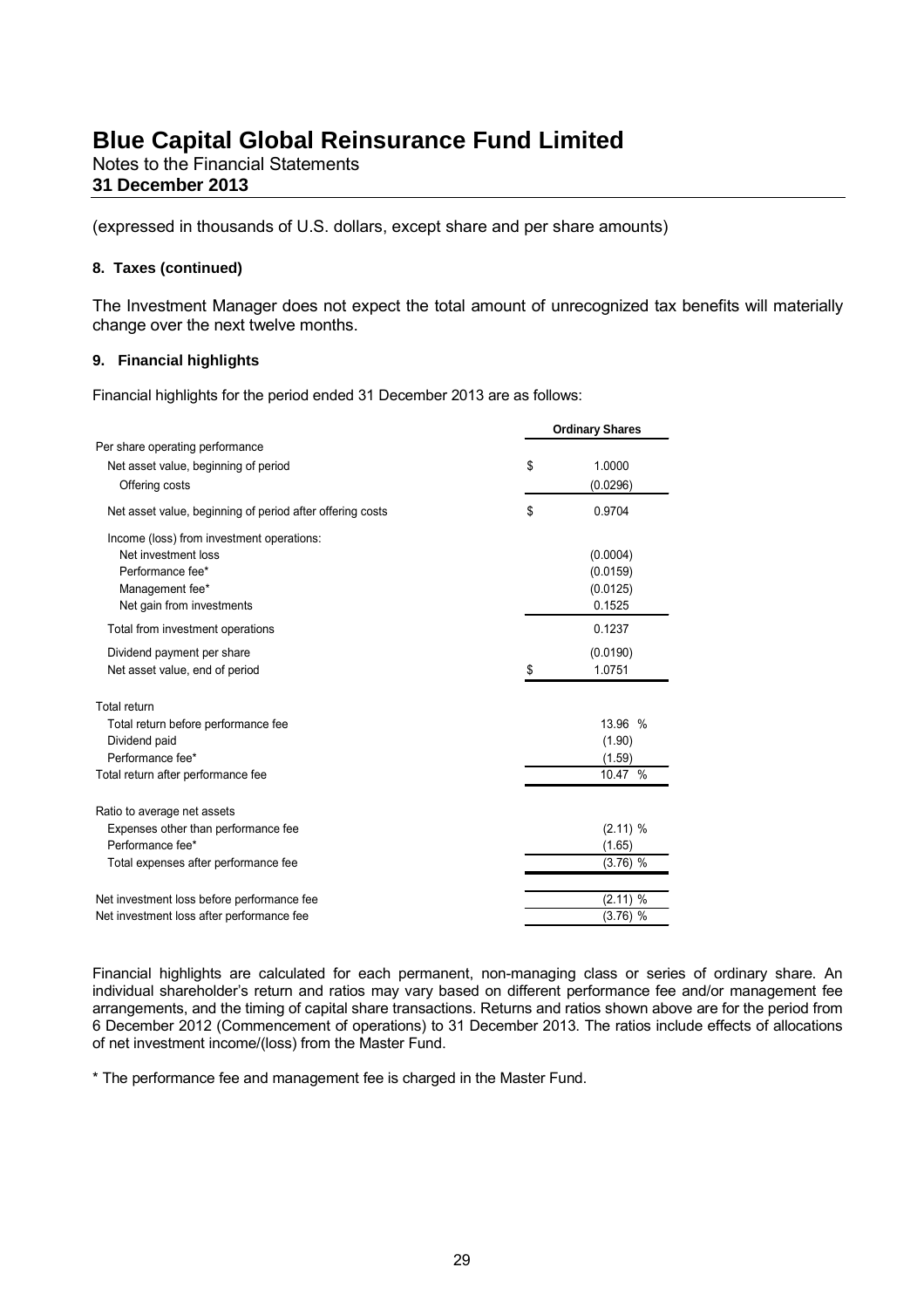Notes to the Financial Statements **31 December 2013**

(expressed in thousands of U.S. dollars, except share and per share amounts)

### **10. Commitments and contingencies**

In the normal course of business, the Company may enter into contracts or agreements that contain indemnifications or warranties. The Company's exposure under these arrangements is unknown, as this would involve future claims that may be made against the Company that have not yet occurred. However, based on experience, management expects the risk of loss to be remote.

### **11. Subsequent events**

On 9 January 2014, the Company declared a dividend covering the period 1 July 2013 to 31 December 2013 of US\$0.044 per Ordinary Share. The Company offered a scrip dividend alternative so that shareholders could elect to receive new Ordinary Shares instead of all or part of their cash dividend. On 28 February 2014, a cash dividend of \$6,855,462 was paid and 677,123 Ordinary Shares were admitted to trading on the London Stock Exchange's Specialist Fund Market and on the Bermuda Stock Exchange.

These financial statements were approved by management and available for issuance on 9 April 2014. Subsequent events have been evaluated through this date.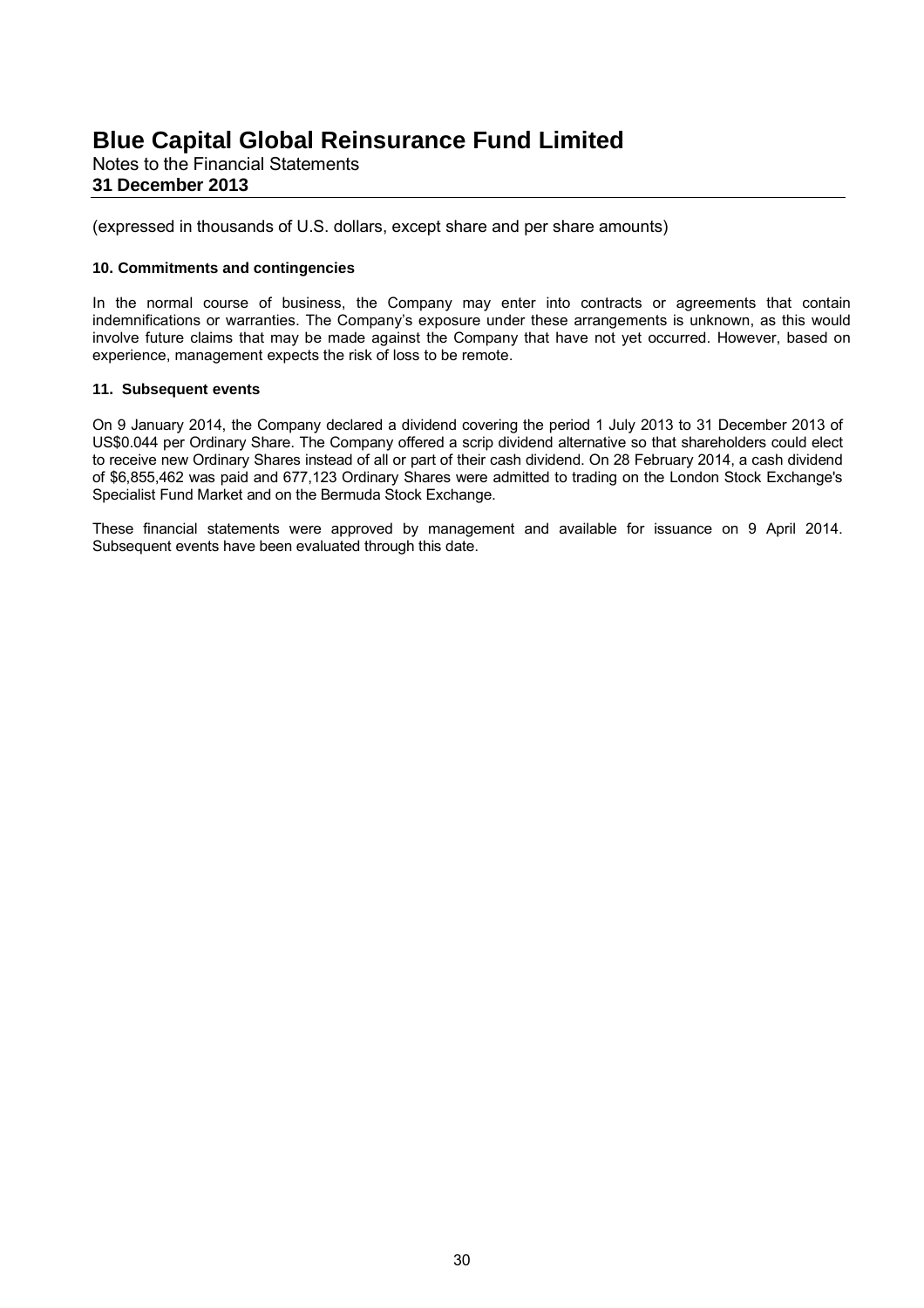(Incorporated in Bermuda)

Financial Statements **For the period 1 January 2013 (Commencement of operations) to 31 December 2013** (expressed in thousands of U.S. dollars)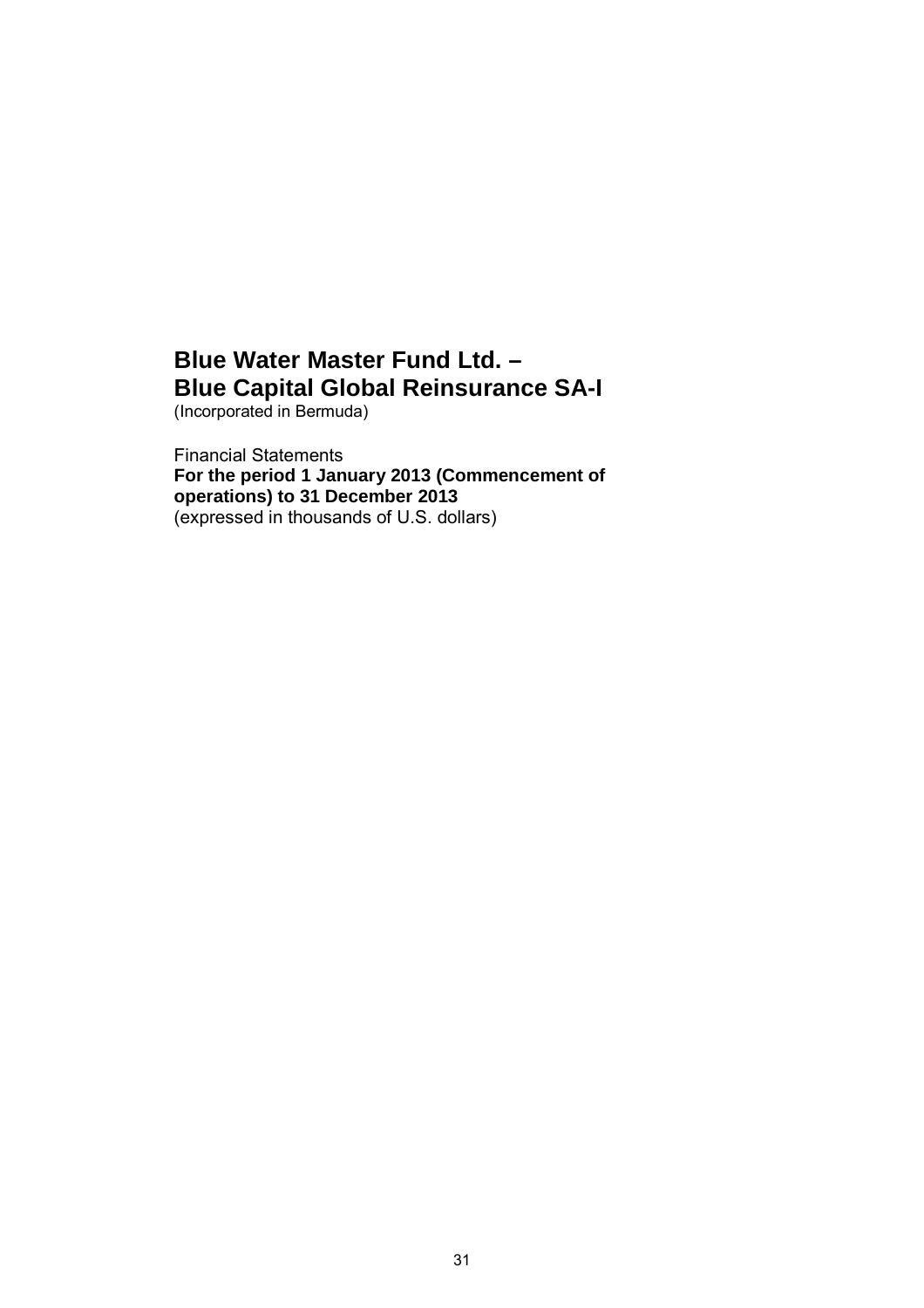

April 9, 2014

### **Independent Auditor's Report**

### **To the Board of Directors and Shareholders of Blue Water Master Fund Ltd. – Blue Capital Global Reinsurance SA-I**

We have audited the accompanying financial statements of Blue Water Master Fund Ltd. – Blue Capital Global Reinsurance SA-I (the "Master Fund"), which comprise the statement of assets and liabilities, including the condensed schedule of investments, as of 31 December 2013 and the related statements of operations, of changes in net assets and of cash flows for the period 1 January 2013 (Commencement of operations) to 31 December 2013.

### **Management's responsibility for the financial statements**

Management is responsible for the preparation and fair presentation of the financial statements in accordance with accounting principles generally accepted in the United States of America; this includes the design, implementation and maintenance of internal control relevant to the preparation and fair presentation of financial statements that are free from material misstatement, whether due to fraud or error.

### **Auditor's responsibility**

Our responsibility is to express an opinion on the financial statements based on our audit. We conducted our audit in accordance with auditing standards generally accepted in the United States of America. Those standards require that we plan and perform the audit to obtain reasonable assurance about whether the financial statements are free from material misstatement.

An audit involves performing procedures to obtain audit evidence about the amounts and disclosures in the financial statements. The procedures selected depend on our judgment, including the assessment of the risks of material misstatement of the financial statements, whether due to fraud or error. In making those risk assessments, we consider internal control relevant to the Master Fund's preparation and fair presentation of the financial statements in order to design audit procedures that are appropriate in the circumstances, but not for the purpose of expressing an opinion on the effectiveness of the Master Fund's internal control. Accordingly, we express no such opinion. An audit also includes evaluating the appropriateness of accounting policies used and the reasonableness of significant accounting estimates made by management, as well as evaluating the overall presentation of the financial statements. We believe that the audit evidence we have obtained is sufficient and appropriate to provide a basis for our audit opinion.

*PricewaterhouseCoopers Ltd., Chartered Accountants, P.O. Box HM 1171, Hamilton HM EX, Bermuda T: +1 (441) 295 2000, F: +1 (441) 295 1242, www.pwc.com/bermuda*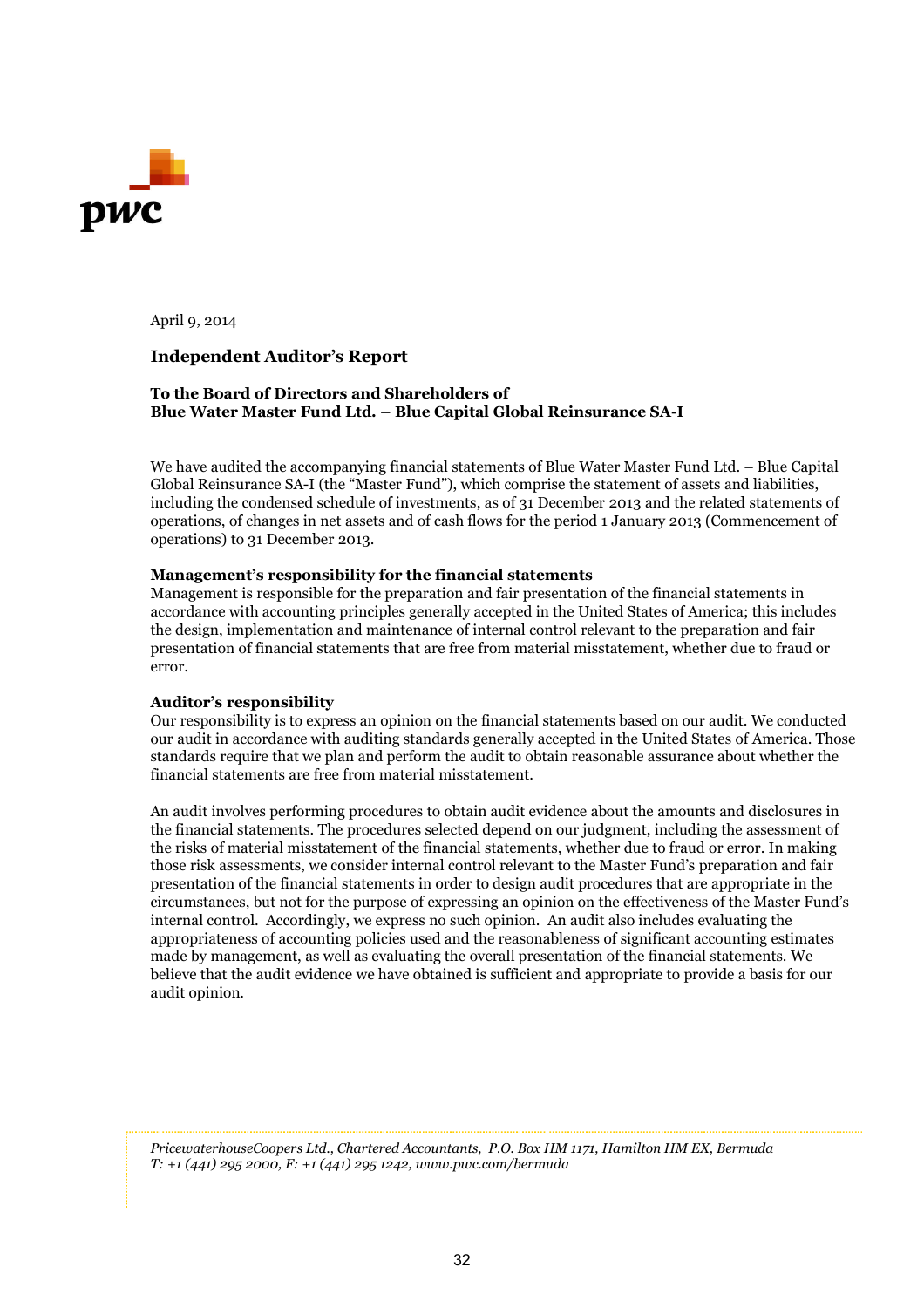

### **Opinion**

In our opinion, the financial statements referred to above present fairly, in all material respects, the financial position of Blue Water Master Fund Ltd. – Blue Capital Global Reinsurance SA-I at 31 December 2013, and the results of its operations, changes in its net assets, and its cash flows for the period 1 January 2013 (Commencement of operations) to 31 December 2013, in accordance with accounting principles generally accepted in the United States of America.

**Chartered Accountants**

*Reference: Independent Auditor's Report on the Financial Statements of Blue Water Master Fund Ltd. – Blue Capital Global Reinsurance SA-I as at 31 December 2013 and for the period 1 January 2013 (Commencement of operations) to 31 December 2013 April 9, 2014 Page 2 of 2*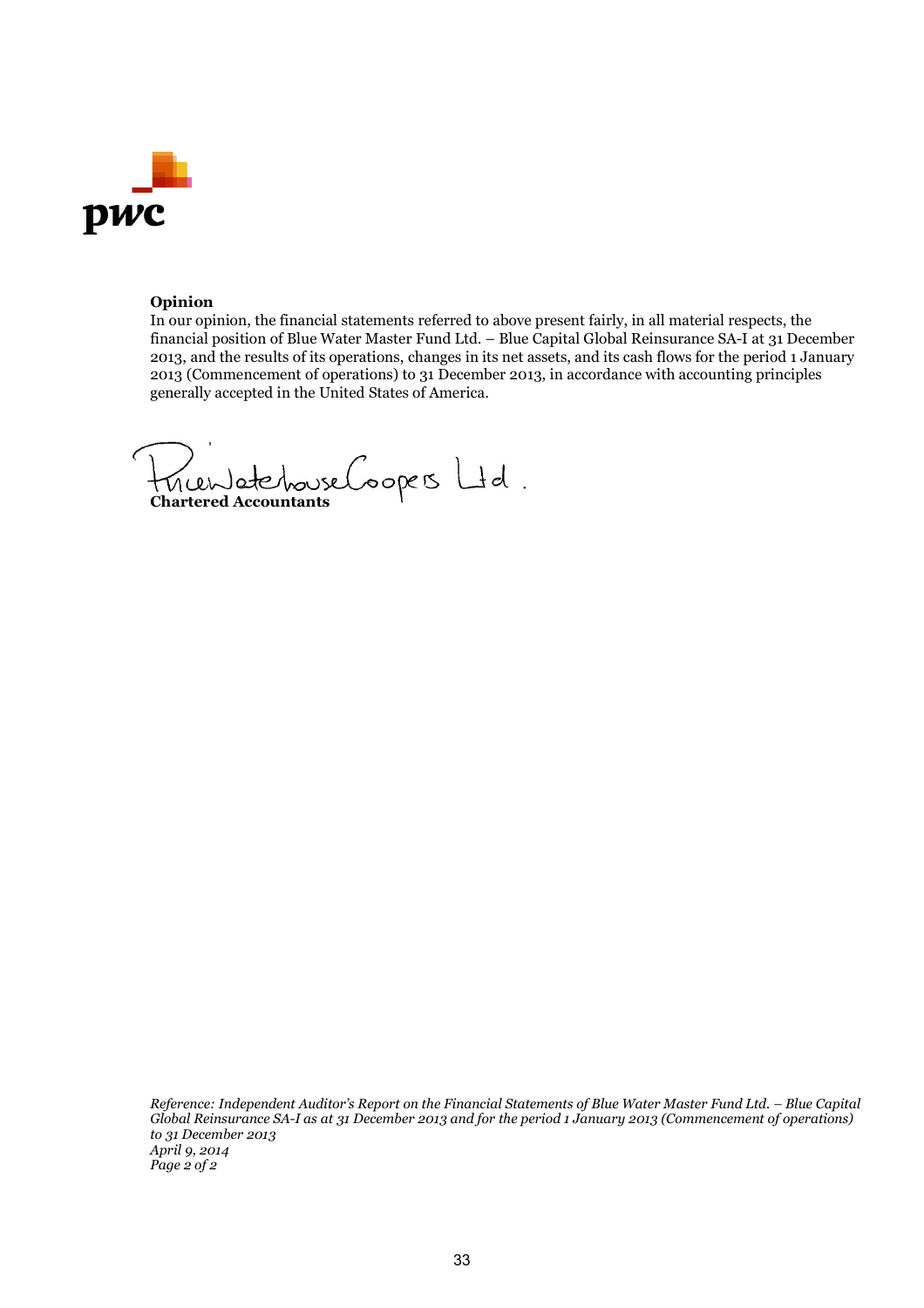Statement of Assets and Liabilities **As of 31 December 2013**

(expressed in thousands of U.S. dollars, except share and per share amounts)

|                                                                                                                                                       | \$                            |
|-------------------------------------------------------------------------------------------------------------------------------------------------------|-------------------------------|
| <b>Assets</b><br>Investments in securities, at fair value (cost - \$157,783)<br>Cash and cash equivalents<br>Interest receivable                      | 179,086<br>1,424<br>33        |
| <b>Total assets</b>                                                                                                                                   | 180,543                       |
| <b>Liabilities</b><br>Subscription received in advance<br>Performance fee payable<br>Management fee payable<br>Accrued expenses and other liabilities | 15,405<br>2,399<br>817<br>118 |
| <b>Total liabilities</b>                                                                                                                              | 18,739                        |
| <b>Net assets</b>                                                                                                                                     | 161,804                       |
| <b>Shares in issue</b>                                                                                                                                | 142,062                       |
| Net asset value per redeemable preference share                                                                                                       | 1,138.9697                    |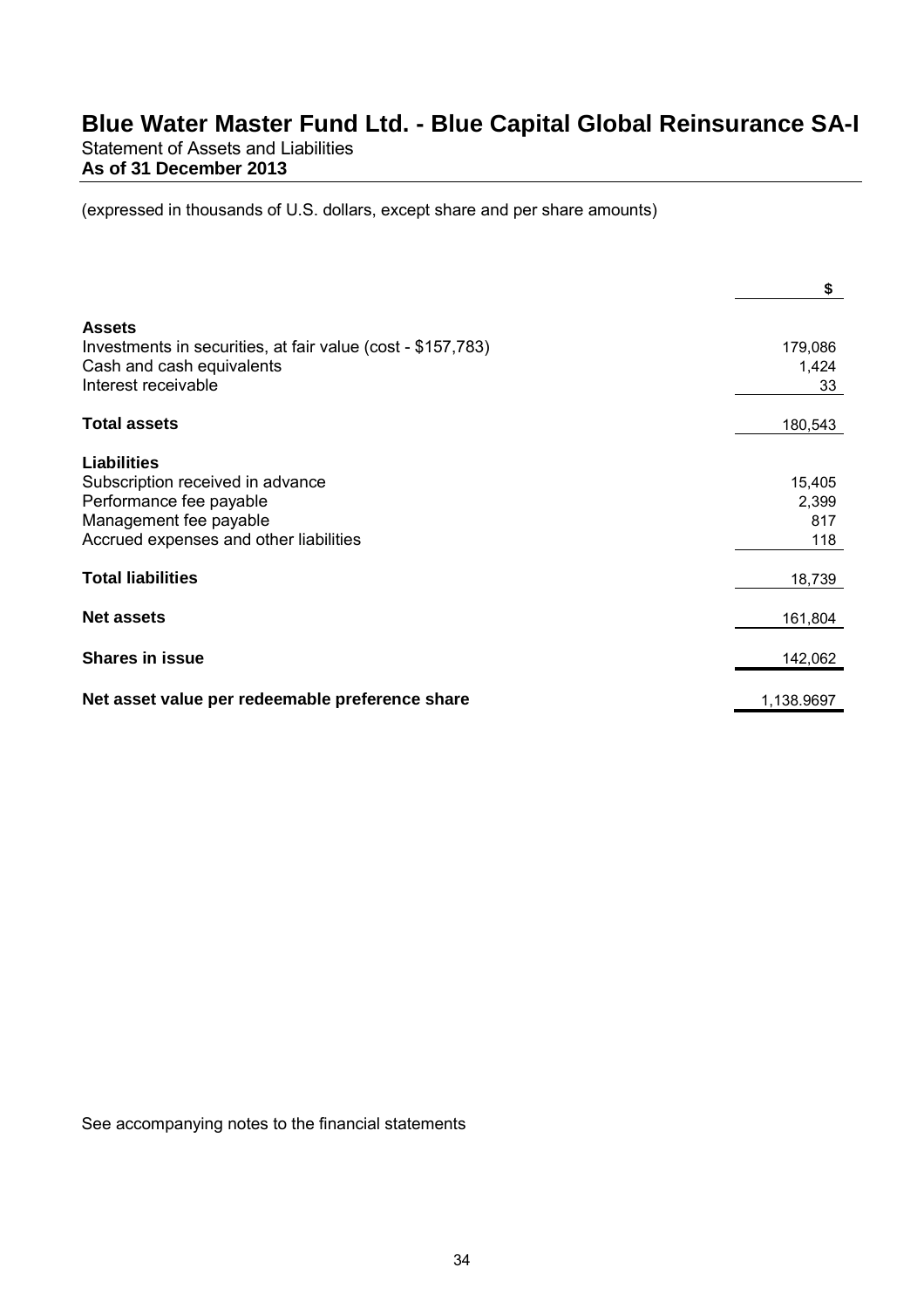Statement of Operations

**For the period 1 January 2013 (Commencement of operations) to 31 December 2013**

(expressed in thousands of U.S. dollars, except share and per share amounts)

|                                                                                                                        | \$                                           |
|------------------------------------------------------------------------------------------------------------------------|----------------------------------------------|
| <b>Income</b>                                                                                                          |                                              |
| Interest                                                                                                               | 33                                           |
| <b>Expenses</b>                                                                                                        |                                              |
| Performance fees<br>Management fees<br>Other fees<br>Administrative fees<br><b>Professional fees</b>                   | (2,399)<br>(1,778)<br>(441)<br>(139)<br>(42) |
| <b>Total expenses</b>                                                                                                  | (4, 799)                                     |
| <b>Net investment loss</b>                                                                                             | (4,766)                                      |
| Realized and unrealized gain on investments in securities                                                              |                                              |
| Net realized gain on investments in securities<br>Net increase in unrealized appreciation on investments in securities | 586<br>21,303                                |
| Net gain on investments in securities                                                                                  | 21,889                                       |
| Net increase in net assets resulting from operations                                                                   | 17,123                                       |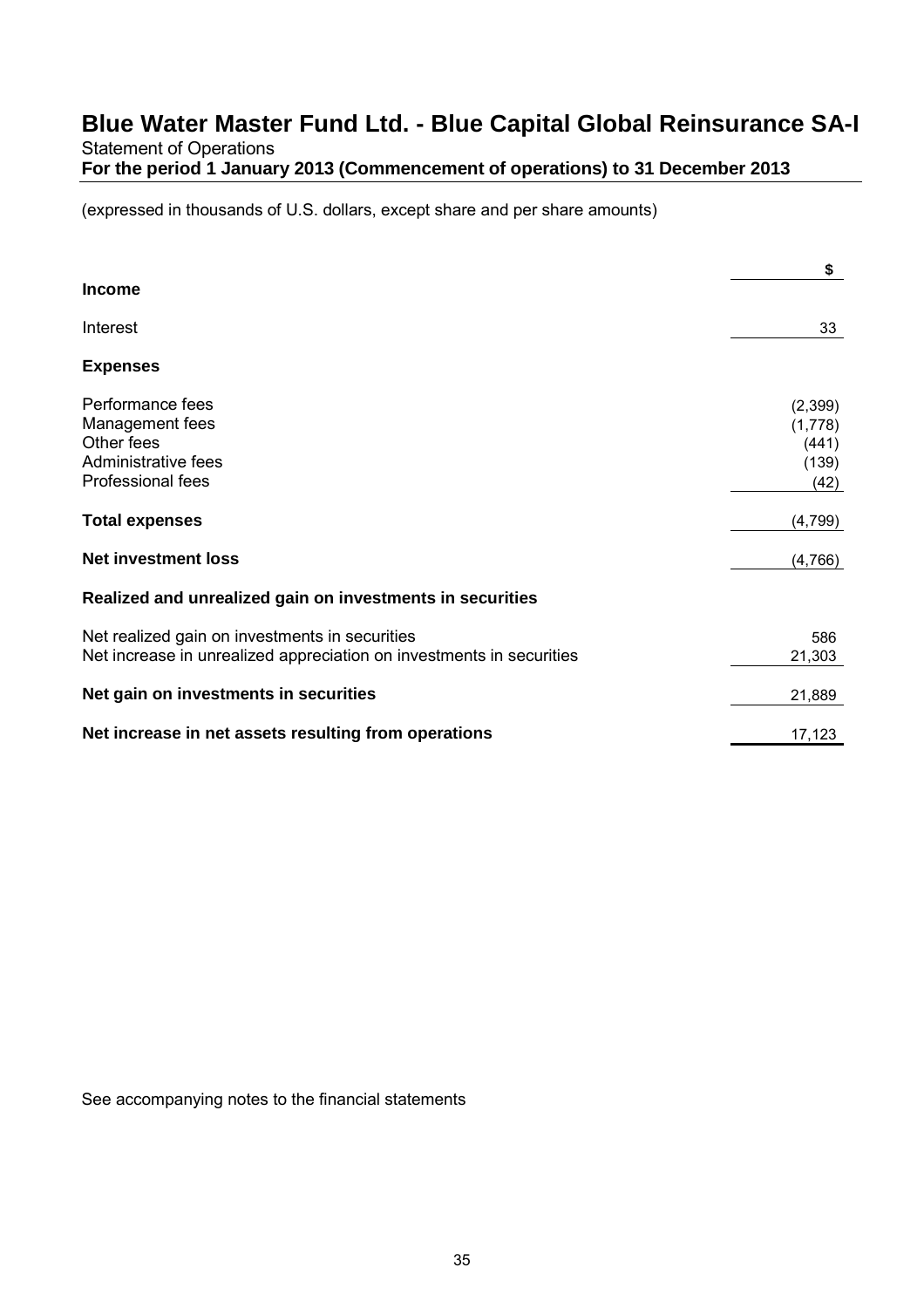Statement of Changes in Net Assets

**For the period 1 January 2013 (Commencement of operations) to 31 December 2013**

(expressed in thousands of U.S. dollars, except share and per share amounts)

|                                                                                                                                                                         | \$                       |
|-------------------------------------------------------------------------------------------------------------------------------------------------------------------------|--------------------------|
| Increase in net assets                                                                                                                                                  |                          |
| <b>From operations</b><br>Net investment loss<br>Net realized gain on investments in securities<br>Net increase in unrealized appreciation on investments in securities | (4,766)<br>586<br>21,303 |
| Net increase in net assets resulting from operations                                                                                                                    | 17,123                   |
| From capital share transactions<br><b>Issuance of shares</b>                                                                                                            | 144,681                  |
| Net increase in net assets resulting from capital transactions                                                                                                          | 144,681                  |
| Increase in net assets                                                                                                                                                  | 161,804                  |
| Net assets – Beginning of period                                                                                                                                        |                          |
| Net assets – End of period                                                                                                                                              | 161,804                  |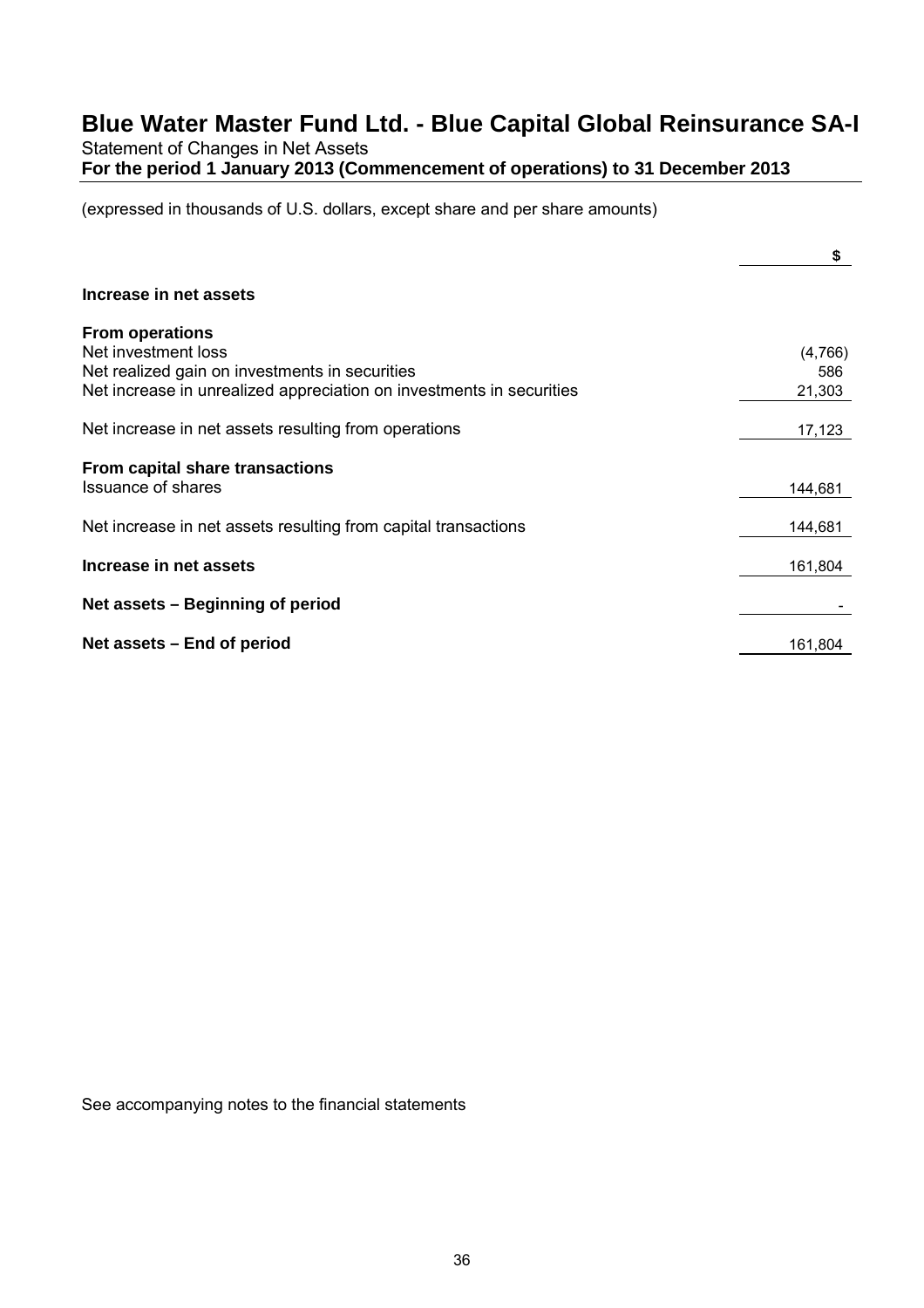Statement of Cash Flows

**For the period 1 January 2013 (Commencement of operations) to 31 December 2013**

(expressed in thousands of U.S. dollars, except share and per share amounts)

|                                                                                                             | \$         |
|-------------------------------------------------------------------------------------------------------------|------------|
| Cash flows from operating activities                                                                        |            |
| Net increase in net assets resulting from operations                                                        | 17,123     |
| Adjustments to reconcile to net cash used in operations:                                                    |            |
| Purchases of investments in securities                                                                      | (172, 197) |
| Sales of investments in securities                                                                          | 15,000     |
| Net realised gain on investments in securities<br>Net increase in unrealized appreciation on investments in | (586)      |
| securities                                                                                                  | (21, 303)  |
| Change in other assets and liabilities:                                                                     |            |
| Increase in interest receivable                                                                             | (33)       |
| Increase in performance fee payable                                                                         | 2,399      |
| Increase in management fee payable                                                                          | 817        |
| Increase in accrued expenses and other liabilities                                                          | 118        |
| Net cash used in operating activities                                                                       | (158, 662) |
| Cash flows from financing activities                                                                        |            |
| Proceeds from issuance of shares                                                                            | 144,681    |
| Subscription received in advance                                                                            | 15,405     |
| Net cash provided by financing activities                                                                   | 160,086    |
| Net increase in cash and cash equivalents                                                                   | 1,424      |
| Cash and cash equivalents - Beginning of period                                                             |            |
| Cash and cash equivalents – End of period                                                                   | 1,424      |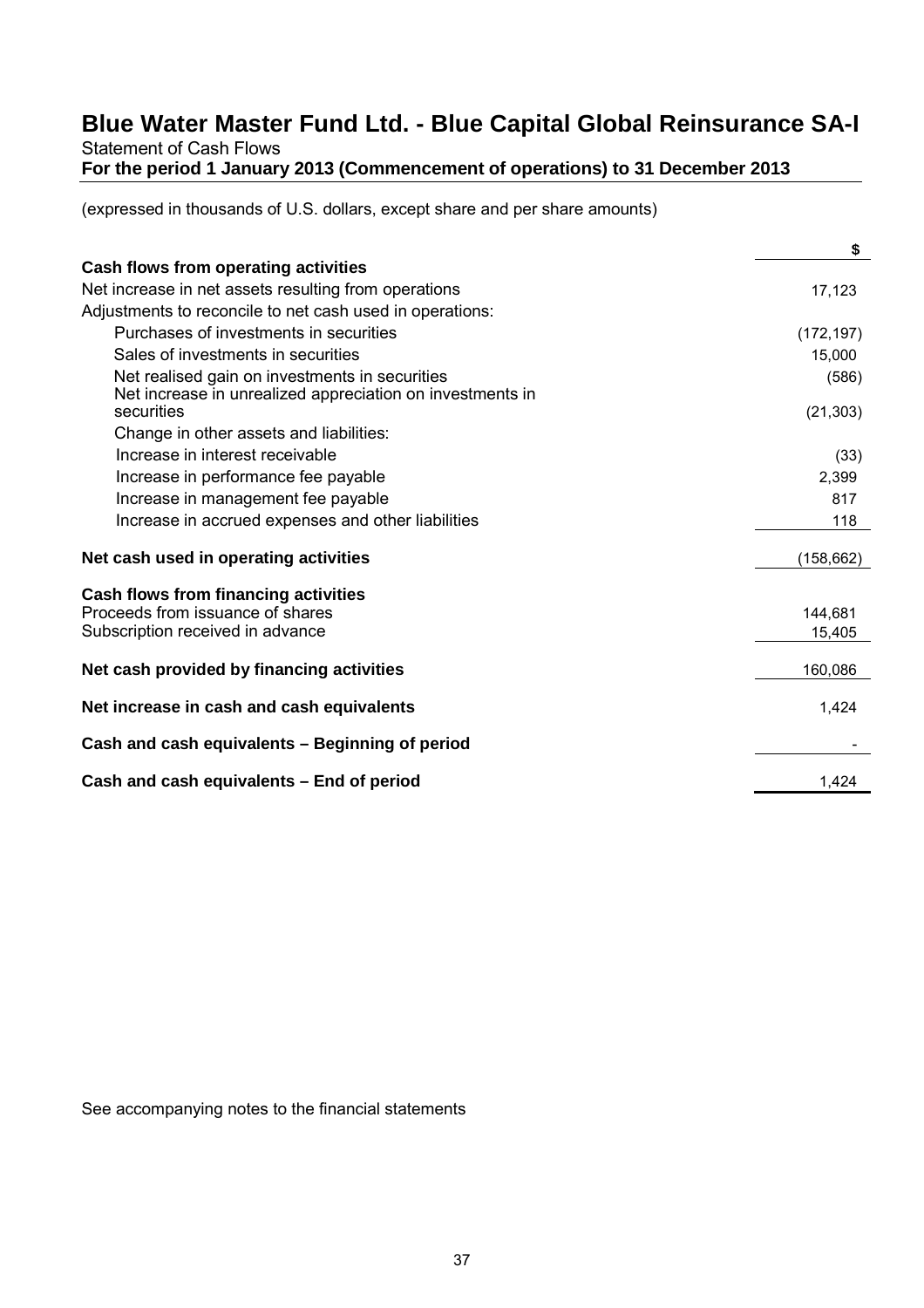Condensed Schedule of Investments **As of 31 December 2013** 

(expressed in thousands of U.S. dollars, except share and per share amounts)

|                                                                   | <b>Type</b> | Cost    | Number of      |         | Fair Value Percentage of |
|-------------------------------------------------------------------|-------------|---------|----------------|---------|--------------------------|
|                                                                   |             | \$      | <b>Shares</b>  | \$      | <b>Net Assets</b><br>%   |
| Investments held in Risk Linked Instruments of Blue Water Re Ltd. |             |         |                |         |                          |
| Blue Water Re Ltd Series A                                        |             | 31,654  | 31,654.4568    | 37,047  | 22.90                    |
| Blue Water Re Ltd Series B                                        |             | 1,269   | 1,269.0035     | 1,430   | 0.88                     |
| Blue Water Re Ltd Series C                                        |             | 7,504   | 7,504.0000     | 7,812   | 4.83                     |
| Blue Water Re Ltd Series D                                        |             | 4,248   | 4,248.0000     | 4,986   | 3.08                     |
| <b>Blue Water Re Ltd Series E</b>                                 |             | 1,613   | 1,612.6880     | 2,130   | 1.32                     |
| Blue Water Re Ltd Series H-1                                      |             | 16,818  | 16,818.1260    | 20,142  | 12.45                    |
| <b>Blue Water Re Ltd Series I-1</b>                               |             | 4,361   | 4,360.9770     | 5,794   | 3.58                     |
| Blue Water Re Ltd Series J                                        |             | 1,906   | 1,905.9250     | 2,375   | 1.47                     |
| <b>Blue Water Re Ltd Series K-1</b>                               |             | 4,338   | 4,337.6965     | 6,078   | 3.76                     |
| Blue Water Re Ltd Series L-1                                      |             | 3,133   | 3,133.0110     | 4,310   | 2.66                     |
| Blue Water Re Ltd Series M-1                                      |             | 7,015   | 7,015.2230     | 10,149  | 6.27                     |
| Blue Water Re Ltd Series N-1                                      |             | 7,776   | 7,775.6650     | 8,776   | 5.42                     |
| Blue Water Re Ltd Series O-1                                      |             | 2,792   | 2,792.3920     | 3,687   | 2.28                     |
| Blue Water Re Ltd Series P-1                                      |             | 9,497   | 9,496.8270     | 11,160  | 6.90                     |
| Blue Water Re Ltd Series Q-1                                      |             | 4,448   | 4,448.0490     | 5,436   | 3.36                     |
| <b>Blue Water Re Ltd Series R-1</b>                               |             | 1,561   | 1,561.0070     | 1,684   | 1.04                     |
| <b>Blue Water Re Ltd Series S-1</b>                               |             | 314     | 313.6490       | 420     | 0.26                     |
| Blue Water Re Ltd Series T-1                                      |             | 313     | 312.7930       | 419     | 0.26                     |
| Blue Water Re Ltd Series U-1                                      |             | 312     | 311.7750       | 420     | 0.26                     |
| Blue Water Re Ltd Series V-1                                      |             | 262     | 261.6320       | 355     | 0.22                     |
| Blue Water Re Ltd Series W-1                                      |             | 312     | 312.3690       | 419     | 0.26                     |
| Blue Water Re Ltd Series X-1                                      |             | 6,843   | 6,842.9340     | 7,347   | 4.54                     |
| <b>Blue Water Re Ltd Series Y</b>                                 |             | 2,000   | 2,000.0000     |         | 0.00                     |
| Blue Water Re Ltd Series Z                                        |             | 475     | 475.0000       |         | 0.00                     |
| Blue Water Re Ltd Series AA                                       |             | 1,000   | 1,000.0000     |         | 0.00                     |
| Blue Water Re Ltd Series AB                                       |             | 1,109   | 1,109.2110     | 1,178   | 0.73                     |
| Blue Water Re Ltd Series AC                                       |             | 4,501   | 4,501.2500     | 5,000   | 3.09                     |
| Blue Water Re Ltd Series AD                                       |             | 8,860   | 8,860.0000     | 8,990   | 5.56                     |
| Blue Water Re Ltd Series Z-SAI                                    |             | 19,549  | 19,549.4145    | 19,549  | 12.08                    |
|                                                                   |             | 155,783 | 155,783.0743   | 177,093 |                          |
| <b>Catastrophe Bonds</b>                                          |             |         |                |         |                          |
| <b>United States</b>                                              |             |         |                |         |                          |
| Multi-Peril                                                       |             |         |                |         |                          |
| Residential Re 2013-II                                            |             | 2,000   | 2,000,000.0000 | 1,993   | 1.23                     |
|                                                                   |             | 2,000   | 2,000,000.0000 | 1,993   |                          |
| <b>Total</b>                                                      |             | 157,783 |                | 179,086 |                          |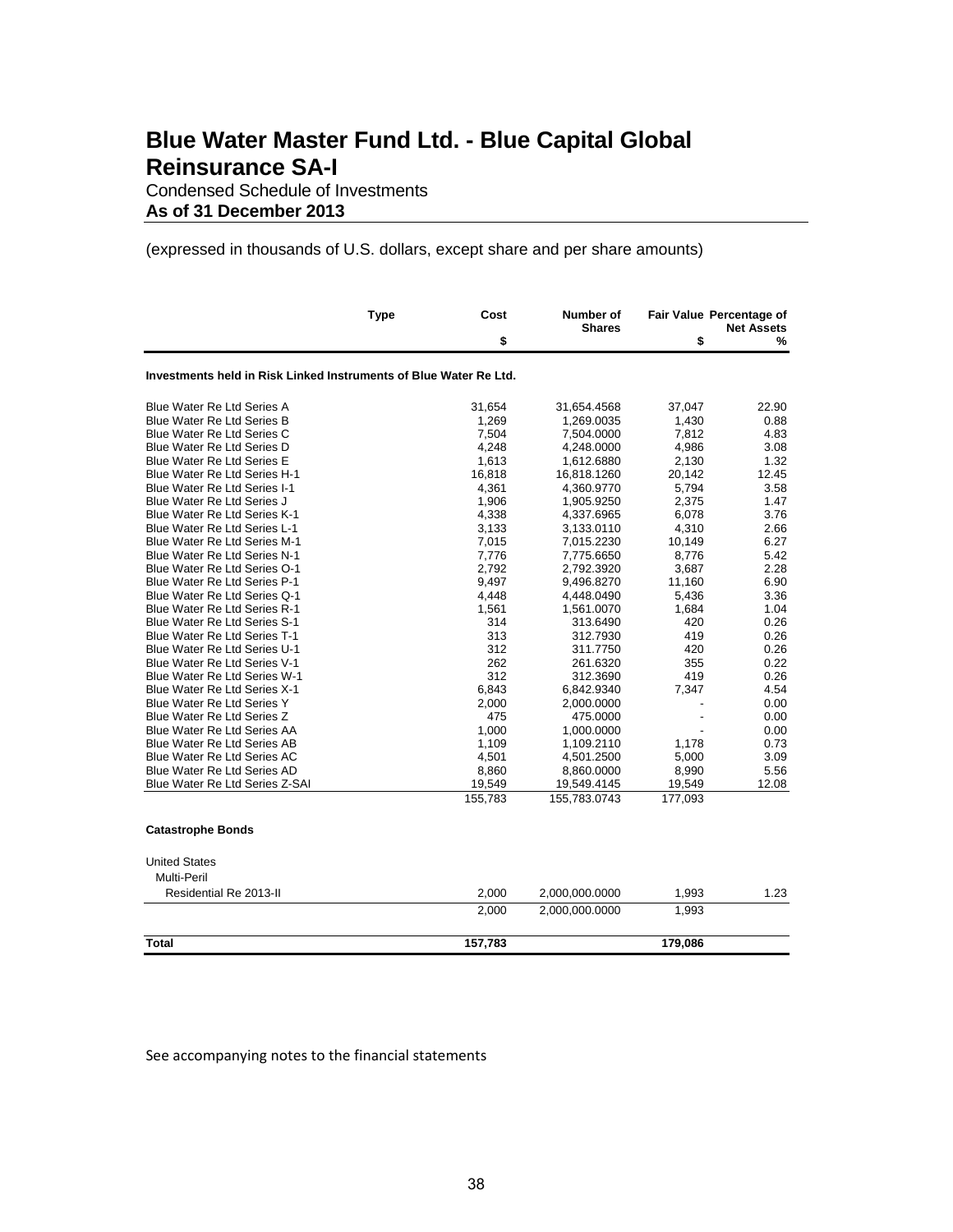Notes to the Audited Financial Statements **31 December 2013**

(expressed in thousands of U.S. dollars, except share and per share amounts)

### **1. Nature of operations**

Blue Water Master Fund Ltd. (the "Master Fund SAC") is an open-ended mutual fund company of unlimited duration incorporated with a limited liability under the laws of Bermuda on 12 December 2011 that commenced operations on 1 June 2012. The Master Fund SAC is registered as a segregated account company under the Segregated Accounts Companies Act 2000, as amended (the "SAC Act"). The Master Fund SAC will establish a separate account for each class of shares comprised in each segregated account (each, a "Segregated Account"). Each Segregated Account is a separate individually managed pool of assets constituting, in effect, a separate fund with its own investment objective and policies and overseen by Blue Capital Management Ltd. (the "Investment Manager"), a wholly-owned subsidiary of Montpelier Re Holdings Ltd. ("Montpelier Holdings"), an exempted Bermuda company incorporated with limited liability whose common shares are listed on the New York Stock Exchange (symbol MRH) and the Bermuda Stock Exchange (symbol MRH BH).

The Master Fund SAC currently has two Segregated Accounts that have commenced operations, being Blue Capital Global Reinsurance SA-1 (the "Master Fund") and BCAP Mid Vol Fund. The Master Fund operates under a "master fund/feeder fund" structure. Blue Capital Global Reinsurance Fund Limited (the "Feeder Fund"), a closed-ended exempted mutual fund company of unlimited duration with limited liability incorporated under the laws of Bermuda on 8 October 2012 and commenced operations on 6 December 2012, invests substantially all of its assets by way of subscription for non-voting redeemable preference shares of the Master Fund. These preference shares are also referred to as Offered Shares. See Note 5. Outside the activities of the Segregated Accounts, the Master Fund SAC has no substantial operations of its own.

The investment objective of the Master Fund is to generate attractive returns by investing in a diversified portfolio of fully collateralized reinsurance-linked instruments ('RLI") and other investments carrying exposures to insured catastrophe event risks. The Master Fund predominantly invests in fully collateralized RLIs through non-voting redeemable preference shares issued by Blue Water Re Ltd. (the "Reinsurer") which in turns writes reinsurance contracts with the ceding companies. Each non-voting redeemable preference share of the Reinsurer corresponds to a specific reinsurance contract entered into by the Reinsurer. The Master Fund's investments in other reinsurance-linked investments, which carry exposure to insured catastrophe event risks such as industry loss warranties, cat bonds and other insurance-linked instruments, are made directly by the Master Fund.

The capital of the Master Fund is represented by the net assets attributable to holders of non-voting redeemable preference shares. The Investment Manager's objective when managing capital is to safeguard the Master Fund's ability to continue as a going concern in order to provide returns for shareholders and benefits for other stakeholders and to maintain a strong capital base to support the development of the investment activities of the Master Fund. In order to maintain or adjust the capital structure, the Investment Manager's policy is to monitor any subscriptions and redemptions relative to the liquid assets and adjust the amount of distributions the Master Fund may pay to the Feeder Fund.

The Reinsurer is an exempted limited liability company incorporated on 12 December 2011 under the laws of Bermuda and is licensed by the Bermuda Monetary Authority as a special purpose insurer with an underwriting plan focused on fully collateralized reinsurance protection of the property catastrophe insurance and reinsurance market. The Insurance Manager to the Reinsurer is Blue Capital Insurance Managers Ltd. (the "Insurance Manager" and collectively with the Investment Manger, the "Managers").

### **2. Summary of significant accounting policies**

The financial statements have been prepared in conformity with accounting principles generally accepted in the United States of America ("US GAAP"). The preparation of financial statements in conformity with US GAAP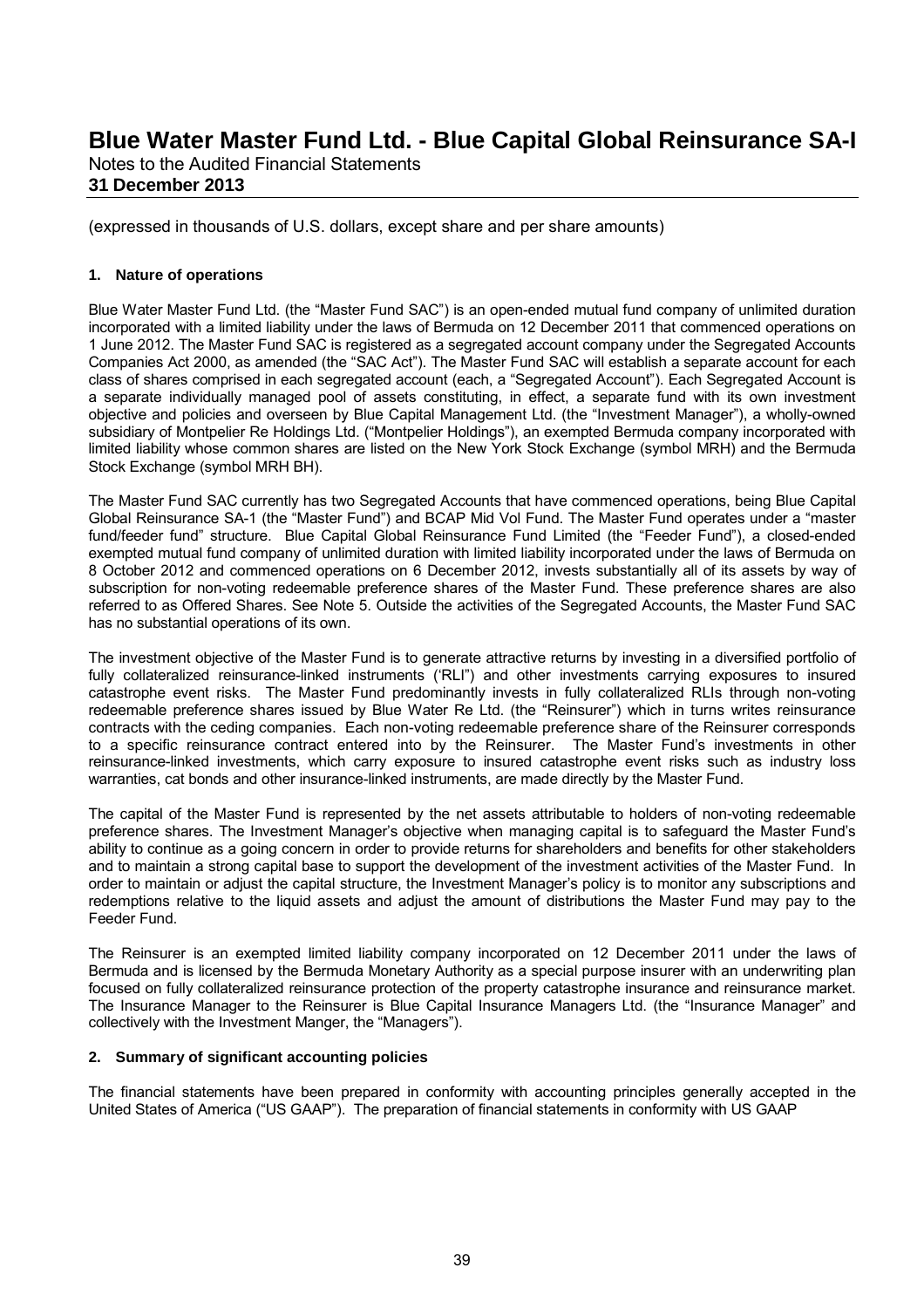Notes to the Audited Financial Statements **31 December 2013**

(expressed in thousands of U.S. dollars, except share and per share amounts)

### **2. Summary of significant accounting policies (continued)**

requires management to make estimates and assumptions that affect the reported amounts of assets and liabilities and disclosure of contingent assets and liabilities at the date of the financial statements and the reported amounts of revenues and expenses during the period. Actual results could differ from those estimates. The significant accounting policies are as follows:

### *Cash and Cash Equivalents*

Cash and cash equivalents include short-term, highly liquid investments, such as money market funds, that are readily convertible to known amounts of cash and have original maturities of three months or less.

### *Investment Valuation*

The Master Fund records its investments in the Reinsurer at fair value. Fair value is the amount for which an asset could be exchanged, or a liability transferred, between knowledgeable, willing parties in an arm's length transaction. Determining the fair value for these instruments requires the use of management's judgment. The fair value of the investments in the Reinsurer is ultimately dependent on the nature of the underlying fully-collateralized property catastrophe reinsurance protection risk assumed.

Under US GAAP, the Master Fund must determine the appropriate level in the fair value hierarchy for each fair value measurement. The fair value hierarchy prioritizes inputs, which refer broadly to assumptions market participants would use in pricing an asset or liability, into three-levels. It gives the highest priority to quoted prices (unadjusted) in active markets for identical assets or liabilities and the lowest priority to unobservable inputs. The level in the fair value hierarchy within which a fair value measurement in its entirety falls is determined based on the lowest level input that is significant to the fair value measurement in its entirety. The guidance establishes three levels of the fair value hierarchy as follows:

- Level 1 Inputs that reflect unadjusted quoted prices in active markets for identical assets or liabilities that the Fund has the ability to access at the measurement date;
- Level 2 Inputs other than quoted prices that are observable for the asset or liability either directly or indirectly, including inputs in markets that are not considered to be active; and
- Level 3 Inputs that are unobservable.

Level 3 includes financial instruments that are valued using the market approach and income approach valuation techniques. These methods incorporate both observable and unobservable inputs. The Master Fund's financial instruments in this category consist of collateralized property catastrophe risks from traditional reinsurance markets.

For positions that are not traded in active markets or are subject to transfer restrictions, valuations are adjusted to reflect illiquidity and/or non-transferability, and such adjustments are generally based on available market evidence; management's determination of fair value is then based on the best information available in the circumstances, and may incorporate management's own assumptions and may involve some degree of judgment.

The fair values assigned to Level 2 and 3 securities are based upon available information and do not necessarily represent amounts which might ultimately be realized. Because of the inherent uncertainty of valuation, the estimated fair value may differ significantly from the values that would have been used had a ready market for such securities existed and these differences could be material.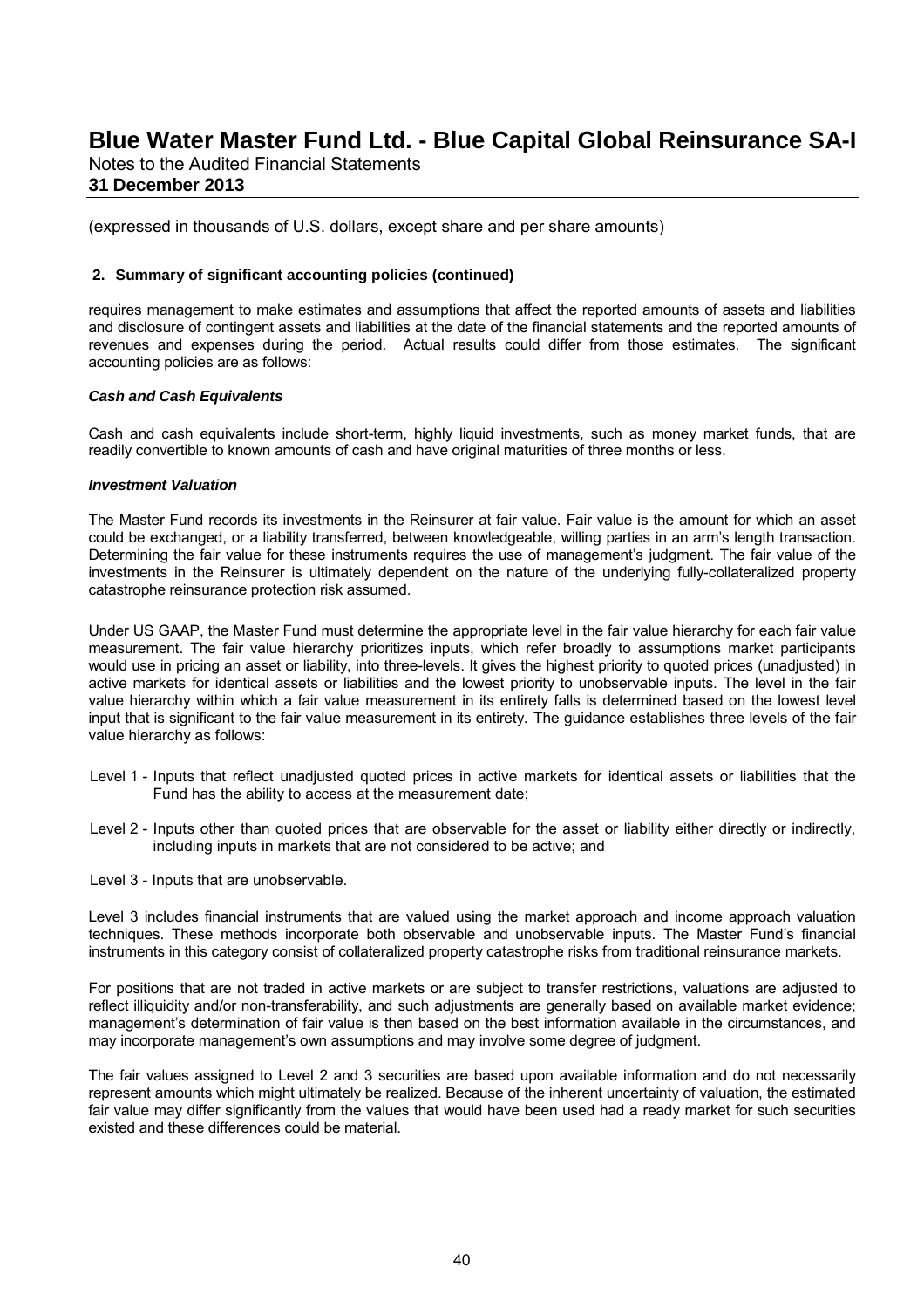Notes to the Audited Financial Statements **31 December 2013**

### (expressed in thousands of U.S. dollars, except share and per share amounts)

### **2. Summary of significant accounting policies (continued)**

### *Investment Valuation (continued)*

The fair value of each RLI held by the Master Fund will equal:

- (i) the amount of capital invested in such RLI; plus
- (ii) the amount of net premium that been earned to date for such RLI; plus
- (iii) the amount of the investment earnings earned to date on both the capital invested in the RLI and the associated reinsurance premiums; minus
- (iv) the amount of any losses paid and Loss and Loss Adjustment Expense ("LAE") reserves.

Valuations are performed on a monthly basis, whereby each redeemable preference share will be valued on the basis of the remaining risk inherent in the agreement, adjusted for any potential covered events.

The fair value of catastrophe bonds held directly by the Master Fund are based on broker or underwriter bid indications for the same or similar catastrophe bond, as of the valuation date.

### *The accounting policies utilized for the Reinsurer*

### Reinsurance Premiums and Related Costs

The Reinsurer's reinsurance contracts are written on a losses-occurring basis. Losses-occurring reinsurance contracts cover all claims occurring during the period of the contract, regardless of the inception dates of the underlying policies. Any claims occurring after the expiration of the losses occurring contract are not covered.

Premiums written are recognized as revenues, net of any applicable underlying reinsurance coverage, and are earned over the term of the related policy or contract, based on earning patterns appropriate to the types of cover provided and the exposure period thereon.

Deferred acquisition costs are comprised of brokerage fees, excise taxes and commissions paid to ceding companies, all of which relates directly to the writing of insurance and reinsurance contracts. These deferred acquisition costs are amortized over the underlying exposure period of the related contracts. However, if the sum of a contract's expected losses and LAE, and deferred acquisition costs exceeds related unearned premiums and projected investment income, a premium deficiency is determined to exist. In this event, deferred acquisition costs are immediately expensed to the extent necessary to eliminate the premium deficiency. If the premium deficiency exceeds deferred acquisition costs then a liability is accrued for the excess deficiency. During the period the Reinsurer did not record a premium deficiency.

#### **Reinsurance**

The Reinsurer purchases reinsurance from third parties in order to manage its exposures. Ceded reinsurance premiums are accounted for on bases consistent with those used in accounting for the underlying premiums assumed, and are reported as reductions in net premiums written and earned.

As an additional means of managing its underwriting risk, the Reinsurer has entered into ILW swap contracts ("ILW Swaps") which provide reinsurance-like protection for specific loss events. However, unlike traditional reinsurance, ILW Swaps loss payments are determined purely on the basis of losses incurred by the insurance industry as a whole, with no reference to losses incurred by the Reinsurer. ILW Swaps are valued on the basis of models developed by the Reinsurer.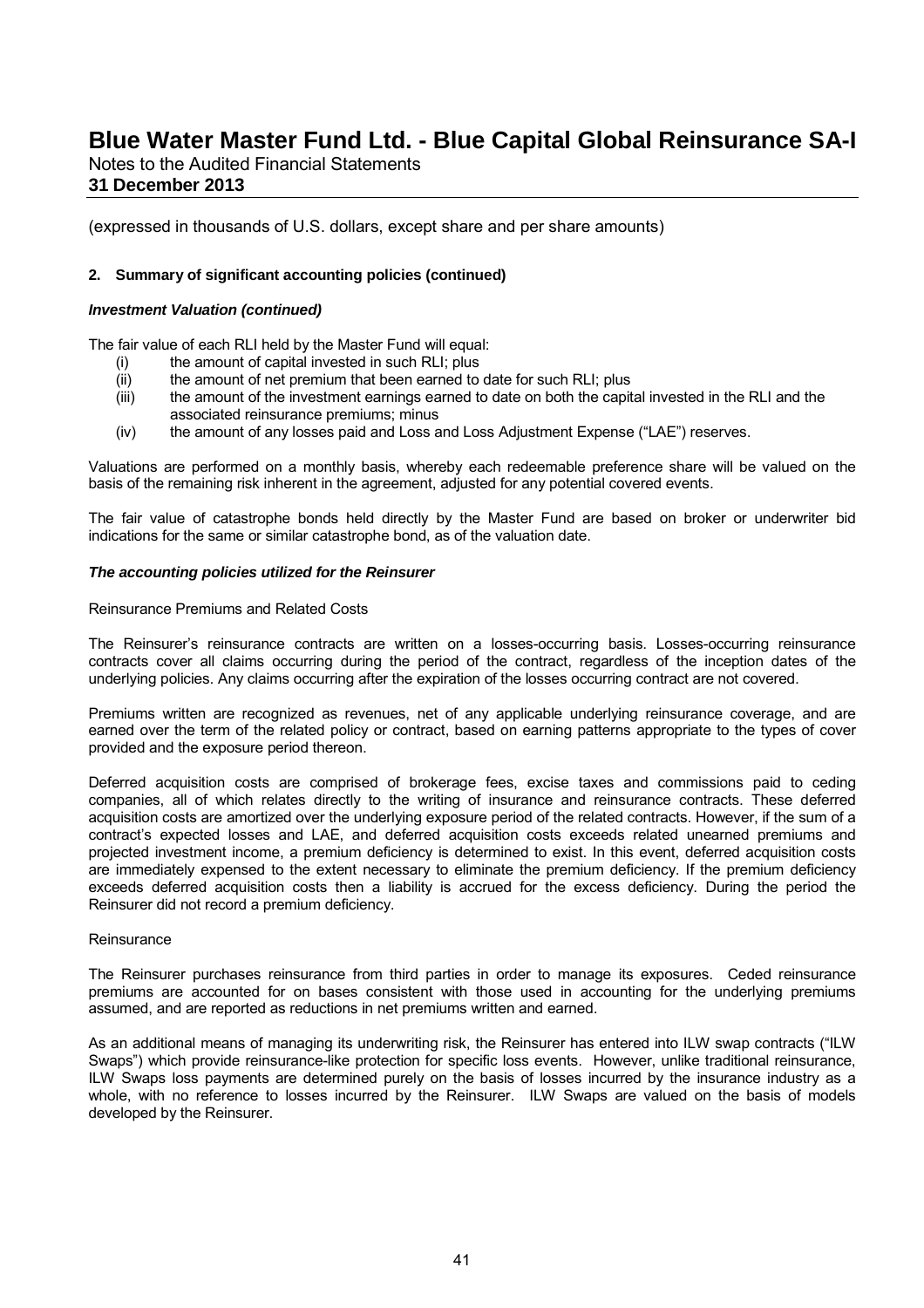Notes to the Audited Financial Statements **31 December 2013**

(expressed in thousands of U.S. dollars, except share and per share amounts)

### **2. Summary of significant accounting policies (continued)**

### *The accounting policies utilized for the Reinsurer* **(continued)**

### Loss and Loss Adjustment Expenses Reserves

LAE reserves on reinsurance contracts are comprised of case reserves and incurred but not reported ("IBNR") reserves. Case reserve estimates are initially set on the basis of loss reports received from third parties if it is expected that these losses would result in a loss for the Reinsurer based on the underlying exposures. IBNR reserves consist of a provision for additional development in excess of the case reserves reported by ceding companies as well as a provision for claims which have occurred but which have not yet been reported to the Reinsurer by ceding companies. IBNR reserves are estimated by management using various actuarial methods as well as a combination of historical insurance industry loss experience and management's professional judgment.

Investment Transactions and Related Investment Income

Investment transactions are accounted for on a trade-date basis. Realized gains or losses on the sale of investments are calculated using the specific identification method of accounting. Interest is recognized on the accrual basis.

### *Translation of Foreign Currency*

The accounting records of the Master Fund are maintained in United States dollars. Assets and liabilities denominated in foreign currencies are translated into United States dollar amounts at the period-end exchange rates. Transactions denominated in foreign currencies, including purchases and sales of investments, and income and expenses, are translated into United States dollar amounts on the transaction date. Adjustments arising from foreign currency transactions are reflected in the statement of operations.

The Master Fund does not isolate that portion of the results of operations arising from the effect of changes in foreign exchange rates on investments from fluctuations arising from changes in market prices of investments held. Such fluctuations are included in unrealized gains from investments in the statement of operations.

### *Income Taxes*

At the present time, no income, profit, capital transfer or capital gains taxes are levied in Bermuda and accordingly, no provision for such taxes has been recorded by the Master Fund. The Master Fund has received an undertaking from the Minister of Finance of Bermuda, under the Exempted Undertakings Tax Protection Act 1966 exempting the Master Fund from income, profit, capital transfer or capital taxes, should such taxes be enacted, until 31 March 2035.

Management assesses uncertain tax positions by determining whether a tax position of the Master Fund is more likely than not to be sustained upon examination, including resolution of any related appeals or litigation processes, based on the technical merits of the position. For tax positions meeting the more likely than not threshold, the tax amount recognized in the financial statements is reduced by the largest benefit that has a greater than fifty per cent likelihood of being realized upon ultimate settlement with the relevant taxing authority. Management has not identified any uncertain tax positions in the Master Fund arising in this or any preceding period. However, management's conclusions may be subject to review and adjustment at a later date based on factors including, but not limited to, ongoing analysis of changes to tax laws, regulations and interpretations thereof. Management has determined that there are no reserves for uncertain tax positions necessary for any of the Master Fund's open tax years. Management does not expect the total amount of unrecognized tax benefits will materially change over the next twelve months.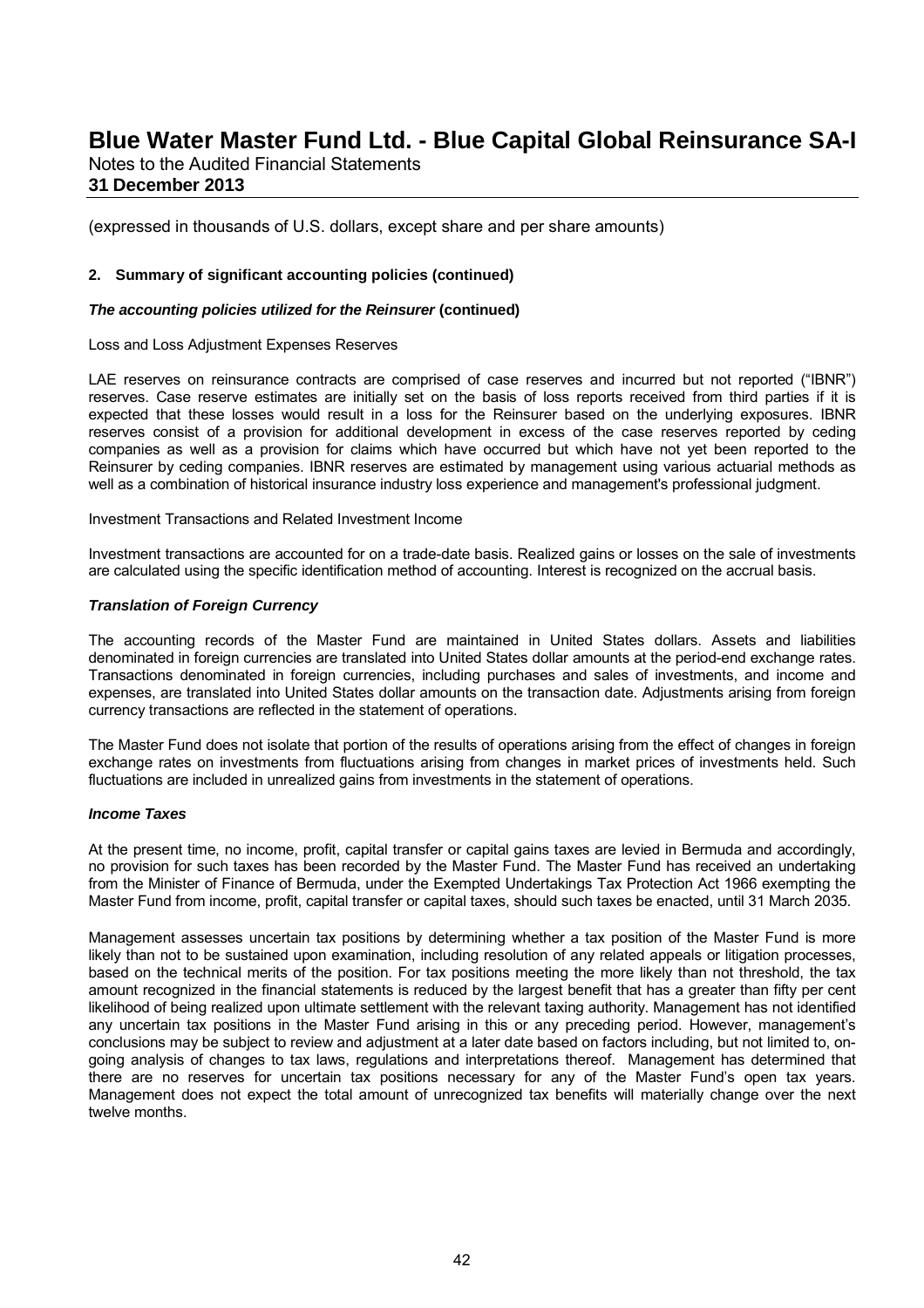Notes to the Audited Financial Statements **31 December 2013**

(expressed in thousands of U.S. dollars, except share and per share amounts)

### **3. Fair value measurements**

The Master Fund's assets recorded at fair value have been categorized based upon a fair value hierarchy as described in the significant accounting policies in Note 2. The following table presents information about the Master Fund's assets measured at fair value as of 31 December 2013:

|                                                                   |   | Level 1 |     | Level <sub>2</sub> | Level 3                        |   | <b>Total</b> |
|-------------------------------------------------------------------|---|---------|-----|--------------------|--------------------------------|---|--------------|
| Assets (at fair value)                                            |   |         |     |                    |                                |   |              |
| Investments in Blue Water Re Ltd.<br>Redeemable preference shares |   |         |     |                    | 177,093                        |   | 177,093      |
| <b>Investments in Catastrophe Bonds</b>                           |   |         | £.  | 1,993              | \$<br>$\overline{\phantom{0}}$ | Ф | 1,993        |
| <b>Total investments</b>                                          | S | -       | \$. | 1,993              | \$<br>177,093                  | æ | 179,086      |

There were no transfers between levels for the period.

The following table presents additional information about Level 3 assets measured at fair value. Both observable and unobservable inputs may be used to determine the fair value of positions that the Master Fund has classified within the Level 3 category. As a result, the unrealized gains from investments within the Level 3 category may include changes in fair value that were attributable to both observable and unobservable inputs.

Changes in Level 3 assets measured at fair value for the period were as follows:

|                           | <b>Beginning</b><br><b>Balance</b><br>1 January<br>2013 | Change in<br><b>Unrealized</b><br>appreciation on<br>investments <sup>(a)</sup> | <b>Purchases</b> | <b>Sales</b> | Realized<br>gain on<br>investments | Ending<br><b>Balance</b><br>31 December<br>2013 | Change in<br><b>Unrealized</b><br>appreciation<br>on investments<br>still held at<br>31 December<br>$2013^{(a)}$ |
|---------------------------|---------------------------------------------------------|---------------------------------------------------------------------------------|------------------|--------------|------------------------------------|-------------------------------------------------|------------------------------------------------------------------------------------------------------------------|
| Assets (at fair value)    |                                                         |                                                                                 |                  |              |                                    |                                                 |                                                                                                                  |
| Investments in            |                                                         |                                                                                 |                  |              |                                    |                                                 |                                                                                                                  |
| <b>Blue Water Re Ltd.</b> |                                                         |                                                                                 |                  |              |                                    |                                                 |                                                                                                                  |
| Redeemable                |                                                         |                                                                                 |                  |              |                                    |                                                 |                                                                                                                  |
| preference shares         |                                                         | \$<br>21,310                                                                    | 170,197          | (15,000)     | \$<br>586                          | 177,093                                         | \$<br>21,310                                                                                                     |

(a) The change in unrealized appreciation on investments for the period from 1 January 2013 (commencement of operations) to 31 December 2013 for securities still held at 31 December 2013 are reflected in the net change in unrealized gains from investments in the statement of operations.

| Asset                          | <b>Balance</b><br>at 31 December<br>2013 | <b>Valuation</b><br><b>Technique</b> | Unobservable<br>Inputs                                                     | Range/<br>Weighted average |
|--------------------------------|------------------------------------------|--------------------------------------|----------------------------------------------------------------------------|----------------------------|
| U.S. Dollar Denominated        |                                          | Premium earned                       | Premiums earned - straight line<br>Premiums earned - seasonnality adjusted | 12 months<br>5 to 6 months |
| <b>Collateralized Property</b> |                                          | + investment income                  | Investment income                                                          | 0.10% to 0.15%             |
| <b>Catastrophe Reinsurance</b> | 177.093                                  | - loss incurred and loss reserves    | Loss Reserves                                                              | 0 to contractual limit     |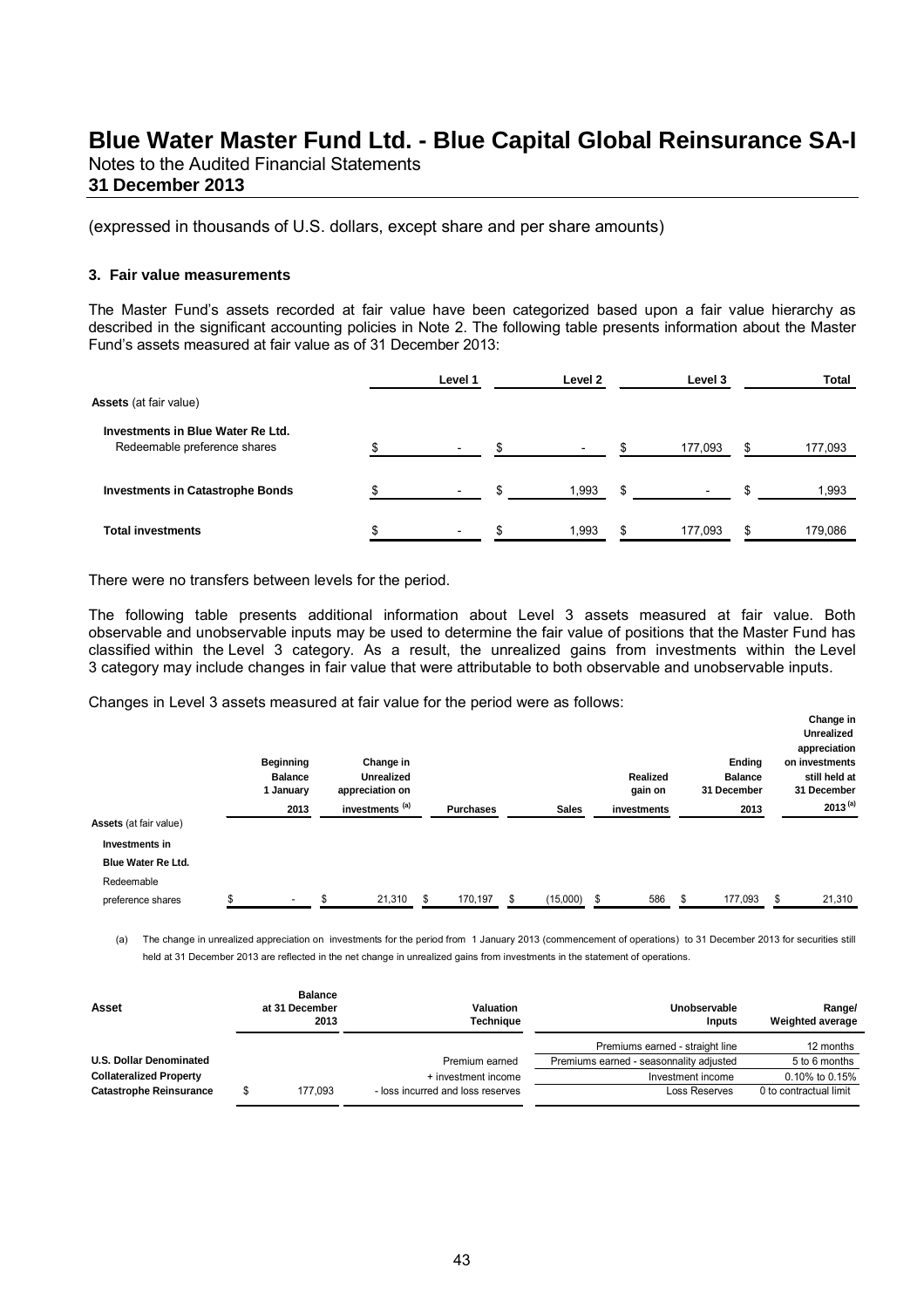Notes to the Audited Financial Statements **31 December 2013**

(expressed in thousands of U.S. dollars, except share and per share amounts)

### **4. Financial Instruments: Risks**

The performance of the Master Fund is directly affected by the performance of the Reinsurer and the underlying RLI contracts.

The Master Fund invests substantially all its assets in the Reinsurer and as a result the direct risk the Master Fund is exposed to is limited to liquidity risk. Liquidity risk represents the potential loss due to the difficulty in liquidating holdings quickly. There is little or no secondary market for RLI covering private reinsurance transactions, and there can be no assurance that an active trading market exists for the risks assumed by the Reinsurer. The absence of an active trading market could cause (i) the prices at which the underlying securities trade to differ significantly from those reflected in these financial statements or (ii) redemptions from the Master Fund to be delayed. There are no contractual redemption terms in place between the Master Fund and the Reinsurer.

Indirectly, the Master Fund is exposed to risks through its investment in the RLI. The indirect risks are as follows:

Valuation risk is the risk that a financial asset is overvalued and will realize less than expected when it matures or is sold by the entity that holds it. The valuation of the RLI involves estimating the risk of severe but infrequent natural catastrophe events and, consequently, a dimension of uncertainty to which most investment funds are not subject.

Due to the inherent uncertainty of valuations, these estimated values may differ from the values that would have been used had a ready market for the investments existed, and the differences could be material.

### *Concentration of Reinsurance Risk*

The following table illustrates the diversified risk profile of the Reinsurer's portfolio by geography and peril as at 31 December 2013.

| <b>Key Single Event Exposure Zone</b> | % of NAV Value | <b>Key Single Event Exposure Zone</b>       | % of NAV Value |
|---------------------------------------|----------------|---------------------------------------------|----------------|
| US Hurricane <sup>(a)</sup>           |                | European Wind <sup>(c)</sup>                |                |
| US - Gulf                             | 26%            | UK and Ireland                              | 8%             |
| US - Florida                          | 20%            | Northern Europe                             | 8%             |
| US - MidAtlantic                      | 19%            | Eastern Europe                              | 8%             |
| US - NorthEast                        | 13%            | <b>Western Central Europe</b>               | 8%             |
| US - Hawaii                           | 10%            | Western Europe                              | 8%             |
|                                       |                | Southern Europe                             | 8%             |
| Earthquake <sup>(b)</sup>             |                | Other                                       |                |
| US - New Madrid                       | 11%            | US Midwest Severe Convection <sup>(d)</sup> | 9%             |
| US - Northwest                        | 10%            | Japan Wind <sup>(e)</sup>                   | 3%             |
| US - California                       | 10%            |                                             |                |
| Japan                                 | 8%             |                                             |                |

The table above groups contracts by the key underlying peril. These contracts may include other perils as follows:

- (a) US Hurricane contracts often cover secondary perils, including earthquake, terrorism, and other perils;
- (b) Earthquake contracts often cover secondary perils, including windstorm, terrorism and other perils;
- (c) European Wind contracts often cover secondary perils, including terrorism and other perils;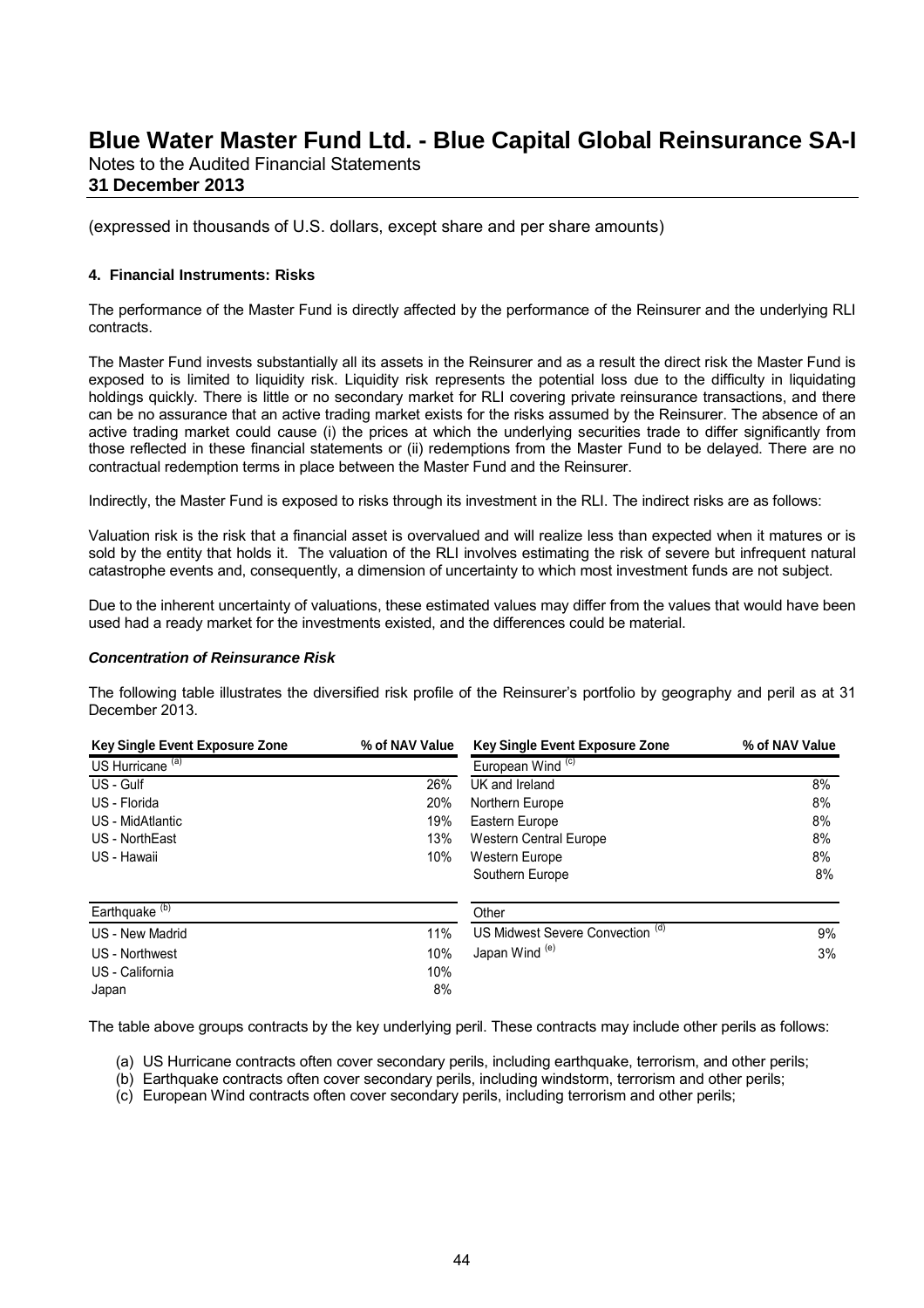Notes to the Audited Financial Statements **31 December 2013**

(expressed in thousands of U.S. dollars, except share and per share amounts)

### **4. Financial Instruments: Risks (continued)**

### *Concentration of Reinsurance Risk (continued)*

- (d) US Midwest Severe Convection contracts often cover secondary perils, including earthquake, terrorism, and other perils;
- (e) Japanese Wind contracts often cover secondary perils, including terrorism and earthquake;

The exposures above are net of any coverage purchased by the Reinsurer.

None of the reinsurance contracts bound on behalf of the Master Fund carry exposure to nuclear, biological, chemical or radioactive perils. Therefore, the Managers consider the risk of incurring losses equal to the aggregate limits associated with terrorism or other secondary perils to be remote.

### *Market Risk*

Market risk represents the potential loss that can be caused by a change in the market value of the insurance contract. Exposure to market risk is determined by a number of factors, including foreign currency exchange rates and market volatility caused by the supply and demand of similar property catastrophe capacity in the broader reinsurance markets. Additionally, as the occurrence of a covered property catastrophe event could lead to an immediate and total loss of the value of the affected RLI the risks of sudden major losses in RLI value are qualitatively different than those applicable to most conventional financial market investments such as equities and bonds. The Master Fund's RLI's in the Reinsurer may not be fully diversified and may sometimes assume relatively large risks in a single geographic region or in similar perils. The Master Fund may from time to time hold substantial amounts of capital which has not been invested in RLI due to the unpredictable nature of the Master Fund's cash flows or the inability to deploy capital into the reinsurance market. Such uninvested cash cannot earn a return consistent with the Master Fund's objectives.

### *Credit Risk*

Credit risk represents the potential loss that the Master Fund would incur if counterparties failed to perform pursuant to the terms of their obligations to the Master Fund. The Master Fund is subject to credit risk to the extent any financial institution with which it conducts business is unable to fulfill contractual obligations on its behalf. The Master Fund has concentration risks in relation to cash, investments and capital resulting from these accounts having only one counterparty at 31 December 2013 being HSBC Bank Bermuda, Ltd. At 31 December 2013 all cash is held with HSBC Bank Bermuda, Ltd. which has a credit rating of A+.

The Reinsurer's cash and cash equivalents are held at HSBC Bank of Bermuda, Ltd. and The Bank of New York Mellon which act as trustees on behalf of the Reinsurer and its counterparties. Management monitors the financial condition of such financial institutions and does not anticipate any losses from these counterparties at either the Master Fund or the Reinsurer. At 31 December 2013 the Bank of New York Mellon has a credit rating of A+.

For the period ended 31 December 2013, the Reinsurer underwrote its business through certain established brokers and Montpelier Reinsurance Ltd ("Montpelier Re"). As of 31 December 2013, there were amounts due from brokers and Montpelier Re to the Reinsurer of \$8.4 million and \$2.1 million, respectively. No amounts were due from the broker to the Reinsurer's cedants in connection with business underwritten by the Reinsurer.

Although the Reinsurer purchases reinsurance from, and enters into ILW swaps with, third parties in order to manage its exposures, it is not relieved its obligations to ceding companies entering into such transactions and it is subject to credit risk to the extent that a counterparty is unable to pay amounts owed to it.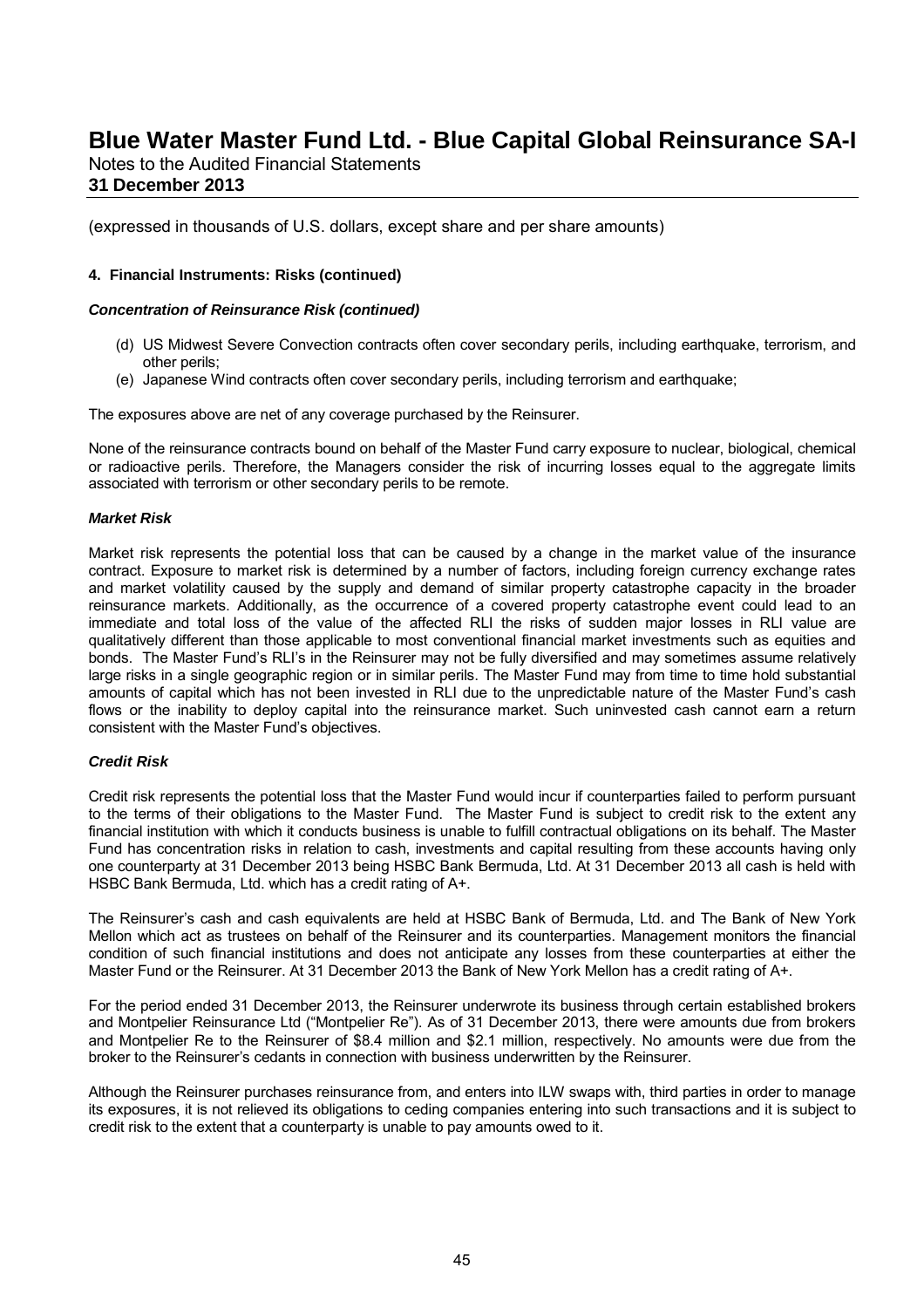Notes to the Audited Financial Statements **31 December 2013**

(expressed in thousands of U.S. dollars, except share and per share amounts)

### **4. Financial Instruments: Risks (continued)**

### *Foreign Currency Risk*

Foreign currency risk represents the potential loss caused by fluctuations in the prevailing levels of market exchange rates. Although the investments held by the Master Fund at 31 December 2013 are denominated in U.S. dollars, the Master Fund may invest in foreign currency denominated investments, the proceeds of which represent RLI of the Reinsurer denominated in currencies other than its reporting currency, the U.S. dollar. Consequently, the Master Fund is exposed to risks that the exchange rate of the U.S. dollar relative to other currencies may change in a manner that has an adverse affect on the reported value of that portion of the Master Fund's assets denominated in other currencies.

### **5. Capital share transactions**

The Master Fund SAC has an authorized share capital of 100 ordinary, voting, non-redeemable shares (the "Management Shares") of \$0.01 par value each and 10,000,000 non-voting, redeemable preference shares of par value \$0.001 (the "Shares"). The Shares are divided upon issue into a designated class of shares, each class referencing a segregated account. As of 31 December 2013, the Master Fund SAC has issued 100 Management Shares with a total par value of \$1 to the Investment Manager, which has been fully paid. Holders of management shares are to attend and vote at general meetings of the Master Fund SAC, are not be entitled to any dividend or other distribution and will, in the event of a winding-up or dissolution of the Master Fund SAC, whether voluntary or involuntary, be entitled to receive the amount of capital paid up on their management shares after payment in full of the capital paid up on the participating shares to the holders thereof, but will not be entitled to participate further in the surplus assets of the Master Fund SAC.

The Master Fund SAC initially offered Series B Shares ("Offered Shares") at an initial price of \$1,000.00 per Share. Investors whom subscribed for Offered Shares were issued a series of Offered Shares. Investors who make additional investments will be issued shares of the same series at the then current Net Asset Value ("NAV") of the applicable series. Annual distributions will not be made in respect of the Offered Shares.

From time to time, investments held by the Reinsurer which are attributable to the Master Fund may be subject to a loss occurrence (each, an "SMA Investment") but the amount of such loss occurrence may be uncertain. At such time and at the discretion of the Board of Directors, if a Special Memorandum Account ("SMA") is established, a portion of each investor's Offered Shares will be converted into a new series of SMA shares at a price of \$1,000.00 per share to reflect the investor's pro rata interest in such SMA Investment. SMA shares may not be redeemed by an investor at any Redemption Date.

SMA Investments will be segregated for accounting purposes and increases or decreases in the value of a particular SMA Investment will be separately accounted for in the series of SMA shares established for the SMA Investment. Upon the disposition of the SMA Investment or reclassification of the investment as a non-SMA Investment, the Master Fund will convert the corresponding series of SMA shares held by investors into additional Offered Shares.

Shareholders have redemption rights which contain certain restrictions with respect to rights of redemption of shares.

Subject to the Master Fund's ability to liquidate assets efficiently and other substantial limitations including those relating to SMA shares as discussed above, a holder of Offered Shares may redeem its Offered Shares monthly on the last day of each calendar month (each, a "Redemption Date") by giving ten calendar days' prior written notice to the Master Fund. Any such redemption of Offered Shares will be affected at the NAV of such shares as of the applicable Redemption Date, with cash settlement within forty-five days after such Redemption Date; provided, however, the Master Fund reserves the right to withhold amounts for its contingent liabilities.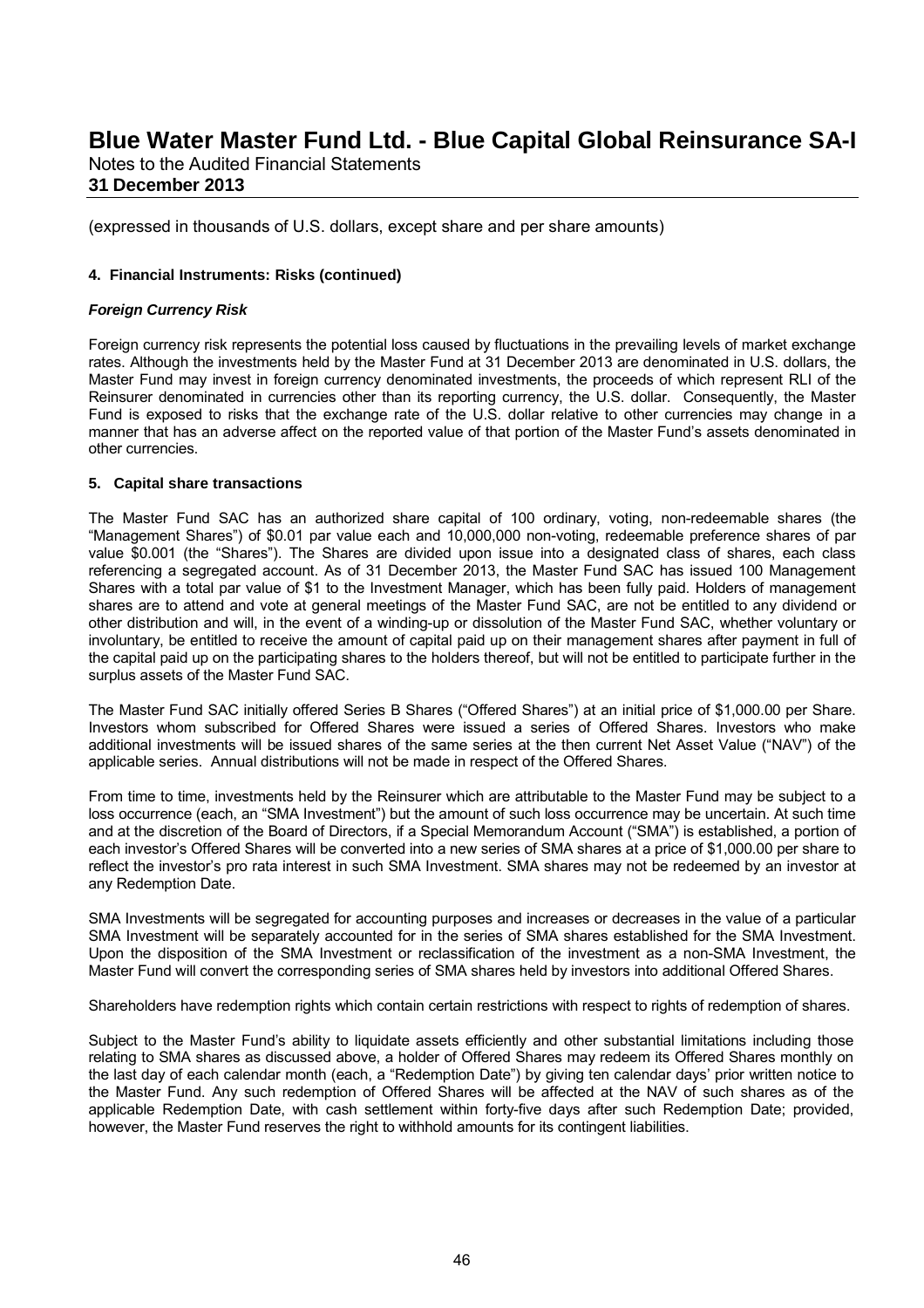Notes to the Audited Financial Statements **31 December 2013**

(expressed in thousands of U.S. dollars, except share and per share amounts)

### **5. Capital share transactions (continued)**

The Master Fund had no SMA investments at 31 December 2013.

Transactions in shares during the period from 1 January 2013 (commencement of operations) to 31 December 2013 are as follows:

|                       | <b>Beginning</b><br><b>Shares</b>  |                          |         | <b>Shares</b><br>issued         | <b>Shares</b><br>Redeemed   | Ending<br><b>Shares</b> |
|-----------------------|------------------------------------|--------------------------|---------|---------------------------------|-----------------------------|-------------------------|
| Offered Shares        | $\overline{\phantom{a}}$           |                          | 142,062 |                                 | ٠                           | 142,062                 |
|                       | <b>Beginning</b><br><b>Amounts</b> | <b>Amounts</b><br>Issued |         | <b>Results</b><br>of Operations | Ending<br><b>Net Assets</b> | <b>NAV</b><br>per Share |
| <b>Offered Shares</b> | \$<br>$\overline{\phantom{a}}$     | \$<br>144,681            | \$      | 17,123                          | \$<br>161,804               | \$<br>1,138.9697        |

As at 31 December 2013, 100% of the Offered Shares are owned by the Feeder Fund.

### **6. Related party transactions**

### *Management Fee*

Pursuant to the Investment Management Agreement dated 27 November 2012, the Investment Manager is empowered to formulate the overall investment strategy to be carried out by the Master Fund and to exercise full discretion in the management of the trading, investment transactions and related borrowing activities of the Master Fund in order to implement such strategy. The Investment Manager is entitled to a management fee, calculated and payable monthly in arrears equal to (a) 1/12 of 1.5% of the month-end NAV (prior to accrual of the performance fee, as defined below) of all Offered Shares held by investors, up to a NAV of \$300,000 and (b) 1/12 of 1.25% of the month-end NAV (prior to accrual of the performance fee, as defined below) of all Offered Shares held by investors, above a NAV of \$300,000. As of 31 December 2013 the Master Fund accrued \$817 for management fees.

### *Performance Fee*

The Insurance Manager is entitled to a performance fee, payable on an annual basis by the Master Fund, which will generally be equal to 15% of the aggregate increase in NAV of the Master Fund over the previous High Water Mark (as defined below) of all series of shares (except for SMA shares) held by investors, minus the performance hurdle. The "High Water Mark" for a holder of Offered Shares at the end of any period is equal to (i) where there is New Net Profit (as defined below) in such period, the then current NAV of such Offered Shares, or (ii) where there is no New Net Profit in such period, the previous High Water Mark. The initial High Water Mark for any holder of Offered Shares is equal to the initial subscription amount of such Offered Shares. Appropriate adjustments will be made to account for subscriptions, redemptions and distributions, if any. "New Net Profit" for any series of Offered Shares for any period is the appreciation of the NAV of such series for such period ("Profit") after deducting any depreciation in NAV of such series in any prior period that has not been previously eliminated by Profit in prior periods. As of 31 December 2013 the Master Fund accrued \$2,399 for performance fees.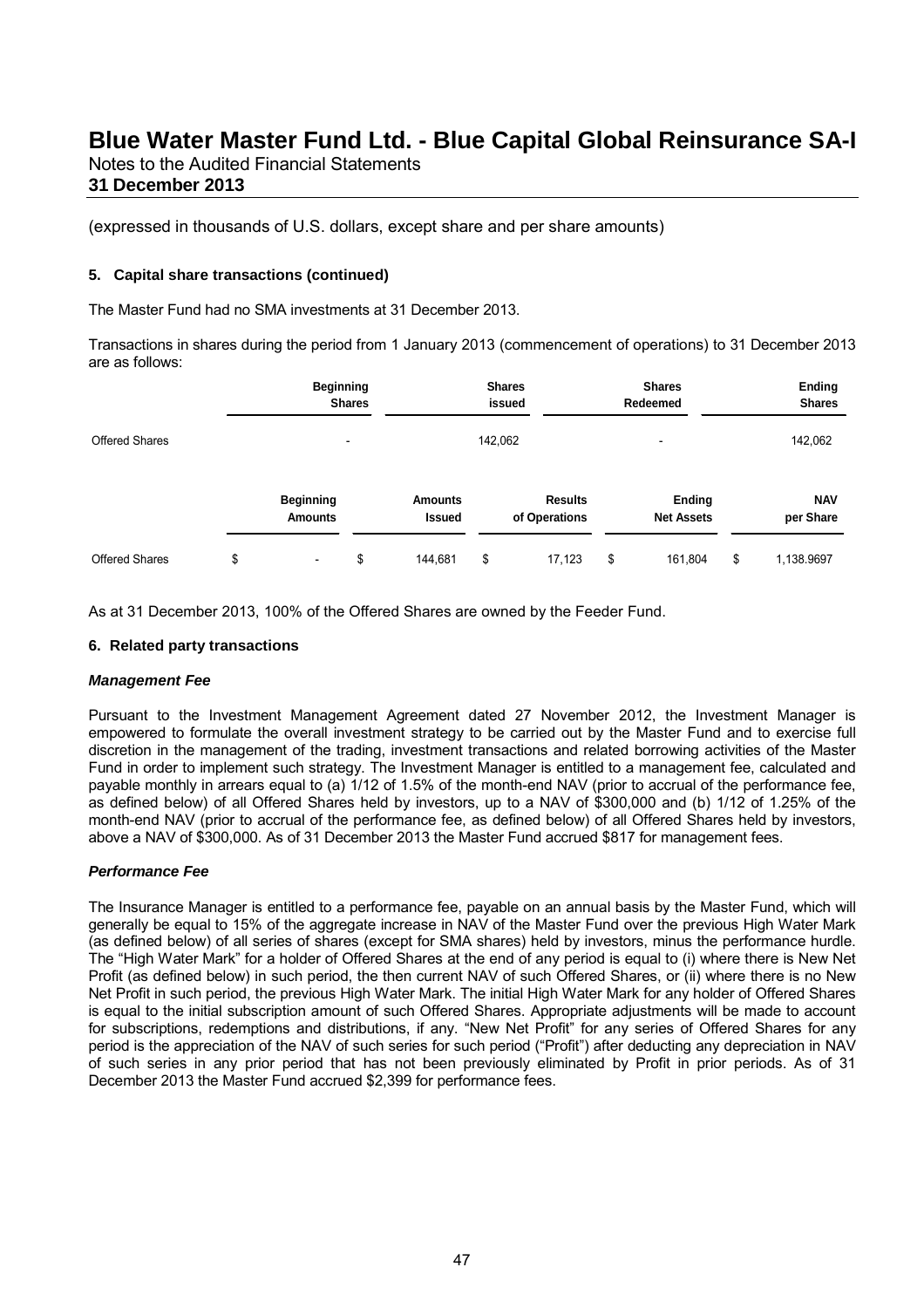Notes to the Audited Financial Statements **31 December 2013**

(expressed in thousands of U.S. dollars, except share and per share amounts)

### **6. Related party transactions (continued)**

### *Performance Fee (continued)*

The performance trigger in respect of a Performance Period (Performance Trigger") is reached when New Net Profit, if any, in respect of an investor's Offered Shares at the end of such Performance Period exceeds the sum of: (i) the NAV of such investor's Offered Shares as of the beginning of the Performance Period multiplied by the average of the one-month U.S. Dollar LIBOR on the last Business Day of each month during such Performance Period and (ii) 10% of the NAV of such investor's Offered Shares as at the beginning of the Performance Period. The Performance Trigger is calculated on an annual basis. If a Performance Period is a partial calendar year, the Performance Trigger will be adjusted proportionately. The Performance Trigger is not cumulative and resets at the beginning of each Fiscal Year. Shortfalls or outperformance of the Performance Trigger in a given year has no effect on the Performance Fee calculated with respect to any other year. The Performance Trigger may be further equitably adjusted to reflect subscriptions which are made during a Performance Period or partial redemptions or distributions of an investor's Offered Shares.

The performance hurdle in respect of a Performance Period "Performance Hurdle" is the amount of New Net Profit, if any, in respect of an investor's Offered Shares at the end of such Performance Period which equals the sum of: (i) the NAV of such investor's Offered Shares as of the beginning of the Performance Period multiplied by the average of the one-month U.S. Dollar LIBOR on the last Business Day of each month during such Performance Period and (ii) 3% of the NAV of such investor's Offered Shares as at the beginning of the Performance Period. The Performance Hurdle is calculated on an annual basis. If a Performance Period is a partial calendar year, the Performance Hurdle will be adjusted proportionately. The Performance Hurdle is not cumulative and resets at the beginning of each Fiscal Year. Shortfalls or outperformance of the Performance Hurdle in a given year has no effect on the Performance Fee calculated with respect to any other year. The Performance Hurdle may be further equitably adjusted to reflect subscriptions which are made during a Performance Period or partial redemptions or distributions of an investor's Offered Shares.

The Performance Fee attributable to the SMA shares upon the disposition of the SMA Investment or the recharacterization or reclassification of the investment as a non-SMA Investment (e.g., when the amount of loss has become sufficiently certain with respect to the loss occurrence, as determined by the Investment Manager in its sole discretion), if any, will be allocated to any series of Offered Shares held by the holder of the SMA shares. Any excess owing thereafter will be allocated and paid from any subsequent redemption proceeds payable to the investor.

One of the directors of the Master Fund SAC is a member of the Investment Manager and is not paid a fee for his service as a director.

The Master Fund SAC will pay on behalf of the Reinsurer all of the Reinsurer's operating costs, including legal fees, government licensing fees and fees in connection with the establishment of the Reinsurer. For the period, the Master Fund SAC incurred expenses of \$175 on behalf of the Reinsurer. As of 31 December 2013, Master Fund has \$56 payable to Master Fund SAC. The expenses of the Master Fund SAC and the Reinsurer are allocated between the Master Fund and BCAP Mid Vol Fund on a monthly basis based on their gross asset value. For the period ended 31 December 2013, the Master Fund was allocated expenses totaling \$435.

### **7. Administrative fee**

Prime Management Limited (the "Administrator") serves as the administrator, secretary, and registrar for the Master Fund SAC. Prime was acquired by SS&C Technologies Holdings, Inc. on 1 October 2013. For its administrator and registrar services, the Administrator receives a monthly fee based on the NAV of the Master Fund, subject to a monthly minimum fee. For its secretary services, the Administrator receives a fixed annual fee.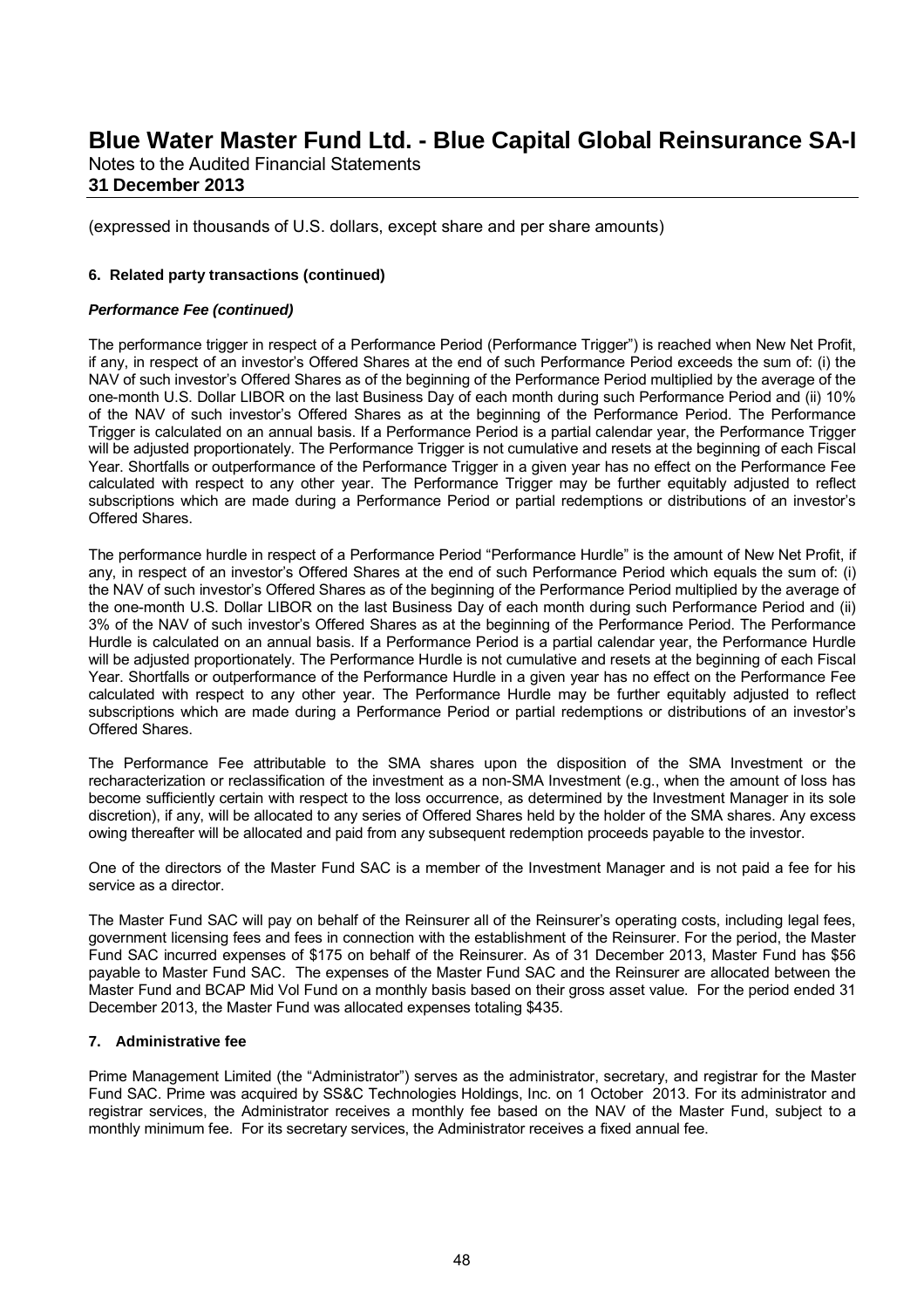Notes to the Audited Financial Statements **31 December 2013**

(expressed in thousands of U.S. dollars, except share and per share amounts)

### **8. Financial highlights**

Financial highlights for the period are as follows:

|                                                                                                                                       | <b>Series B</b>                                |
|---------------------------------------------------------------------------------------------------------------------------------------|------------------------------------------------|
| Per share operating performance<br>Net asset value, beginning of period                                                               | 1,000.0000<br>\$                               |
| Income (loss) from investment operations:<br>Net investment loss<br>Performance fees<br>Managements fees<br>Net gain from investments | (6.2411)<br>(16.8904)<br>(15.9780)<br>178.0792 |
| Total from investment operations                                                                                                      | 138.9697                                       |
| Net asset value, end of period                                                                                                        | 1,138.9697<br>\$                               |
| Total return<br>Total return before performance fee<br>Performance fee<br>Total return after performance fee                          | 15.59<br>%<br>(1.69)<br>13.90<br>%             |
| Ratio to average net assets<br>Expenses other than performance fee<br>Performance fee                                                 | (1.78) %<br>(1.78)                             |
| Total expenses after performance fee                                                                                                  | $(3.56)$ %                                     |
| Net investment loss before performance fee<br>Net investment loss after performance fee                                               | (1.75) %<br>(3.53) %                           |

Financial highlights are calculated for each permanent, non-managing class or series of preference shares. An individual shareholder's return and ratios may vary based on different performance fee and/or management fee arrangements, and the timing of capital share transactions. Returns and ratios shown above are for the period from 1 January 2013 (commencement of operations) to 31 December 2013.

### **9. Commitments and contingencies**

In the normal course of business, the Master Fund may enter into contracts or agreements that contain indemnifications or warranties. The Master Fund's exposure under these arrangements is unknown, as this would involve future claims that may be made against the Master Fund that have not yet occurred. However, based on experience, management expects the risk of loss to be remote.

### **10. Subsequent events**

On 1 January 2014, the Master Fund accepted subscriptions of approximately \$15.4 million from the Feeder Fund and issued approximately 13,525.02 shares.

These financial statements were approved by management and available for issuance on 9 April 2014. Subsequent events have been evaluated through this date.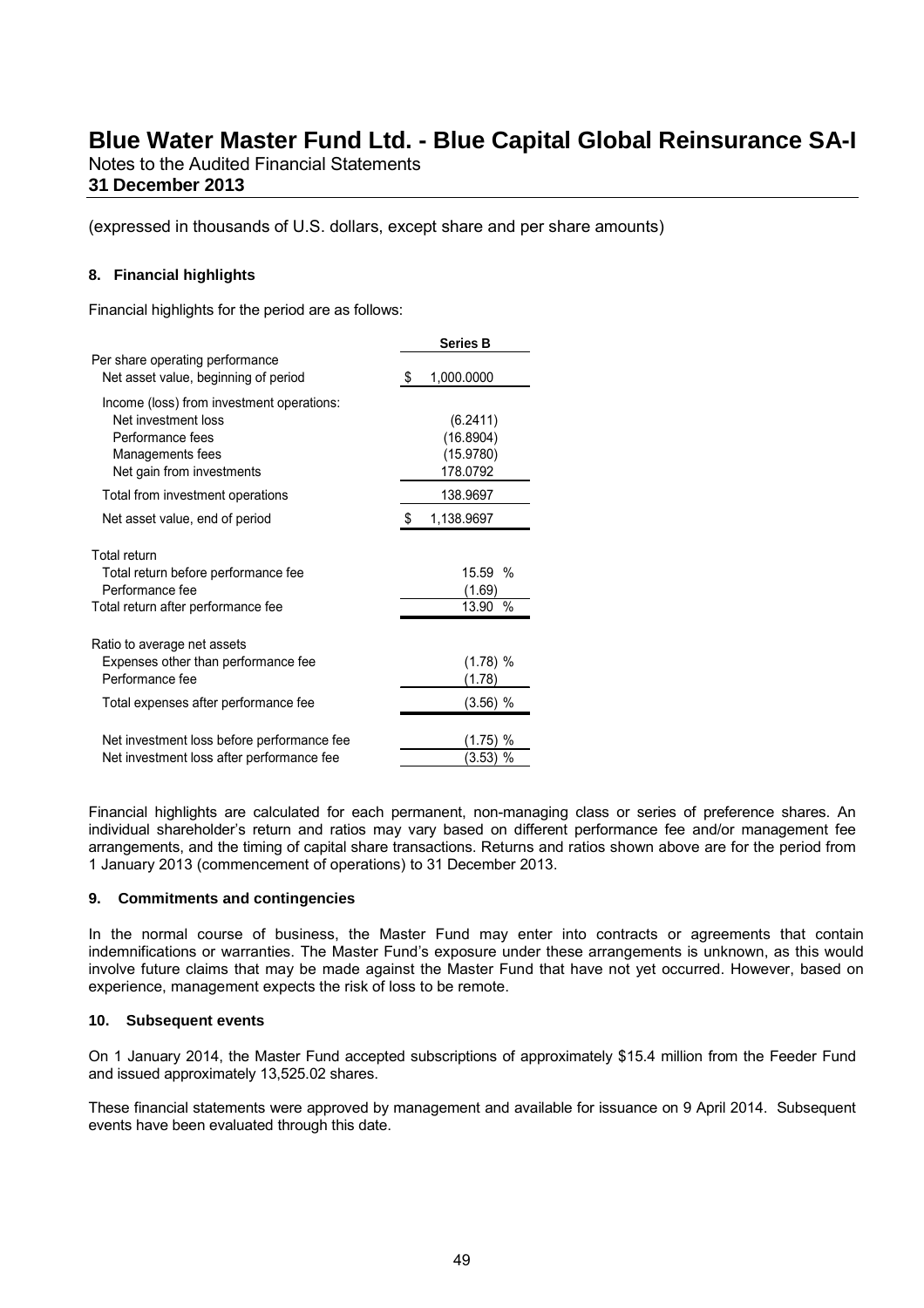# Corporate Information

### **Directors**

John R. Weale – Chairman (Appointed 5 November 2012) Gregory D. Haycock – Audit Committee Chairman (Appointed 5 November 2012) Neil W. McConachie (Appointed 5 November 2012)

### **Investment Manager to the Company and the Master Fund**

Blue Capital Management Ltd. Canon's Court 22 Victoria Street Hamilton HM 12 Bermuda

#### **Reinsurance Manager to the Company and the Master Fund**

Blue Capital Insurance Managers Ltd. Canon's Court 22 Victoria Street Hamilton HM 12 Bermuda

### **Administrator to the Company**

**and the Master Fund**  Prime Management Limited (a division of SS&C GlobeOp) Mechanics Building 12 Church Street Hamilton HM 11 Bermuda

### **Company Secretary**

Appleby Services (Bermuda) Ltd. Canon's Court 22 Victoria Street Hamilton HM EX Bermuda

### **Custodian to the Master Fund**

**and the Reinsurer** Bank of New York Mellon 101 Barclay Street, 8W New York, NY 10286

### **Solicitors to the Company**

Hogan Lovells International LLP Atlantic House Holborn Viaduct London EC1A 2FG United Kingdom

### **Bermuda Legal Advisor to the Company**

**and the Master Fund** Appleby (Bermuda) Limited Canon's Court 22 Victoria Street Hamilton HM EX Bermuda

### **Financial Advisor and Corporate Broker**

Jefferies International Limited Vintner Place 68 Upper Thames Street London EC4V 3BJ

### **Registrar, Paying Agent and Transfer Agent**

Computershare Investor Services (Bermuda) Limited Corner House Church and Parliament Streets Hamilton HM FX Bermuda

### **Depository**

Computershare Investor Services PLC The Pavilions Bridgewater Road Bristol, BS99 6ZZ

### **Auditors to the Company, the Master Fund**

**and the Reinsurer** PricewaterhouseCoopers Ltd. Dorchester House 7 Church Street Hamilton HM EX Bermuda

### **Bermuda Listing Sponsor**

Prime Management Limited (a division of SS&C GlobeOp) Mechanics Building 12 Church Street Hamilton HM 11 Bermuda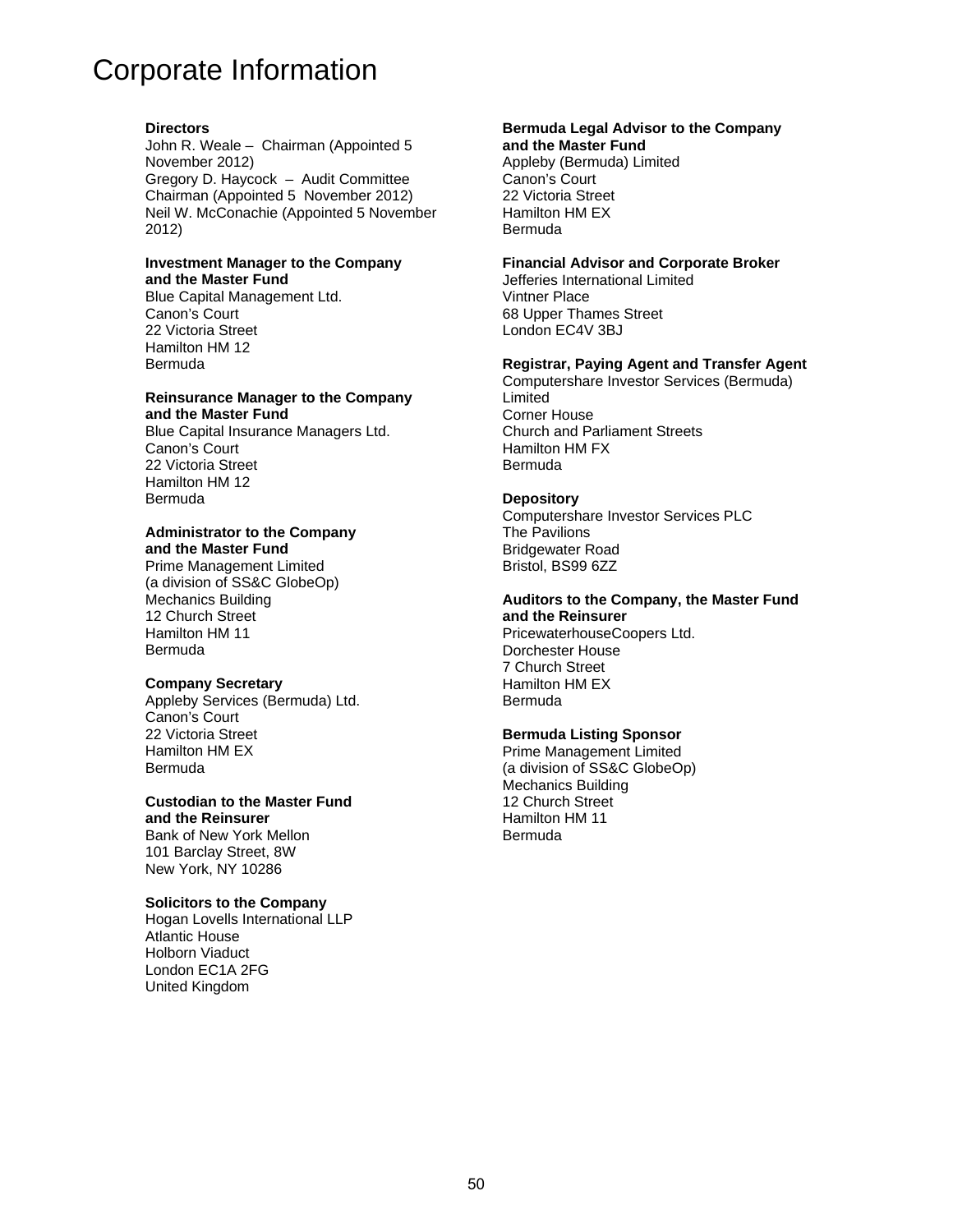# Disclosure of Directors in Public Companies Listed on Recognised Exchanges (Principle 5 of the AIC)

| <b>Director Name</b> | <b>Company Name</b>                                          | <b>Exchange</b>      |
|----------------------|--------------------------------------------------------------|----------------------|
| John R. Weale        | <b>Blue Capital Reinsurance</b><br>Holdings Ltd.             | New York and Bermuda |
| Gregory D. Haycock   | <b>BF&amp;M Limited</b><br>The Bermuda Press (Holdings) Ltd. | BSX.<br><b>BSX</b>   |
| Neil McConachie      | Third Point Re Ltd.                                          | New York             |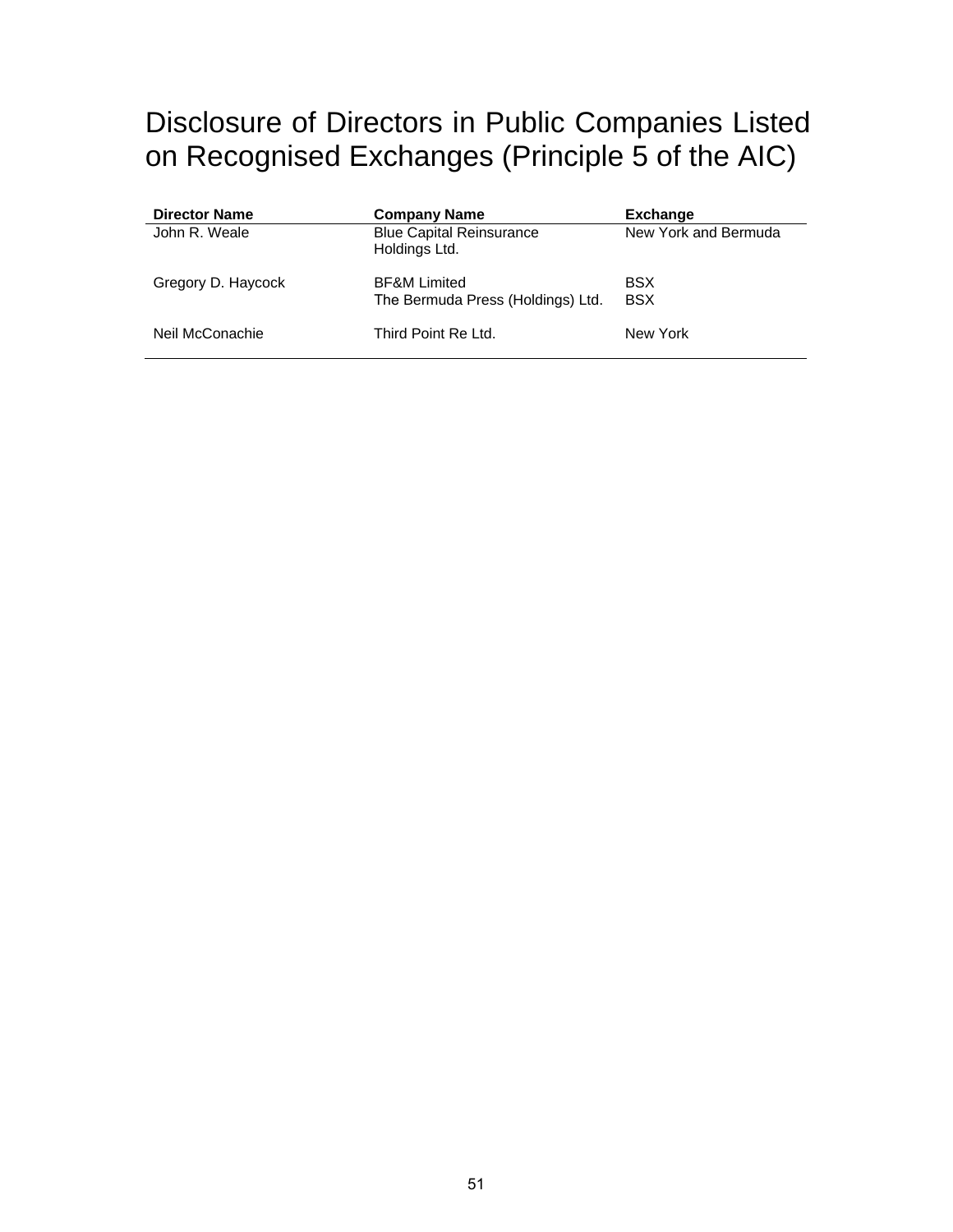# Summary of Resolutions to be Proposed at the Annual General Meeting

The following section gives details of the business to be transacted and the resolutions (the "Resolutions") to be put to the Shareholders at the Company's 2014 Annual General Meeting to be held at 94 Pitts Bay Road, Pembroke HM 08, Bermuda at 1:00 p.m. (Bermuda time) on 14 May 2014. Notice of the Annual General Meeting is set out in the following section.

The Resolutions below under the heading "Ordinary Resolutions" deal with the ordinary business and the Resolutions below the heading "Special Resolutions" detail the special business to be transacted at this meeting. The Ordinary Resolutions require approval by a majority of votes cast and shall be decided on a show of hands unless a poll is demanded. The Special Resolutions require approval of not less than 75 per cent. of votes cast. Further explanation in relation to each of the Resolutions is set out below.

### **ORDINARY RESOLUTIONS**

### **Resolution 1 – Approval of Financial Statements**

In accordance with the Bermuda Companies Act 1981**,** as amended**,** the Company's annual audited accounts for the year ended 31 December 2013 will be laid before the meeting. The Board will authorise any two Director to sign the balance sheet on its behalf. Shareholders are being asked to receive and consider the Company's audited financial statements for the year ended 31 December 2013.

### **Resolution 2 – Board Size and Vacancies**

Shareholders are being asked pursuant to Bye-Law 37 of the Company's Bye-laws (the "Bye-laws") to set the size of the Company's Board at three (3) and to authorize the Directors to fill any vacancy on the Board which may occur from time to time as they may see fit.

### **Resolution 3 – Re-Election of John R. Weale as a Director**

John R. Weale was appointed as Chairman and a member of the Board on 5 November 2012 and his biography appears in the section of this Annual Report entitled "Board Members" above.

It is proposed that Mr. Weale be re-elected as Chairman and a Director of the Company for a term expiring as required by Bye-law 37.6.

### **Resolution 4 – Re-Election of Gregory D. Haycock as a Director**

Gregory D. Haycock was appointed as a member of the Board on 5 November 2012 and his biography appears in the section of this Annual Report entitled "Board Members" above.

It is proposed that Mr. Haycock be re-elected as a Director of the Company and Chairman of the Board's Audit Committee for a term expiring as required by Bye-law 37.6.

### **Resolution 5 – Re-Election of Neil W. McConachie as a Director**

Neil W. McConachie was appointed as a member of the Board on 5 November 2012 and his biography appears in the section of this Annual Report entitled "Board Members" above.

It is proposed that Mr. McConachie be re-elected as a Director of the Company for a term expiring as required by Bye-law 37.6.

### **Resolution 6 – Re-Appointment of PricewaterhouseCoopers Ltd. as Auditors of the Company**

Shareholders are being asked to approve PricewaterhouseCoopers Ltd.'s re-appointment as the Company's auditors until the close of the next Annual General Meeting and to approve the giving of authority to the Board to determine their reasonable compensation.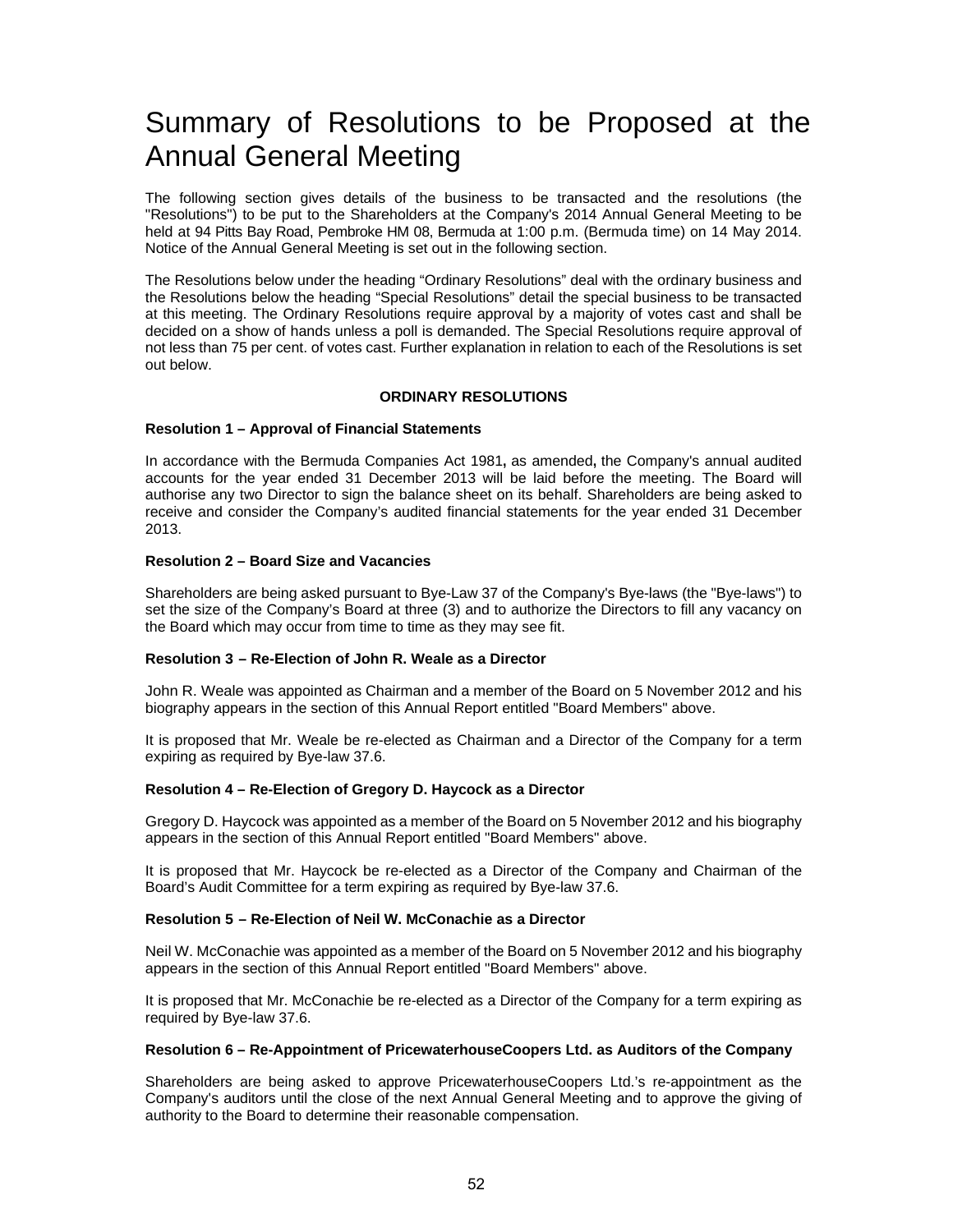### **Resolution 7 – Share buy-back authority**

Shareholders are requested to approve the authority for the Company to make market acquisitions of its own Ordinary Shares up to a maximum of 14.99 per cent. of the Ordinary Shares in issue as at the date of passing of the Resolution (this equates to 25,951,909 Ordinary Shares as at the date of the notice of the Annual General Meeting).

This authority will expire at the conclusion of the Company's next annual general meeting or eighteen (18) months from the passing of the Resolution (whichever is earlier). As previously stated, the Board intends to seek Shareholder approval for the continued ability for the Company to make such market purchases at each annual general meeting. In addition, the Board may seek to refresh this authority from time to time to reflect the issue of further shares, such that the authority will be in relation to 14.99 per cent. of the shares in issue at the time such authority is refreshed.

### **SPECIAL RESOLUTIONS**

### **Special Resolution 1 – Waiver of pre-emption rights for limited further issues**

Pursuant to a Special Resolution of the Company's then sole Shareholder passed on 15 November 2012, the Board was granted the authority to allot a limited number of Ordinary Shares for cash without first offering them to Shareholders on a pro rata basis. This authority will expire on 12 May 2014.

Shareholders are requested to approve, by way of Special Resolution, the renewal of this authority until the earlier of the next annual general meeting or eighteen (18) months from the passing of this Resolution.

The number of Ordinary Shares which may be allotted under such authority is limited to the number of Ordinary Shares representing 10 per cent. of the Ordinary Shares in issue at the date on which the Resolution is passed (this equates to 17,312,815 Ordinary Shares as at the date of the notice of the Annual General Meeting).

### **Special Resolution 2 – Approval of 2014 Placing Programme**

The Directors believe that it remains in the interests of the Company and Shareholders to enlarge the Company and to broaden its investor base and are therefore proposing to raise further capital by way of a further placing programme (the "2014 Placing Programme"), which is currently anticipated to commence in the fourth quarter of 2014.

Under the 2014 Placing Programme, the Company expects to propose to raise further capital by issuing up to 250 million shares. Such shares may be issued as Ordinary Shares or one or more classes of C share at the discretion of the Directors (the "New Shares").

It is not proposed to offer New Shares to be issued under the 2014 Placing Programme to existing Shareholders pro rata to their existing holdings in the first instance and the Company is therefore seeking to disapply the pre-emption rights contained in the Bye-laws. The Company wishes to take the opportunity to seek Shareholder approval at the Annual General Meeting to minimise the administrative burden and costs later in the year. Shareholders are therefore being asked to approve the issue of up to 250 million New Shares on a non-pre-emptive basis, being the maximum number of New Shares that could be issued pursuant to the 2014 Placing Programme. Such approval will expire on 31 December 2015 regardless of whether any New Shares have been issued before that time and will be limited to the allotment of New Shares pursuant to the 2014 Placing Programme.

If an existing Shareholder does not subscribe at each closing for such number of New Shares as is equal to his or her proportionate ownership of existing shares, his or her proportionate ownership and voting interest in the Company will be reduced and the percentage that his or her existing shares will represent of the total share capital of the Company will be reduced accordingly following each closing under the 2014 Placing Programme. However, the issue of Ordinary Shares under the 2014 Placing Programme should not be dilutive of the NAV of existing Ordinary Shares as new Ordinary Shares will be issued at a premium to the prevailing NAV per Ordinary Share. Similarly, the issue of C Shares under the 2014 Placing Programme and their subsequent conversion into Ordinary Shares should also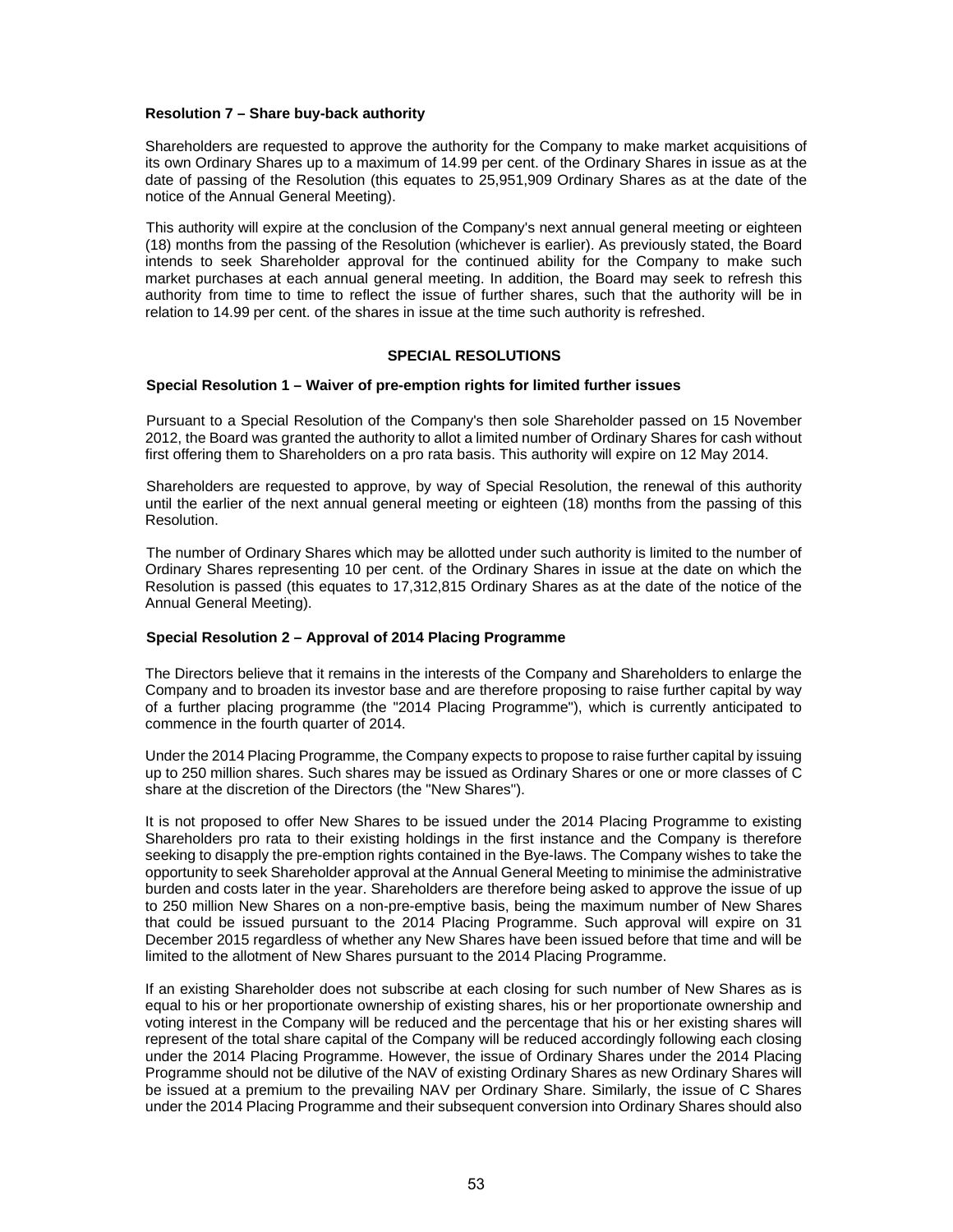not be dilutive of the NAV of existing Ordinary Shares as conversion will be effected on a NAV for NAV basis in accordance with the Bye-laws.

A prospectus in relation to the 2014 Placing Programme is expected to be issued in due course; however, the Directors reserve the right to postpone or not to proceed with the 2014 Placing Programme where, for example, prevailing market conditions are not supportive.

### **ACTION TO BE TAKEN**

If you have sold or otherwise transferred all of your Ordinary Shares in the Company, please send this Circular, together with any accompanying documents, as soon as possible to the purchaser or transferee, or to the stockbroker, bank or other agent through whom the sale or transfer was effected for onward transmission to the purchaser or transferee.

\*\*\*\*ONLY FOR SHAREHOLDERS WHO DO NOT HOLD DEPOSITORY INTERESTS THROUGH CREST\*\*\*\* Shareholders are asked to complete the accompanying Form of Proxy in accordance with the instructions printed on it and return it to Computershare Investor Services (Bermuda) Limited, The Pavilions, Bridgwater Road, Bristol BS99 6ZY so as to be received as soon as possible and, in any event, not later than 1:00 p.m. (Bermuda time) on 9<sup>th</sup> May 2014.

\*\*\*\*ONLY FOR SHAREHOLDERS WHO HOLD DEPOSITORY INTERESTS THROUGH CREST\*\*\*\*Depository Interest Holders are asked to complete a Form of Instruction in accordance with the instructions printed on it and return it to Computershare Investor Services PLC, The Pavilions, Bridgwater Road, Bristol, BS99 6ZY so as to be received as soon as possible and, in any event, not later than 1:00 p.m. (Bermuda time) on  $8<sup>th</sup>$  May 2014.

Holders of Depositary Interests in CREST may transmit voting instructions by utilising the CREST voting service in accordance with the procedures described in the CREST Manual. CREST personal members or other CREST sponsored members, and those CREST members who have appointed a voting service provider, should refer to their CREST sponsor or voting service provider, who will be able to take appropriate action on their behalf. In order for instructions made using the CREST voting service to be valid, the appropriate CREST message (a "CREST Voting Instruction") must be properly authenticated in accordance with Euroclear's specifications and must contain the information required for such instructions, as described in the CREST Manual (available via www.euroclear.com/CREST).

To be effective, the CREST Voting Instruction must be transmitted so as to be received by the Company's agent (3RA50) no later than 1:00 p.m. (Bermuda time) on 8<sup>th</sup> May 2014. For this purpose, the time of receipt will be taken to be the time (as determined by the timestamp applied to the CREST Voting Instruction by the CREST applications host) from which the Company's agent is able to retrieve the CREST Voting Instruction by enquiry to CREST in the manner prescribed by CREST. Holders of Depositary Interests in CREST and, where applicable, their CREST sponsors or voting service providers should note that Euroclear does not make available special procedures in CREST for any particular messages. Normal system timings and limitations will therefore apply in relation to the transmission of CREST Voting Instructions. It is the responsibility of the Depositary Interest holder concerned to take (or, if the Depositary Interest holder is a CREST personal member or sponsored member or has appointed a voting service provider, to procure that the CREST sponsor or voting service provider takes) such action as shall be necessary to ensure that a CREST Voting Instruction is transmitted by means of the CREST voting service by any particular time. In this connection, Depositary Interest holders and, where applicable, their CREST sponsors or voting service providers are referred, in particular, to those sections of the CREST Manual concerning practical limitations of the CREST system and timings.

If you are in any doubt about the contents of this document or the action you should take you should consult your stockbroker, bank manager, solicitor, accountant or other appropriate professional adviser authorised for the purposes of the Financial Services and Markets Act 2000, or if you are not in the United Kingdom, another appropriately authorised professional adviser.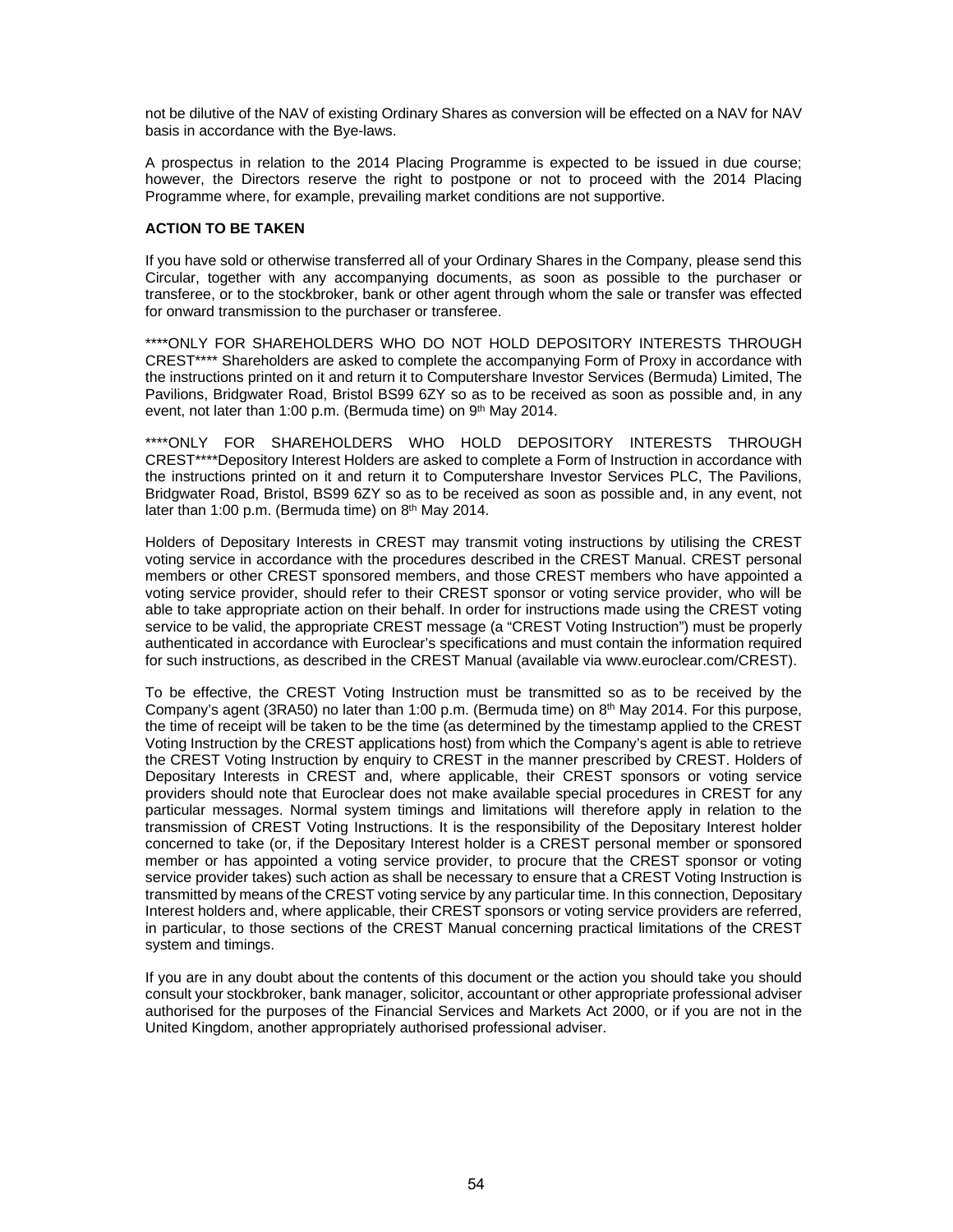### **RECOMMENDATION**

The Board believes that the proposed Resolutions are in the best interests of the Company and the Shareholders and are in accordance with the Company's constitutional documents. Accordingly, the Board unanimously recommends that you vote in favour of the proposed Resolutions at the 2014 Annual General Meeting.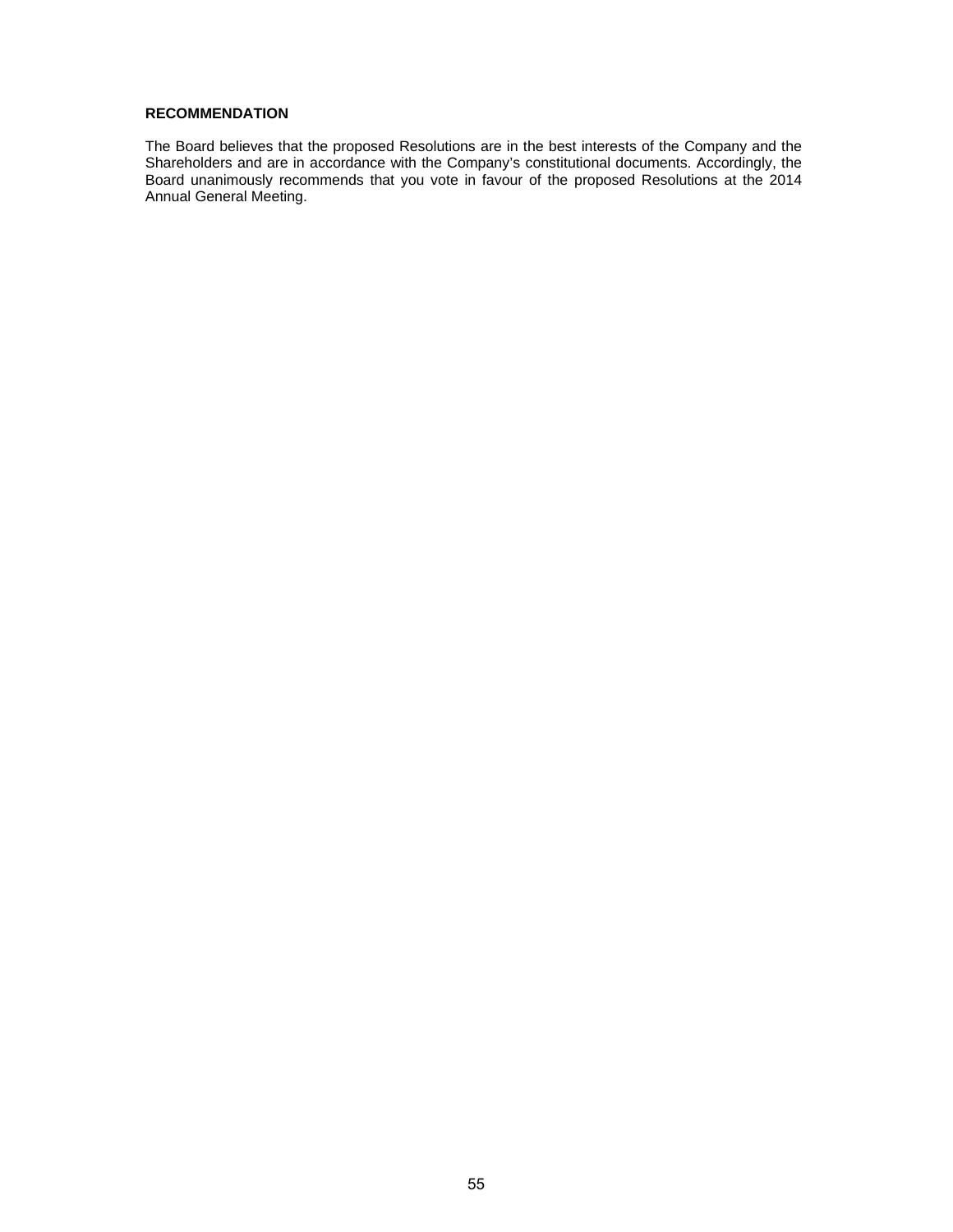# Notice of Annual General Meeting

#### **BLUE CAPITAL GLOBAL REINSURANCE FUND LIMITED**

*(incorporated and registered as an exempted mutual fund company in Bermuda with registration number 46969)* 

NOTICE IS HEREBY GIVEN that the 2014 ANNUAL GENERAL MEETING of Blue Capital Global Reinsurance Fund Limited (the "Company") will be held at 94 Pitts Bay Road, Pembroke HM 08, Bermuda on 14 May 2014 at 1:00 p.m. (Bermuda time). Capitalised terms in this notice will have the meaning given to them in the Company's Annual Report published on 10 April 2014. The Annual General Meeting is being convened for the purpose of considering and, if thought fit, passing the following nine Resolutions, the first seven of which will be proposed as ordinary resolutions, each of which require the approval by a simple majority of the votes cast by Shareholders, and the last two of which will be proposed as special resolutions, each of which require the approval of not less than three-quarters of the votes cast by Shareholders.

#### **ORDINARY RESOLUTIONS**

- 1. THAT the audited financial statements of the Company for the year ended 31 December 2013 be and hereby are received and adopted.
- 2. THAT pursuant to Bye-Law 37 of the Company's bye-laws the maximum number of directors on the Company's Board shall be three (3) and that the directors are hereby authorized to fill any vacancy on the Board which may occur from time to time as they may see fit.
- 3. THAT the re-election of John R. Weale as Chairman and a Director of the Company for a term expiring as required by Bye-law 37.6 be and is hereby approved and adopted with immediate effect.
- 4. THAT the re-election of Gregory D. Haycock as a Director of the Company and Chairman of the Board's Audit Committee for a term expiring as required by Bye-law 37.6 be and is hereby approved and adopted with immediate effect.
- 5. THAT the re-election of Neil W. McConachie as a Director of the Company for a term expiring as required by Bye-law 37.6 be and is hereby approved and adopted with immediate effect.
- 6. THAT the reappointment of PricewaterhouseCoopers Ltd., an independent registered public accounting firm, as the Company's independent auditors for 2014 be and is hereby approved and adopted with immediate effect, and that the Board, acting through the Company's Audit Committee, is hereby authorised to set the auditor's remuneration.
- 7. THAT the Company be and is hereby generally and unconditionally authorised to make market acquisitions of its Ordinary Shares in issue provided that:
	- a. the maximum number of Ordinary Shares hereby authorised to be purchased is 14.99 per cent. of the Company's Ordinary Shares in issue on the date on which this resolution is passed;
	- b. the minimum price (exclusive of expenses) which may be paid for an Ordinary Share shall be US \$0.00001;
	- c. the maximum price (exclusive of expenses) which may be paid for an Ordinary Share shall be not more than the higher of: (i) 5 per cent. above the average of the middle market quotations for the Ordinary Shares as derived from the price quoted by the London Stock Exchange plc for the Ordinary Shares for the five (5) business days before the day the purchase is made; and (ii) the higher of the price of the last independent trade and the highest independent bid at the time of the purchase of the Ordinary Shares;
	- d. the authority hereby conferred shall expire at the conclusion of the next annual general meeting of the Company or, if earlier, eighteen (18) months from the date on which this resolution is passed, unless such authority is renewed, varied or revoked prior to such time;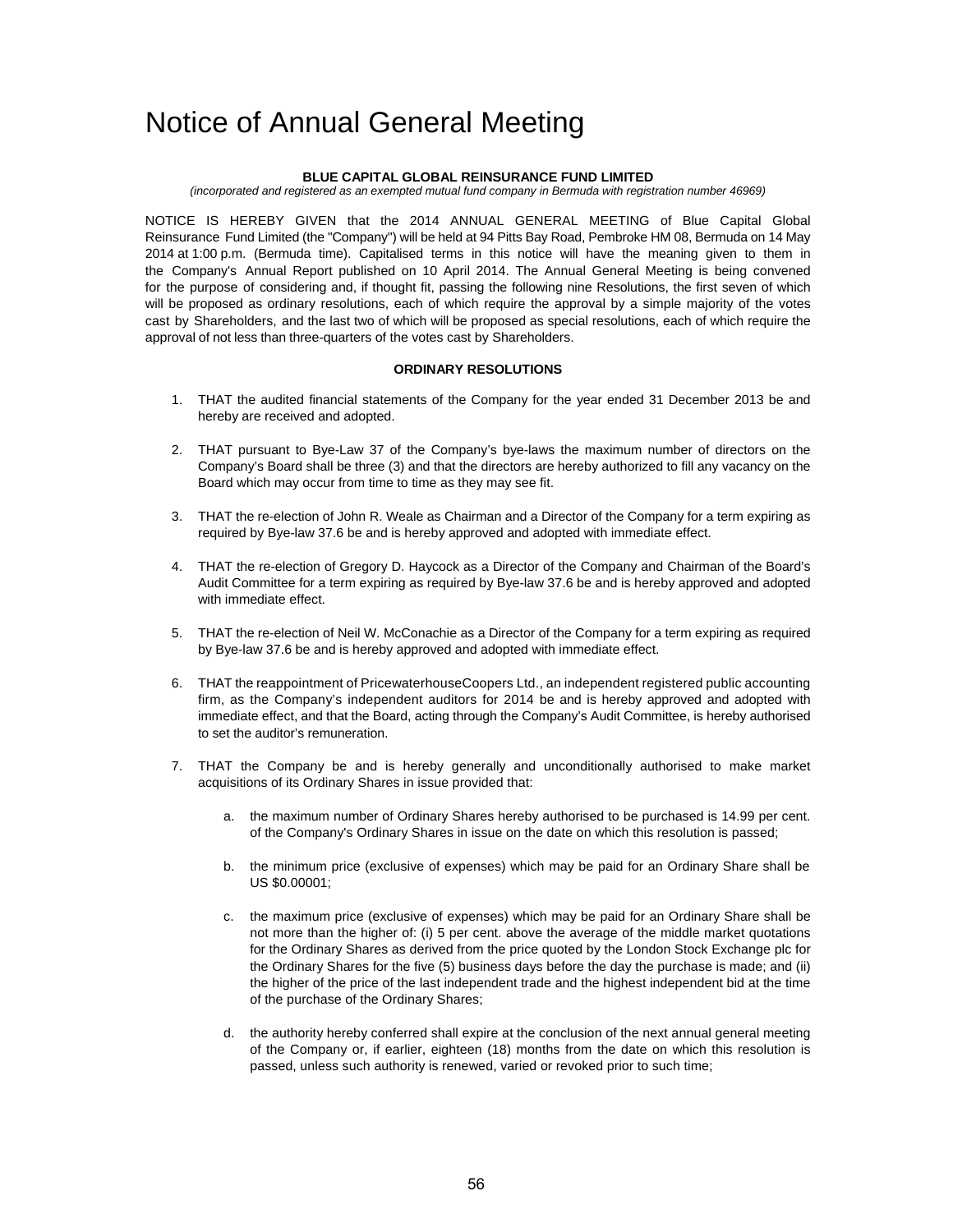- e. the Company may make a contract to purchase Ordinary Shares under the authority hereby conferred prior to the expiry of such authority which will or may be executed wholly or partly after the expiration of such authority and may make an acquisition of Ordinary Shares pursuant to any such contract; and
- f. any Ordinary Shares bought back may be subsequently cancelled by the Company.

#### **SPECIAL RESOLUTIONS**

- 1. THAT the provisions of Bye-Law 14.1 of the Bye-Laws shall not apply and shall be excluded in relation to the issue of up to an aggregate number of Ordinary Shares as represents 10 per cent. of the number of Ordinary Shares in issue at the date of the passing of this resolution, provided that such disapplication and exclusion shall expire on the date which is eighteen (18) months from the date of the passing of this resolution or, if earlier, at the end of the next annual general meeting of the Company following the date of the passing of this resolution (unless previously renewed, revoked or varied by the Company by special resolution), save that the Company may before such expiry make an offer or agreement which would or might require Ordinary Shares to be allotted after such expiry and the Directors may allot shares in pursuance of such an offer or agreement as if the disapplication and exclusion conferred hereby had not expired.
- 2. THAT, in addition to any subsisting authorities, the Directors be and are hereby are empowered to allot up to 250 million New Shares for cash as if Bye-law 14.1 does not apply in respect of any such allotment provided that:
	- (a) this power shall (unless previously revoked, varied or renewed by the Company by special resolution) expire on 31 December 2015; and
	- (b) this power shall be limited to the allotment of New Shares under the 2014 Placing Programme.

By order of the Board

10 April 2014

*Registered Office:* Canon's Court 22 Victoria Street Hamilton HM12 Bermuda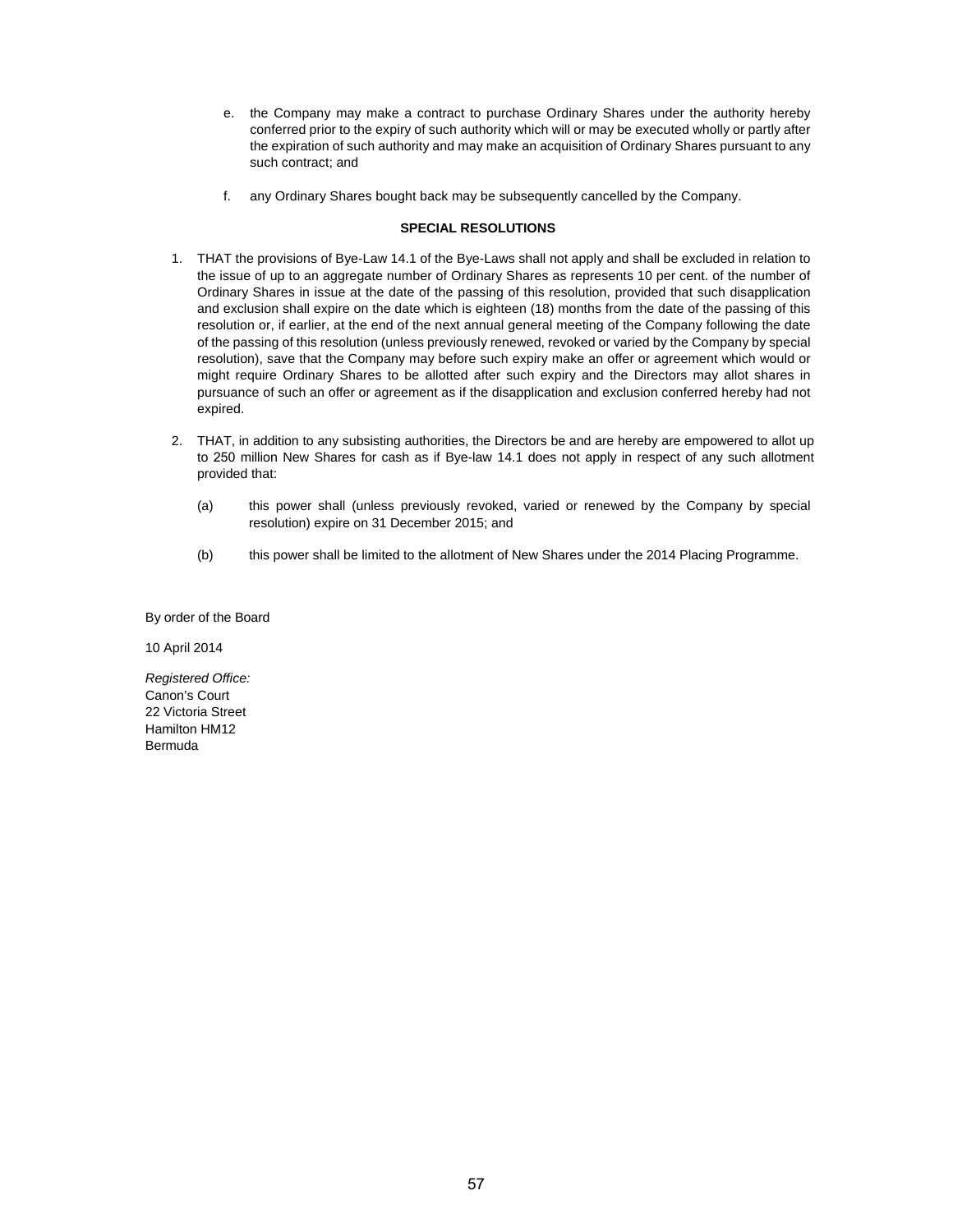#### *Notes*:

- 1. A Shareholder who is entitled to attend and vote at the Annual General Meeting is entitled to appoint one or more proxies to attend and, on a poll, vote instead of him or her. A proxy need not be a Shareholder of the Company.
- 2. \*\*\*\*ONLY FOR INVESTORS WHO DO NOT HOLD DEPOSITORY INTERESTS THROUGH CREST\*\*\*\* A Form of Proxy is enclosed for use at the Annual General Meeting. The Form of Proxy should be completed and sent together with (if not previously registered with the Company) the power of attorney or other authority (if any) under which it is executed, to Computershare Investor Services (Bermuda) Limited, The Pavilions, Bridgwater Road, Bristol BS99 6ZY so as to be received as soon as possible and, in any event, not later than 1:00 p.m. (Bermuda time) on 9<sup>th</sup> May 2014. The Form of Proxy may also be returned by fax or email in accordance with the instructions printed on the form. Completing and returning a Form of Proxy will not prevent a Shareholder from attending and voting in person at the Annual General Meeting should he or she so wish. To have the right to attend and vote at the Annual General Meeting (and also for the purpose of calculating how many votes the Shareholder may cast on a poll), a Shareholder must first have his or her name entered in the Company's register of Shareholders on 9<sup>th</sup> May 2014. Changes to entries in that register after that time shall be disregarded in determining the rights of any Shareholder to attend and vote at the Annual General Meeting.
- 3. \*\*\*\*ONLY FOR INVESTORS WHO HOLD DEPOSITORY INTERESTS THROUGH CREST\*\*\*\* A Form of Instruction is enclosed for use at the Annual General Meeting. The Form of Instruction should be completed and sent together with (if not previously registered with the Company) the power of attorney or other authority (if any) under which it is executed, to Computershare Investor Services PLC, The Pavilions, Bridgwater Road, Bristol, BS99 6ZY so as to be received as soon as possible and, in any event, by no later than 1:00 p.m. (Bermuda time) on 8<sup>th</sup> May 2014. In the case of joint holders of Depository Interests, a Form of Instruction completed by the senior holder will be accepted to the exclusion of a Form of Instruction completed by any of the other joint holders. For this purpose seniority is determined by the order in which the names stand in the register of Depository Interests in respect of the joint holding. Depository Interest Holders wishing to attend the Annual General Meeting should contact the Depository at Computershare Investor Services PLC, The Pavilions, Bridgwater Road, Bristol, BS99 6ZY.

Holders of Depositary Interests in CREST may transmit voting instructions by utilising the CREST voting service in accordance with the procedures described in the CREST Manual. CREST personal members or other CREST sponsored members, and those CREST members who have appointed a voting service provider, should refer to their CREST sponsor or voting service provider, who will be able to take appropriate action on their behalf. In order for instructions made using the CREST voting service to be valid, the appropriate CREST message (a "CREST Voting Instruction") must be properly authenticated in accordance with Euroclear's specifications and must contain the information required for such instructions, as described in the CREST Manual (available via www.euroclear.com/CREST).

To be effective, the CREST Voting Instruction must be transmitted so as to be received by the Company's agent (3RA50) no later than 1:00 p.m. (Bermuda time) on 8<sup>th</sup> May 2014. For this purpose, the time of receipt will be taken to be the time (as determined by the timestamp applied to the CREST Voting Instruction by the CREST applications host) from which the Company's agent is able to retrieve the CREST Voting Instruction by enquiry to CREST in the manner prescribed by CREST. Holders of Depositary Interests in CREST and, where applicable, their CREST sponsors or voting service providers should note that Euroclear does not make available special procedures in CREST for any particular messages. Normal system timings and limitations will therefore apply in relation to the transmission of CREST Voting Instructions. It is the responsibility of the Depositary Interest holder concerned to take (or, if the Depositary Interest holder is a CREST personal member or sponsored member or has appointed a voting service provider, to procure that the CREST sponsor or voting service provider takes) such action as shall be necessary to ensure that a CREST Voting Instruction is transmitted by means of the CREST voting service by any particular time. In this connection, Depositary Interest holders and, where applicable, their CREST sponsors or voting service providers are referred, in particular, to those sections of the CREST Manual concerning practical limitations of the CREST system and timings.

If you are in any doubt about the contents of this document or the action you should take you should consult your stockbroker, bank manager, solicitor, accountant or other appropriate professional adviser authorised for the purposes of the Financial Services and Markets Act 2000, or if you are not in the United Kingdom, another appropriately authorised professional adviser.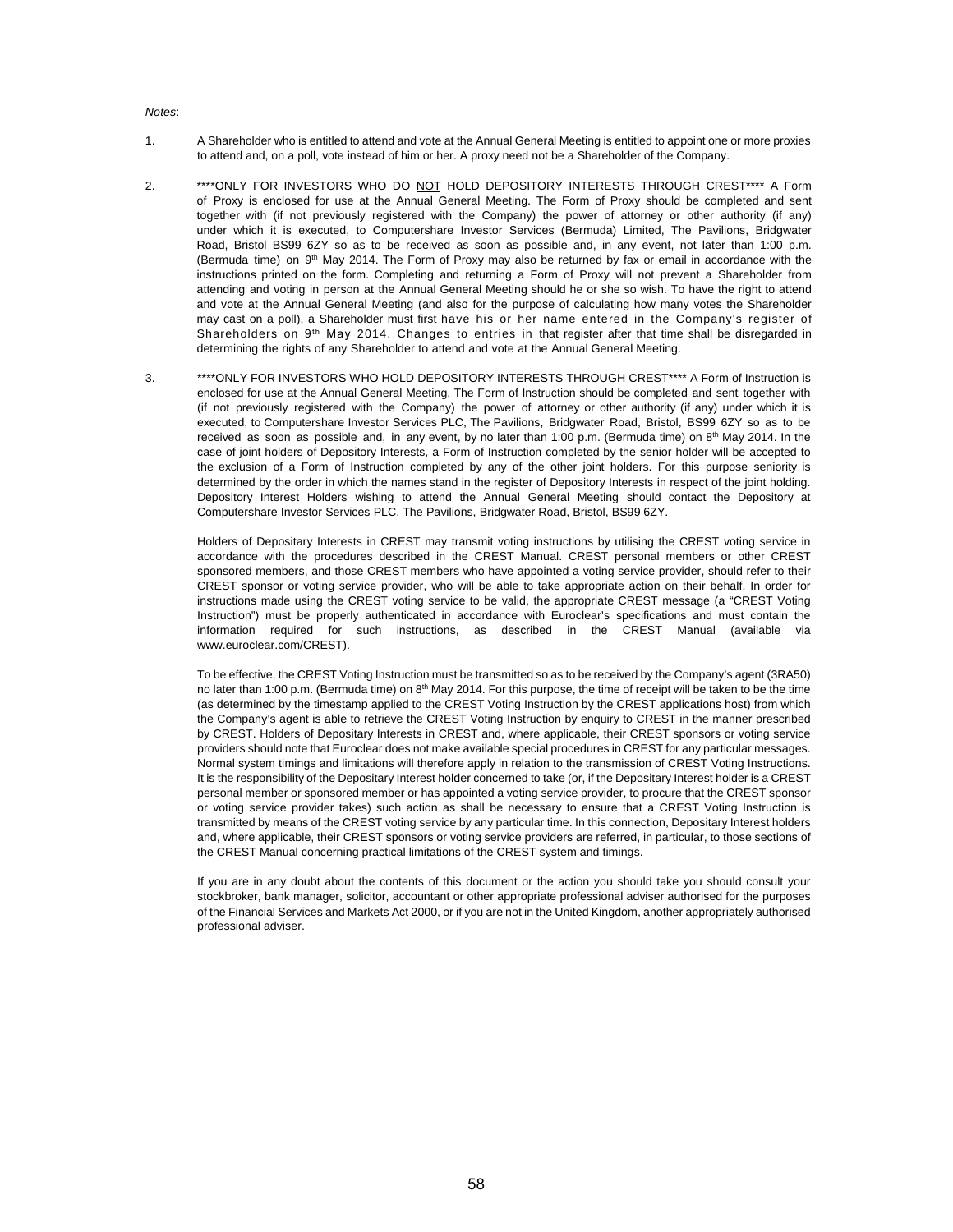# Form of Proxy for the Annual General Meeting

of \_\_\_\_\_\_\_\_\_\_\_\_\_\_\_\_\_\_\_\_\_\_\_\_\_\_\_\_\_\_\_\_\_\_\_\_\_\_\_\_\_\_\_\_\_\_\_\_\_\_\_\_\_\_\_\_\_\_\_\_\_\_\_\_\_\_\_\_\_\_\_\_\_\_\_\_\_\_\_\_

I/We \_\_\_\_\_\_\_\_\_\_\_\_\_\_\_\_\_\_\_\_\_\_\_\_\_\_\_\_\_\_\_\_\_\_\_\_\_\_\_\_\_\_\_\_\_\_\_\_\_\_\_\_\_\_\_\_\_\_\_\_\_\_\_\_\_\_\_\_\_\_\_\_\_\_\_\_\_\_

Being (a) member(s) of Blue Capital Global Reinsurance Fund Limited, and entitled to vote, hereby appoint the Chairman of the Meeting or the representative of the Company Secretary (such appointment may be determined at the discretion of the Company Secretary)

or \_\_\_\_\_\_\_\_\_\_\_\_\_\_\_\_\_\_\_\_\_\_\_\_\_\_\_\_\_\_\_\_\_\_\_\_\_\_\_\_\_\_\_\_\_\_\_\_\_\_\_\_\_\_\_\_\_\_\_\_\_\_\_\_\_\_\_\_\_\_\_\_\_\_\_\_\_\_\_

As my/our proxy to vote for me/us and on my/our behalf at the Annual General Meeting of the Company to be held at 1:00 p.m.(Bermuda time) on 14 May 2014 at 94 Pitts Bay Road, Pembroke HM08, Bermuda and at any adjournment thereof.

Please indicate by placing a cross in the appropriate spaces below how you wish your votes to be cast. Unless otherwise indicated the proxy will exercise his discretion both as to how he votes and as to whether or not he abstains from voting.

| <b>Ordinary Resolutions</b>                                                                                                                                                                                                                                                               | For | Against | Vote<br>Withheld |
|-------------------------------------------------------------------------------------------------------------------------------------------------------------------------------------------------------------------------------------------------------------------------------------------|-----|---------|------------------|
| 1. Adoption of the financial statements of the Company for the year ended 31 December 2013                                                                                                                                                                                                |     |         |                  |
| 2. Setting of the size of the Company's Board of Directors at three (3) and authorization to fill any<br>vacancy on the Board which may occur from time to time as the Board may see fit                                                                                                  |     |         |                  |
| Re-election of Mr. John R. Weale<br>3.                                                                                                                                                                                                                                                    |     |         |                  |
| Re-election of Mr. Gregory D. Haycock<br>4.                                                                                                                                                                                                                                               |     |         |                  |
| Re-election of Mr. Neil W. McConachie<br>5.                                                                                                                                                                                                                                               |     |         |                  |
| Appointment of PricewaterhouseCoopers Ltd., an independent registered public accounting firm,<br>6.<br>as the Company's independent auditor for 2014 and authorization of the Company's Board of<br>Directors, acting by the Company's Audit Committee, to set the auditor's remuneration |     |         |                  |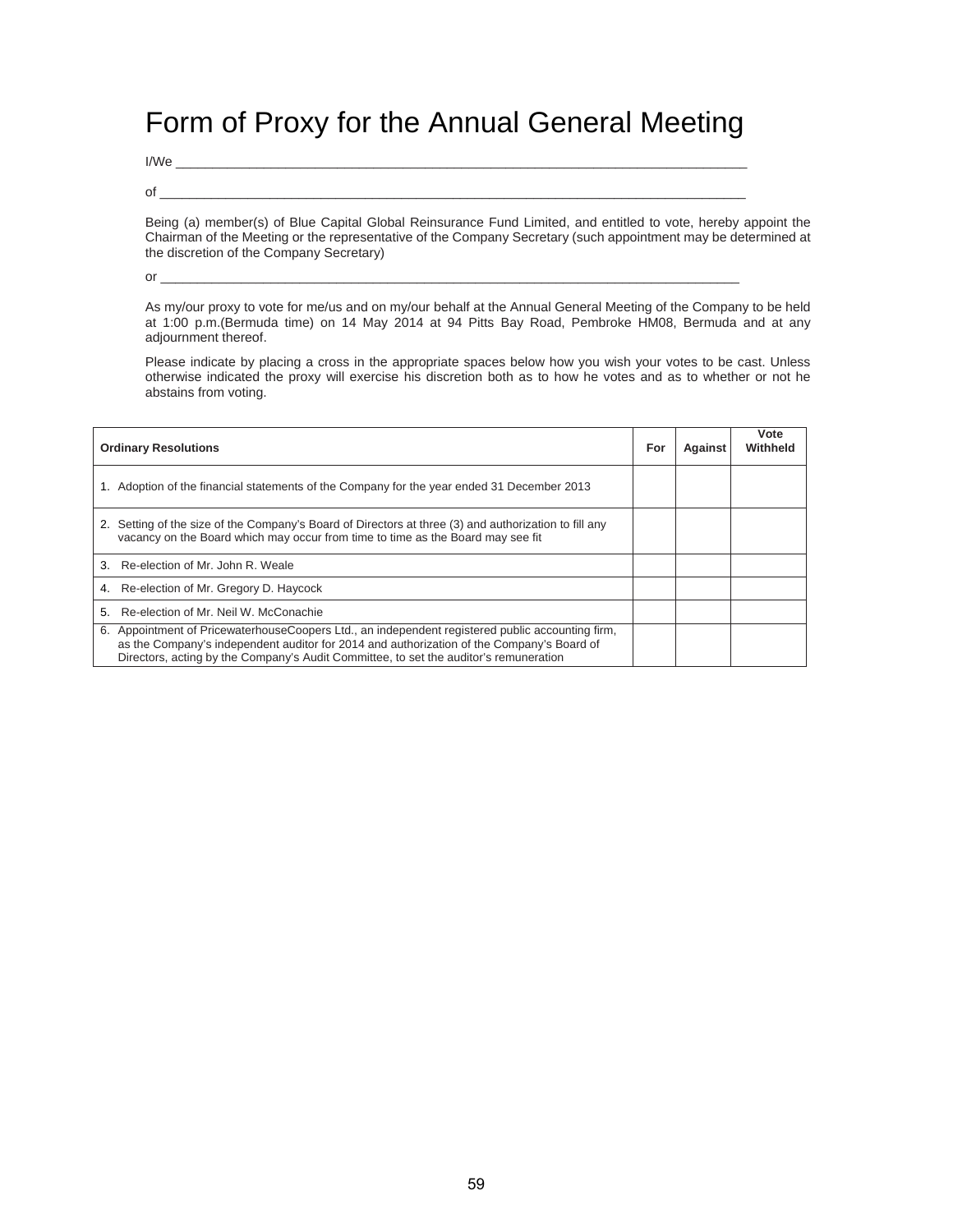| 7. | Authorisation to make market acquisitions of the Company's Ordinary Shares in issue<br>provided that:                                                                                                                                                                                                                                                                                                                                                                                                                                                                                                                                                                                                                                                                                                                                                                                                                                                                                        |     |         |                 |
|----|----------------------------------------------------------------------------------------------------------------------------------------------------------------------------------------------------------------------------------------------------------------------------------------------------------------------------------------------------------------------------------------------------------------------------------------------------------------------------------------------------------------------------------------------------------------------------------------------------------------------------------------------------------------------------------------------------------------------------------------------------------------------------------------------------------------------------------------------------------------------------------------------------------------------------------------------------------------------------------------------|-----|---------|-----------------|
|    | the maximum number of Ordinary Shares hereby authorised to be purchased is 14.99 per<br>a.<br>cent. of the Company's Ordinary Shares in issue on the date on which this resolution is<br>passed;                                                                                                                                                                                                                                                                                                                                                                                                                                                                                                                                                                                                                                                                                                                                                                                             |     |         |                 |
|    | the minimum price (exclusive of expenses) which may be paid for an Ordinary Share shall<br>b.<br>be US \$0.00001;                                                                                                                                                                                                                                                                                                                                                                                                                                                                                                                                                                                                                                                                                                                                                                                                                                                                            |     |         |                 |
|    | the maximum price (exclusive of expenses) which may be paid for an Ordinary Share shall<br>c.<br>be not more than the higher of: (i) 5 per cent. above the average of the middle market<br>quotations for the Ordinary Shares as derived from the price quoted by the London Stock<br>Exchange plc for the Ordinary Shares for the five (5) business days before the day the<br>purchase is made; and (ii) the higher of the price of the last independent trade and the highest<br>independent bid at the time of the purchase of the Ordinary Shares;                                                                                                                                                                                                                                                                                                                                                                                                                                      |     |         |                 |
|    | the authority hereby conferred shall expire at the conclusion of the next annual general<br>d.<br>meeting of the Company or, if earlier, eighteen (18) months from the date on which this<br>resolution is passed, unless such authority is renewed, varied or revoked prior to such time;                                                                                                                                                                                                                                                                                                                                                                                                                                                                                                                                                                                                                                                                                                   |     |         |                 |
|    | the Company may make a contract to purchase Ordinary Shares under the authority hereby<br>е.<br>conferred prior to the expiry of such authority which will or may be executed wholly or partly<br>after the expiration of such authority and may make an acquisition of Ordinary Shares<br>pursuant to any such contract; and                                                                                                                                                                                                                                                                                                                                                                                                                                                                                                                                                                                                                                                                |     |         |                 |
|    | f.<br>any Ordinary Shares bought back may be subsequently cancelled by the Company.                                                                                                                                                                                                                                                                                                                                                                                                                                                                                                                                                                                                                                                                                                                                                                                                                                                                                                          |     |         |                 |
|    |                                                                                                                                                                                                                                                                                                                                                                                                                                                                                                                                                                                                                                                                                                                                                                                                                                                                                                                                                                                              |     |         |                 |
|    |                                                                                                                                                                                                                                                                                                                                                                                                                                                                                                                                                                                                                                                                                                                                                                                                                                                                                                                                                                                              |     |         |                 |
|    |                                                                                                                                                                                                                                                                                                                                                                                                                                                                                                                                                                                                                                                                                                                                                                                                                                                                                                                                                                                              |     |         |                 |
|    |                                                                                                                                                                                                                                                                                                                                                                                                                                                                                                                                                                                                                                                                                                                                                                                                                                                                                                                                                                                              |     |         | Vote            |
|    | <b>Special Resolutions</b>                                                                                                                                                                                                                                                                                                                                                                                                                                                                                                                                                                                                                                                                                                                                                                                                                                                                                                                                                                   | For | Against | <b>Withheld</b> |
|    | 1. Authorisation to exclude the provisions of Bye-Law 14.1 of the Company's Bye-Laws in relation<br>to the issue of up to an aggregate number of Ordinary Shares as represents 10 per cent. of the<br>number of Ordinary Shares in issue at the date of the passing of this resolution, provided that<br>such disapplication and exclusion shall expire on the date which is 18 months from the date of<br>the passing of this resolution or, if earlier, at the end of the next annual general meeting of the<br>Company following the date of the passing of this resolution (unless previously renewed, revoked<br>or varied by the Company by special resolution), save that the Company may before such expiry<br>make an offer or agreement which would or might require Ordinary Shares to be allotted after<br>such expiry and the Directors may allot shares in pursuance of such an offer or agreement as if<br>the disapplication and exclusion conferred hereby had not expired. |     |         |                 |
|    | 2. Authorisation to allow the Directors to allot up to 250 million New Shares for cash as if Bye-law<br>14.1 of the Company's Bye-laws does not apply in respect of any such allotment provided that:                                                                                                                                                                                                                                                                                                                                                                                                                                                                                                                                                                                                                                                                                                                                                                                        |     |         |                 |
|    | (a) such power shall (unless previously revoked, varied or renewed by the Company<br>by special resolution) expire on 31 December 2015; and                                                                                                                                                                                                                                                                                                                                                                                                                                                                                                                                                                                                                                                                                                                                                                                                                                                  |     |         |                 |
|    | (b) such power shall be limited to the allotment of New Shares under the 2014 Placing<br>Programme.                                                                                                                                                                                                                                                                                                                                                                                                                                                                                                                                                                                                                                                                                                                                                                                                                                                                                          |     |         |                 |

| $\overline{\phantom{0}}$<br>ed this<br>ור<br>не<br>___<br>$\overline{\phantom{a}}$ | day | OL<br>~ |  |
|------------------------------------------------------------------------------------|-----|---------|--|
|                                                                                    |     |         |  |

(Signature) \_\_\_\_\_\_\_\_\_\_\_\_\_\_\_\_\_\_\_\_\_\_\_\_\_\_\_\_\_\_\_\_\_\_\_\_\_\_\_\_\_\_\_\_\_\_\_\_\_\_\_\_\_\_\_\_\_\_\_\_\_\_\_\_\_\_\_\_\_\_\_\_\_\_\_\_\_\_\_\_\_\_\_\_\_\_\_\_\_\_\_\_\_

Please see Notes on page 2 of this Proxy